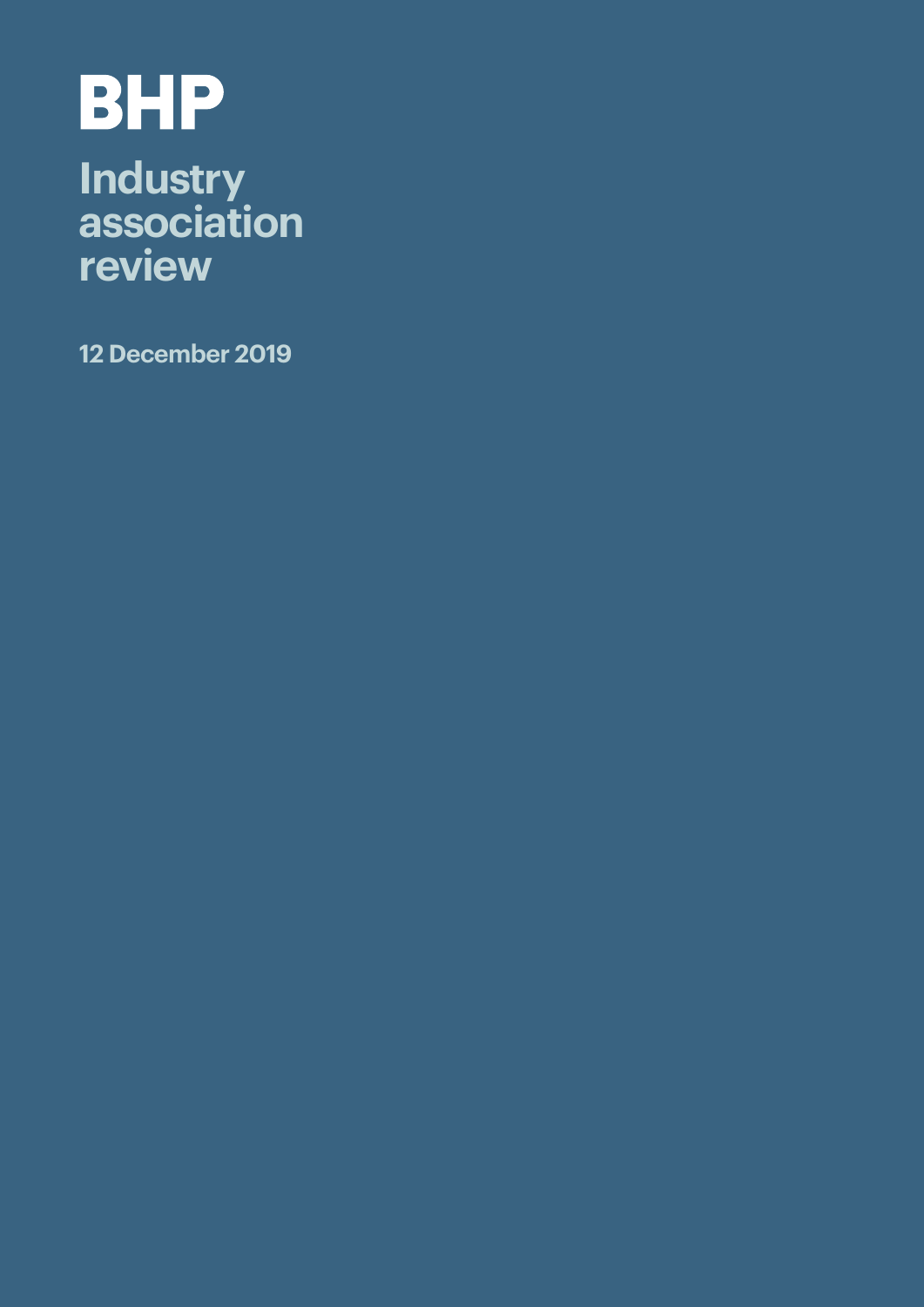### **Contents**

| <b>Introduction</b> |                          |    |
|---------------------|--------------------------|----|
|                     | 1. Our approach          | 6  |
|                     | 2. Scope and methodology | 9  |
|                     | 3. Review findings       | 11 |
|                     | 4. Review outcomes       | 16 |
|                     | <b>Appendices</b>        |    |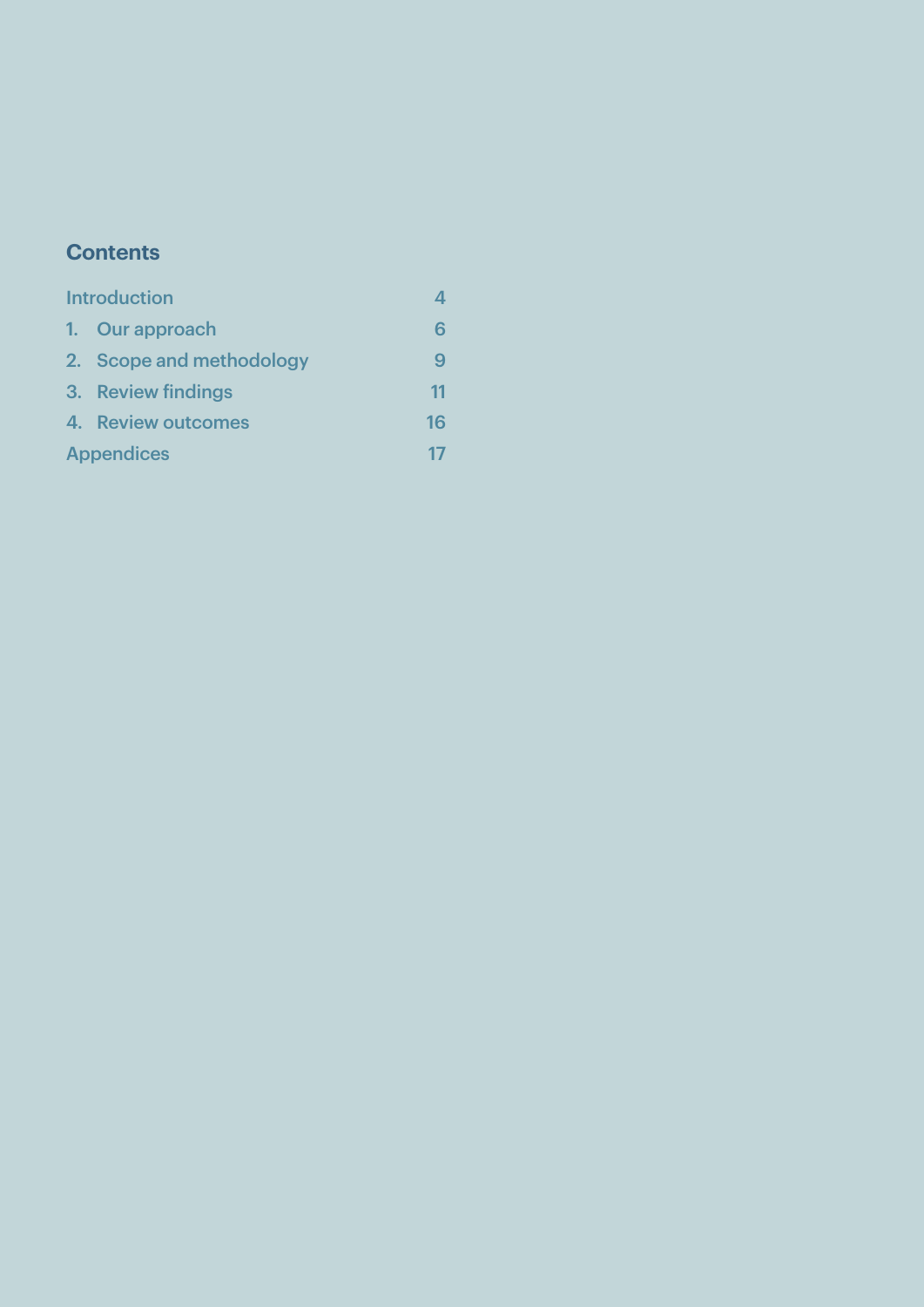### **Glossary**

| <b>Term</b>            | <b>Description</b>                                                                                                                                                                                                                                                                                                       |
|------------------------|--------------------------------------------------------------------------------------------------------------------------------------------------------------------------------------------------------------------------------------------------------------------------------------------------------------------------|
| <b>CCS</b>             | Carbon capture and storage                                                                                                                                                                                                                                                                                               |
| <b>The Chamber</b>     | United States Chamber of Commerce                                                                                                                                                                                                                                                                                        |
| Coal <sub>21</sub>     | Formerly known as Australian Coal Association Low Emissions Technology, Coal21<br>is a research body funded by Australian coal producers to support the demonstration<br>of low-emissions coal technologies.                                                                                                             |
| <b>COP21</b>           | 21st Conference of the Parties of the UNFCCC, held in Paris in December 2015.                                                                                                                                                                                                                                            |
| <b>GHG</b>             | Greenhouse gas                                                                                                                                                                                                                                                                                                           |
| <b>IPCC</b>            | Intergovernmental Panel on Climate Change                                                                                                                                                                                                                                                                                |
| <b>MSAC</b>            | NSW Mine Safety Advisory Council                                                                                                                                                                                                                                                                                         |
| <b>MCA</b>             | Minerals Council of Australia                                                                                                                                                                                                                                                                                            |
| <b>NDC</b>             | Nationally Determined Contribution                                                                                                                                                                                                                                                                                       |
| <b>NSWMC</b>           | New South Wales Minerals Council                                                                                                                                                                                                                                                                                         |
| <b>Paris Agreement</b> | The agreement negotiated and adopted at COP21. Its central aim is to strengthen the global<br>response to the threat of climate change by keeping a global temperature rise this century<br>well below 2°C above pre-industrial levels and to pursue efforts to limit the temperature<br>increase even further to 1.5°C. |
| <b>TSM</b>             | Towards Sustainable Mining                                                                                                                                                                                                                                                                                               |
| <b>UNFCCC</b>          | United Nations Framework Convention on Climate Change                                                                                                                                                                                                                                                                    |
| <b>USMCA</b>           | United States-Mexico-Canada Agreement                                                                                                                                                                                                                                                                                    |
| <b>WCA</b>             | <b>World Coal Association</b>                                                                                                                                                                                                                                                                                            |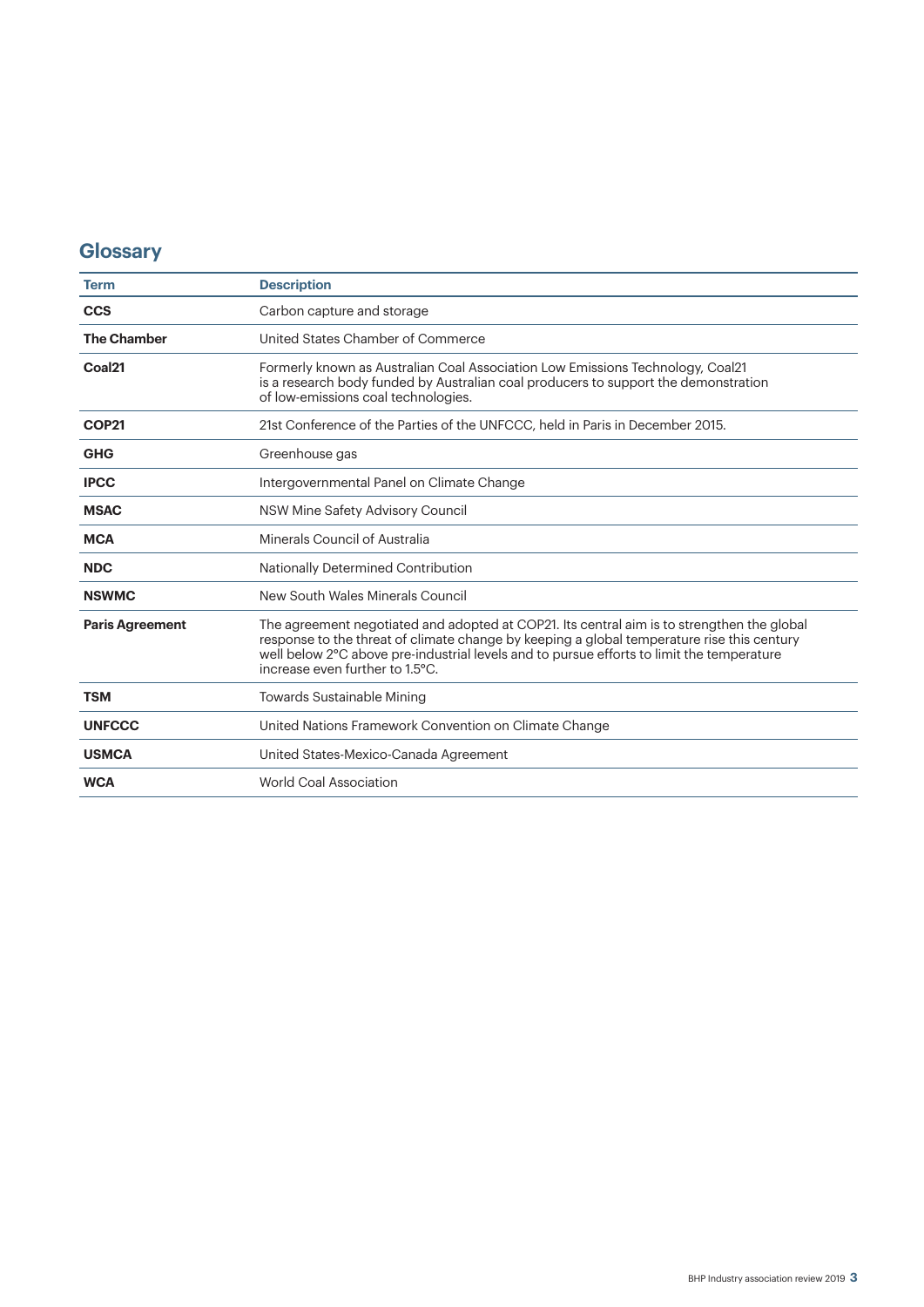# **Introduction**

In accordance with our principles for participating in industry associations<sup>1</sup>, BHP keeps under regular review our membership of those associations that hold an active position on climate and energy policy. The purpose of this report (**Report**) is to outline the findings and outcomes of our 2019 industry association review.

We recognise the substantial level of interest among investors and other stakeholders on the climate and energy policy advocacy of industry associations and the importance of consistency with member company positions. Our industry association review process is one element in our commitment to engagement with investors on this issue.

The industry association review we published in 20172 was the first time a major resources company had transparently assessed the climate and energy policy positions of its industry associations.

Our 2019 industry association review builds on the approach we took in 2017. At its core, the review seeks to identify material differences between the climate and energy policy positions held by BHP and those held by our industry associations, and to determine what actions BHP will take where material differences are found. Following extensive engagement with investors and other stakeholders, we have augmented this core approach with a number of enhancements. These include:

- Adopting a new standard where we expect relevant industry associations to have a position in support of the Paris Agreement, and thus make a finding of material difference if no such position exists. This standard reflects the centrality of the Paris Agreement to national and international climate and energy policy debates; and
- Conducting a new assessment of the overall extent to which our industry associations are aligned with BHP on climate and energy policy, along a spectrum of Aligned, Mostly Aligned, Partly Aligned and Misaligned.

In addition to these methodological enhancements, we are implementing a number of governance enhancements for our industry associations that have an active position on climate and energy policy. These include:

- Strengthening our ongoing oversight of industry associations through Board representation; and
- Introducing an expectation that associations will: (1) publish a statement (to be updated annually) outlining their climate and energy policy position; and (2) update BHP on steps taken in line with the policy position.

In line with our commitment to investor engagement, we welcome feedback on both the methodology and findings of our 2019 industry association review.

### **Background**

BHP published the findings and outcomes of our 2017 industry association review in December 2017. The 2017 review identified seven material differences on climate and energy policy between BHP and three industry associations: the Minerals Council of Australia (**MCA**); the United States Chamber of Commerce (**the Chamber**); and the World Coal Association (**WCA**). The review also found that BHP received a high level of benefit from the broader activities of the MCA, a moderate level of benefit from the broader activities of the Chamber, and a low level of benefit from the broader activities of the WCA. Based on these findings, BHP determined that we would remain a member of the MCA and the Chamber (subject to a number of actions) and cease our membership of the WCA.

BHP conducted a subsequent industry association review in 2018. The outcomes of this review were published on BHP's website<sup>3</sup>.

**Ibid** 

These principles are detailed in section 1.3.

<sup>2</sup> See: https://www.bhp.com/our-approach/operating-with-integrity/industry-associations-bhps-approach.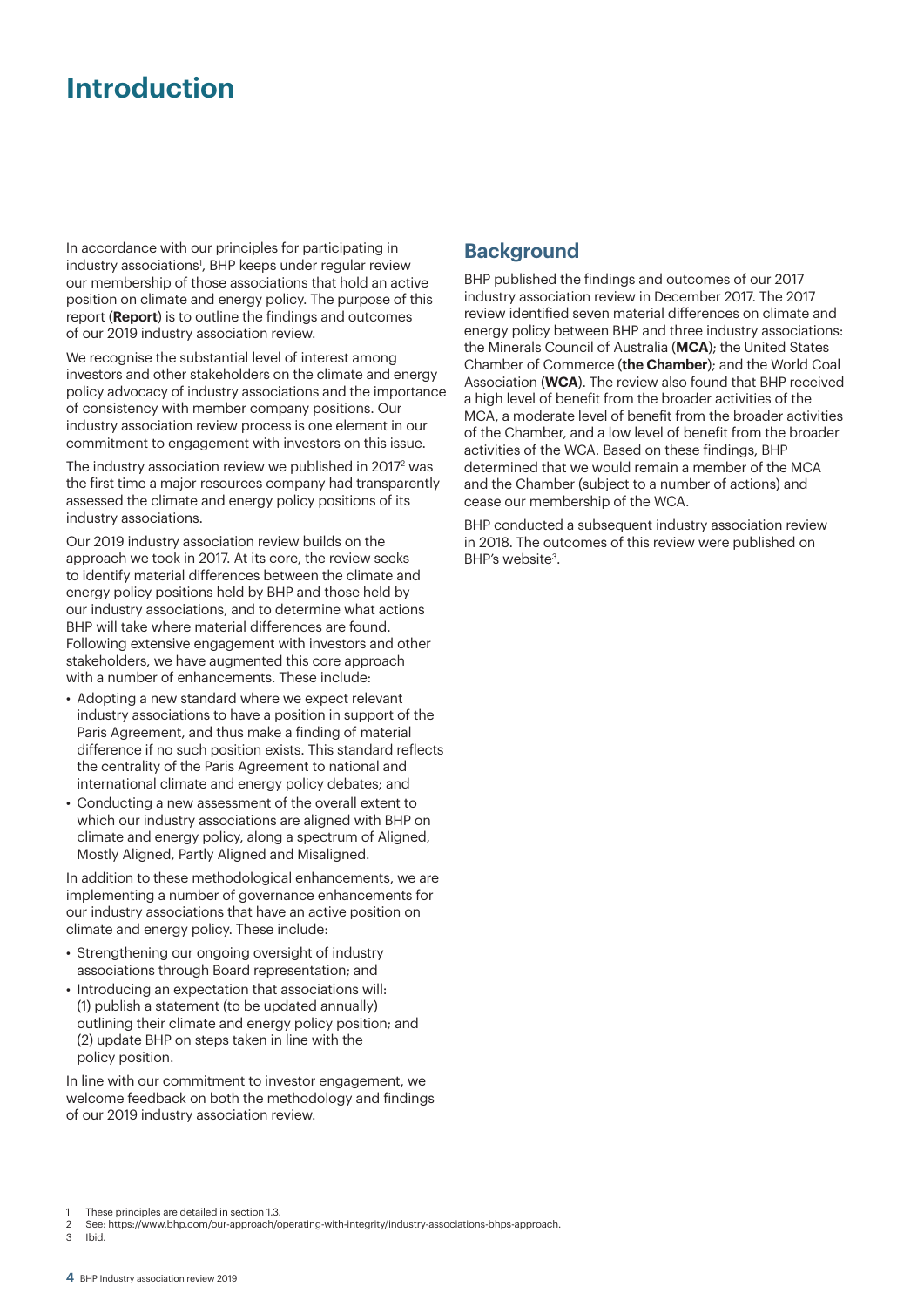#### **Report structure**

The Report is divided into four sections, as follows.

#### **Section 1 – Our approach**

This section summarises BHP's views on the three key elements that provide context for the review, namely climate and energy policy, the role of industry associations, and the principles that guide our membership of, and participation in, industry associations.

#### **Section 2 – Scope and methodology**

This section defines the parameters and limitations of BHP's review, and describes the detailed analysis undertaken to reach the conclusions set out in the following sections of this Report.

#### **Section 3 – Review findings**

This section outlines the findings of the 2019 industry association review. These findings relate to:

- Identified material differences between the positions BHP holds on climate and energy policy and the advocacy positions on climate and energy policy taken by industry associations to which the Company belongs;
- The benefit BHP derives from the broader activities of those associations that were identified as having at least one material difference on climate and energy policy; and
- The overall alignment between BHP and the industry associations to which the Company belongs on climate and energy policy.

#### **Section 4 – Review outcomes**

This section describes the outcomes of BHP's review of its membership of the industry associations where at least one material difference was identified, having regard to our principles for participating in industry associations<sup>4</sup>, identified material differences and the broader activities of the relevant association.

#### **Governance**

Our 2019 industry association review was overseen by a Steering Committee comprising the Chief External Affairs Officer and the General Counsel and Group Company Secretary.

The detailed work was undertaken by a cross-functional Working Group, comprising representatives from our Sustainability and Climate Change, Public Policy and Group Governance teams.

BHP engaged the services of KPMG to provide external analysis, research and technical expertise in connection with the matters addressed in this Report. These services are particularised in more detail in section 2 of this Report.

This Report has been approved by the Chief Executive Officer and endorsed by the BHP Board.

All views and conclusions expressed in this Report are those of BHP.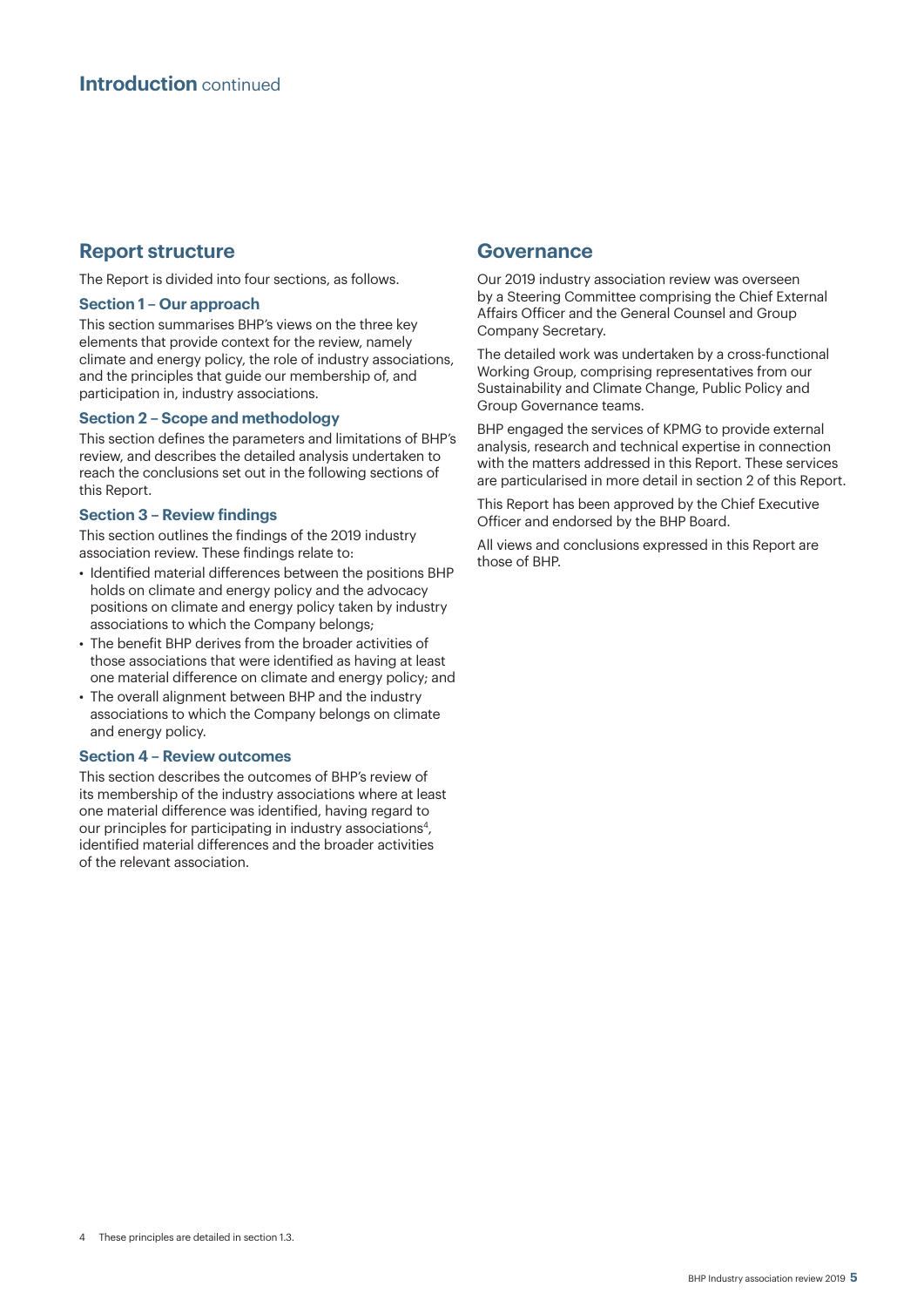# **1. Our approach**

This section sets out BHP's views on the three key elements that provide context for the review:

- BHP's view on climate and energy policy;
- BHP's view on the role of industry associations; and
- BHP's principles that inform our approach to membership of, and participation in, industry associations.

#### **1.1 BHP's view on climate and energy policy**

Climate change is a global challenge that requires collaboration. Resources companies such as BHP, our customers and governments must play their part to meet this challenge.

Responding to climate change remains a priority governance and strategic issue for us. Our Board is actively engaged in the governance of climate change issues, including our strategic approach, supported by the Sustainability Committee. Management has primary responsibility for the design and implementation of our climate change strategy and our performance against our targets is reflected in senior executive and leadership remuneration. From 2021, the link between our targets and management remuneration will be further strengthened to reinforce the strategic importance of action to reduce emissions.

Our climate change strategy focuses on reducing our operational greenhouse gas (**GHG**) emissions, investing in low-emissions technologies, promoting product stewardship, managing climate-related risk and opportunity, and working with others to enhance the global policy and market response.

BHP supports the Paris Agreement as a critical element of the global response to climate change. BHP signed the 'CEO Statement on Business and Climate Change and the Paris Negotiations', supporting the Australian government in securing an effective outcome from the Paris negotiations, and became a signatory to the Paris Pledge for Action, pledging the Company's support to ensuring that the level of ambition set by the agreement is met or exceeded. Industry has a key role to play in working with governments and other stakeholders to inform the development of an effective, long-term climate change policy framework that delivers a measured transition to a lower emissions economy. We believe an effective policy framework should include a complementary set of measures, including a price on carbon, support for lowemissions technology and measures to build resilience.

BHP has been taking action on climate change for decades. Key examples include:

- Setting targets to reduce our operational emissions: Our short-term target is to maintain our total operational emissions in FY2022 at or below FY2017 levels while we continue to grow our business. Our long-term goal is to achieve net zero operational emissions in the latter half of this century consistent with the Paris Agreement. We plan to augment our existing targets by setting a medium-term target for the decarbonisation of our operations in 2020.
- Taking a product stewardship role for all emissions across our value chain: We have committed to work with the shippers, processors and users of our products to reduce scope 3 emissions, and to set public goals to address scope 3 emissions.
- $\bullet\,$  Investing in CO $_2$  removal: We have invested in a range of measures, including carbon capture and storage (CCS), direct air capture and avoided deforestation. We have committed to expanding our efforts through the creation of BHP's Climate Investment Program. This program will invest US\$400 million over the next five years in projects to reduce scope 1, 2 and 3 emissions.
- Evaluating the resilience of our portfolio: We released our Climate Change Portfolio Analysis report in 2015. This describes our approach to scenario planning, and in particular, the potential portfolio implications of a transition to a 2°C world. In line with the goals of the Paris Agreement and the recent work of the IPCC, we will update our analysis in 2020. We will evaluate the potential impacts of a broader range of scenarios and a transition to 'well below' 2ºC.

BHP is both a major producer and consumer of energy. Given this, we have been actively engaged in energy policy debates in our host communities. Our participation in these debates has been guided by three overarching principles:

- 1. Energy security, energy affordability and emissions reduction should be considered on an integrated basis.
- 2. Technology neutrality (i.e. policy settings that do not favour particular fuels or technologies) provides industry with the necessary flexibility to achieve energy and climate goals at the lowest possible cost.
- 3. Open and transparent markets in energy are the best means of promoting productivity and economic growth.

Further detail on BHP's views on climate and energy policy is provided in **Appendix A**.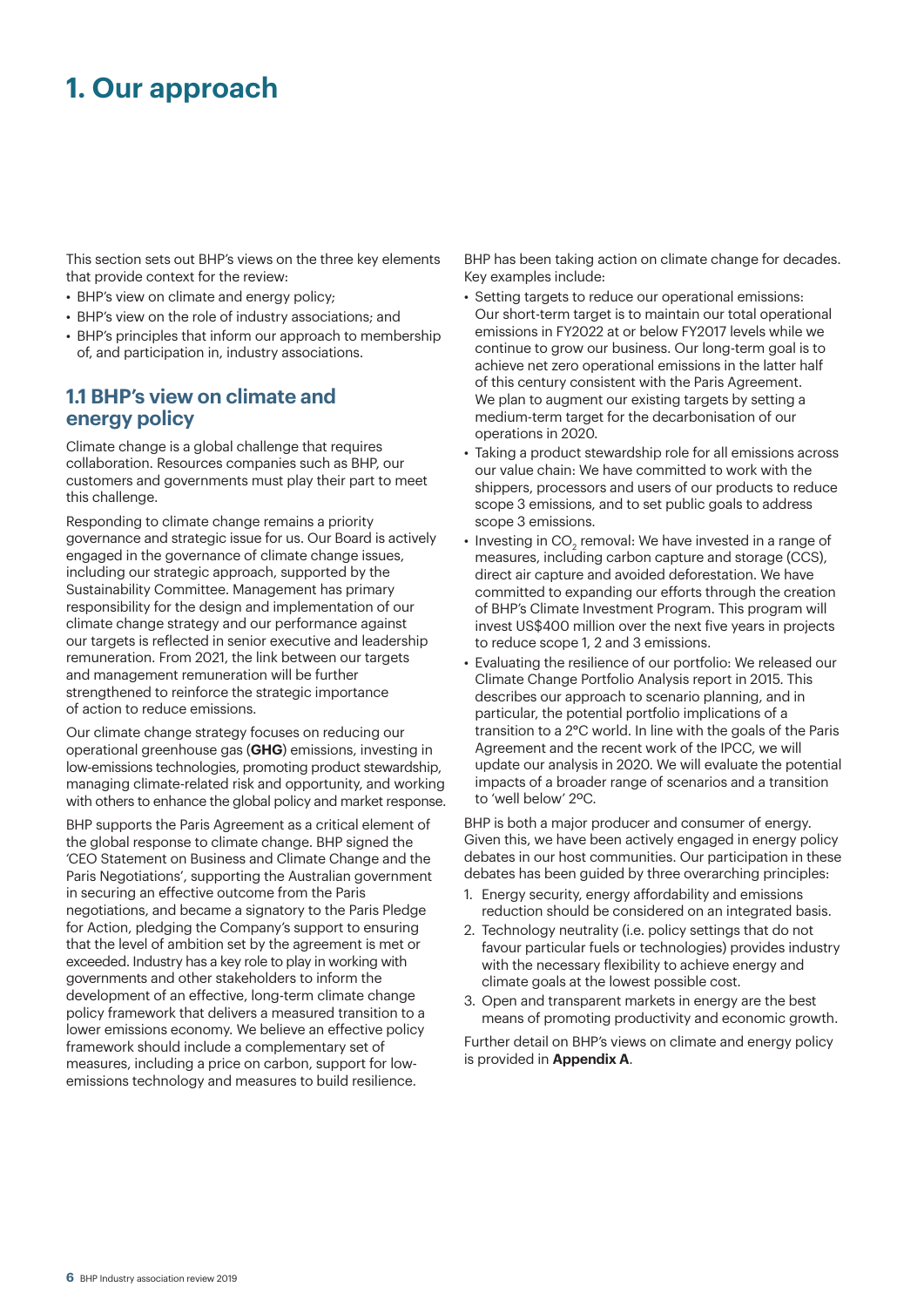#### **1.2 BHP's view on the role of industry associations**

BHP believes that industry associations have the capacity to play a key role in advancing the development of standards, best practices and constructive policy that are of benefit to members, the economy and society. Similar benefits may be available where non-government organisations (NGOs) organise under a peak body in the not-for-profit sector, or where professionals become a member of a standards body.

We recognise that there is increasing stakeholder interest in the nature and role of industry associations, and the extent to which the positions of industry associations on key issues are aligned with those of member companies. We welcome feedback from investors as we work with our industry associations. In our view, there are significant benefits to be gained through engaging with investors and their representative organisations to enhance the performance and contribution of industry associations in the resources sector. BHP is also committed to ensuring that stakeholder expectations are reflected in our governance of our industry association memberships.

We acknowledge that some stakeholders would advocate for BHP to withdraw from industry associations in all circumstances where material differences on climate and energy policy may be identified. Exit from associations remains a clear option for BHP to pursue, and is one that we have exercised. However, there may also be circumstances in which our membership of industry associations can deliver improved positions from within the association even where differences have been identified. The changes adopted by the MCA and by the Chamber following our 2017 Review – where both associations developed new policy positions in favour of the Paris Agreement along with other positive changes – are examples of changes that would not have been possible had BHP exited these organisations.

There are several different types of industry associations. Some are sector specific, such as the MCA, which engages in activities related to the resources sector regarding a wide range of commodities. Some are issue specific, such as the Center for Climate and Energy Solutions, which focuses on reducing GHG emissions and promoting clean energy, with membership drawn from across the corporate sector. Others are geographically specific such as the Business Council of Australia, which provides a forum for the chief executives of Australia's largest companies to contribute to public policy debate.

Industry associations have a number of roles. For example, they can provide a platform for the sharing of industry best practice and identification of opportunities to improve health, safety, environmental and community performance, sometimes through collaborative action. They can look for efficiency improvements and address barriers to competition. They can undertake research and provide technical standards and certification. Many associations organise training and events to build capability, share information and establish networks among members.

We believe that active participation in industry associations provides a leadership opportunity. By working within associations, we can, with other like-minded members, seek to exert what we regard to be a positive influence on the industry as a whole. This does not mean we will always agree with every position or approach that every industry association to which we belong adopts on every issue. The role of each member of an association is to articulate its view in a clear and constructive way, and to seek to influence the association through free and open debate. This is certainly how we see BHP's role within the industry associations to which we belong – both in Australia and globally. It is not the role of any association to represent BHP, and there are times when our views are not aligned.

Industry associations are also an important forum for debate and we believe they are most effective when they allow discussion of a wide range of views. However, having a range of members can also make it difficult to form a consensus or 'industry' view, particularly if the topic has different impacts for different members. In instances where no broad industry consensus exists, our general view is that associations should refrain from advocacy, with individual members being best placed to outline their views independently.

The only exception to this general view relates to the Paris Agreement. Given the centrality of the Paris Agreement to the global effort by national governments to address climate change, it is difficult for an association active at the international or national level to engage on climate and energy policy without having a position on the Paris Agreement. Accordingly, where there is no broad consensus on the Paris Agreement within an association active at the international or national level, we believe it is imperative that the association actively seeks to foster such a consensus, so the association is able to engage constructively in climate and energy policy debates.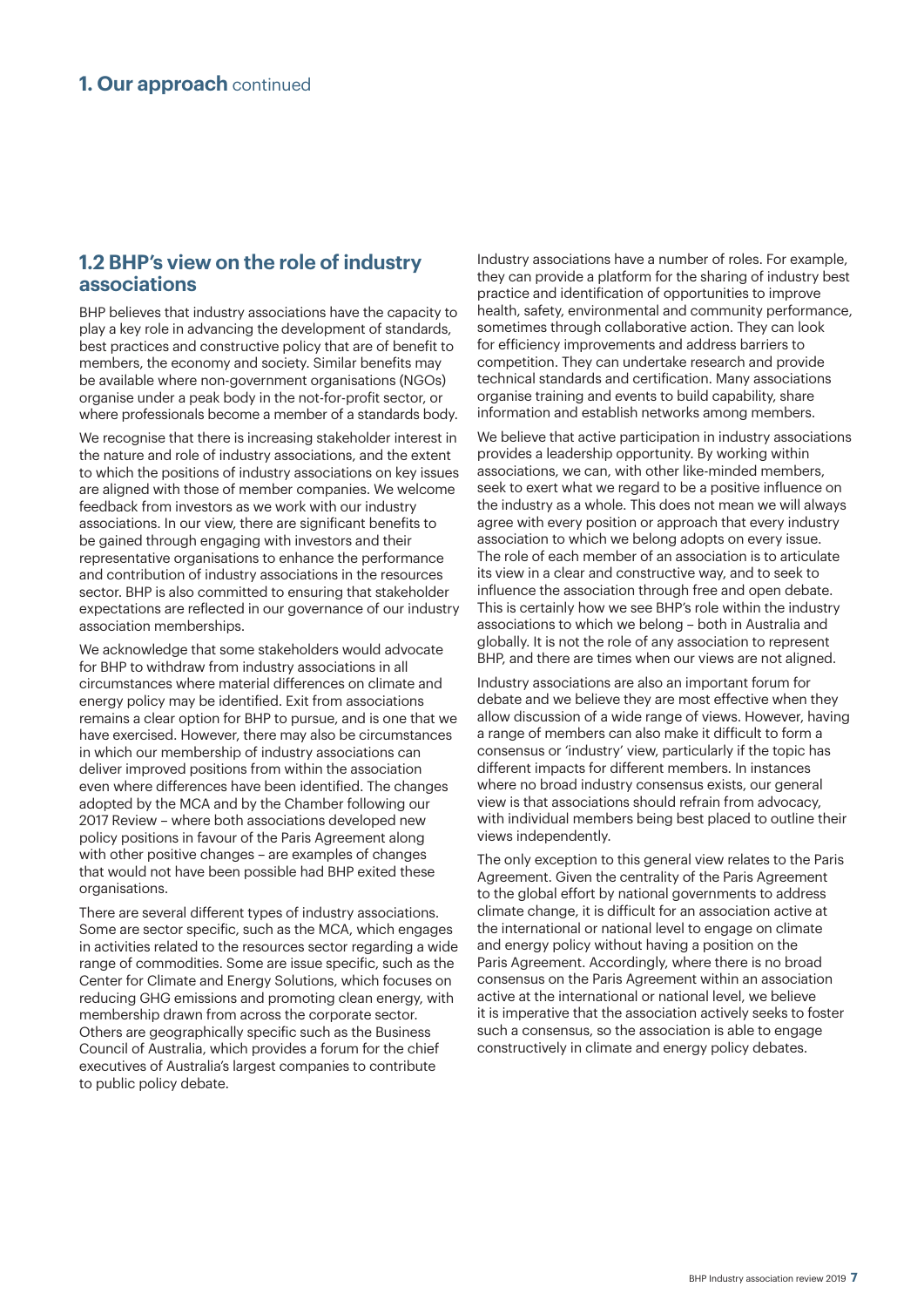#### **1.3 BHP's principles for participation in industry associations**

The following principles (**Industry Association Principles**) guide our membership of, and participation in, industry associations that hold advocacy positions on climate and energy policy.

#### **General**

- 1. BHP may choose to participate in an industry association where participation provides access to industry standards, technical insights or other activities that can improve the performance of BHP or of the industry generally, and where such outcomes would otherwise be unavailable, or less effective, in the absence of the industry association's activities.
- 2. An industry association should have clear and transparent governance arrangements, including direct and regular board oversight of its secretariat activities.
- 3. The policy advocacy of an association should reflect the views of its membership. On issues where no broad industry consensus exists, an association should refrain from advocacy, with individual members being best placed to outline their views independently. In relation to the Paris Agreement, an industry association active at the national or international level on climate and energy policy<sup>5</sup> should seek to foster a consensus within its membership, so that it is able to develop a clear position in support of the agreement.

#### **Policy review**

- 4. BHP will keep under regular review its alignment with the climate and energy policy positions taken by industry associations on matters of significance to BHP.
- 5. If, in the course of such review, a material difference in policy position is identified, BHP will assess its relationship with that industry association, having regard to the nature of the material difference and the extent of the benefit derived from the broader activities of the association. Based on this assessment (and taking into account any consultation with the association), BHP will take one of the actions described in Principles 6 to 8 below.
- 6. BHP will cease membership of the industry association where there is a finding of material difference that is likely to have a significant impact on policy debate, and where BHP has not established that there is sufficient benefit derived from the association's broader activities. Prior to making a final decision to cease membership, BHP will invite the relevant association to respond to BHP's findings.
- 7. BHP will remain a member of the industry association, without additional action, where there is a finding of material difference that is unlikely to have a significant impact on policy debate, and where BHP has established sufficient benefit derived from the association's broader activities.
- 8. BHP will remain a member of the industry association, with additional action, where there is a finding of material difference that is likely to have a significant impact on policy debate, and where BHP has established sufficient benefit derived from the association's broader activities.
- 9. In relation to an industry association to which Principle 8 applies, the following actions will be undertaken:
	- BHP will communicate the material difference or differences to the board of the association, and maintain a register of material differences;
	- where a material difference has been identified based on an association not having a position on the Paris Agreement, BHP will request that the association foster a consensus within its membership on the Paris Agreement, with the goal of developing a position;
	- for all other material differences, BHP will request that the association refrain from policy activity or advocacy in the area where the material difference exists (unless there is broad industry consensus to the contrary); and
	- BHP will review its membership of the association if the association has not acted upon the identified material differences within a reasonable period (being not more than 12 months).

5 Reflecting that the Paris Agreement is a global agreement between national governments.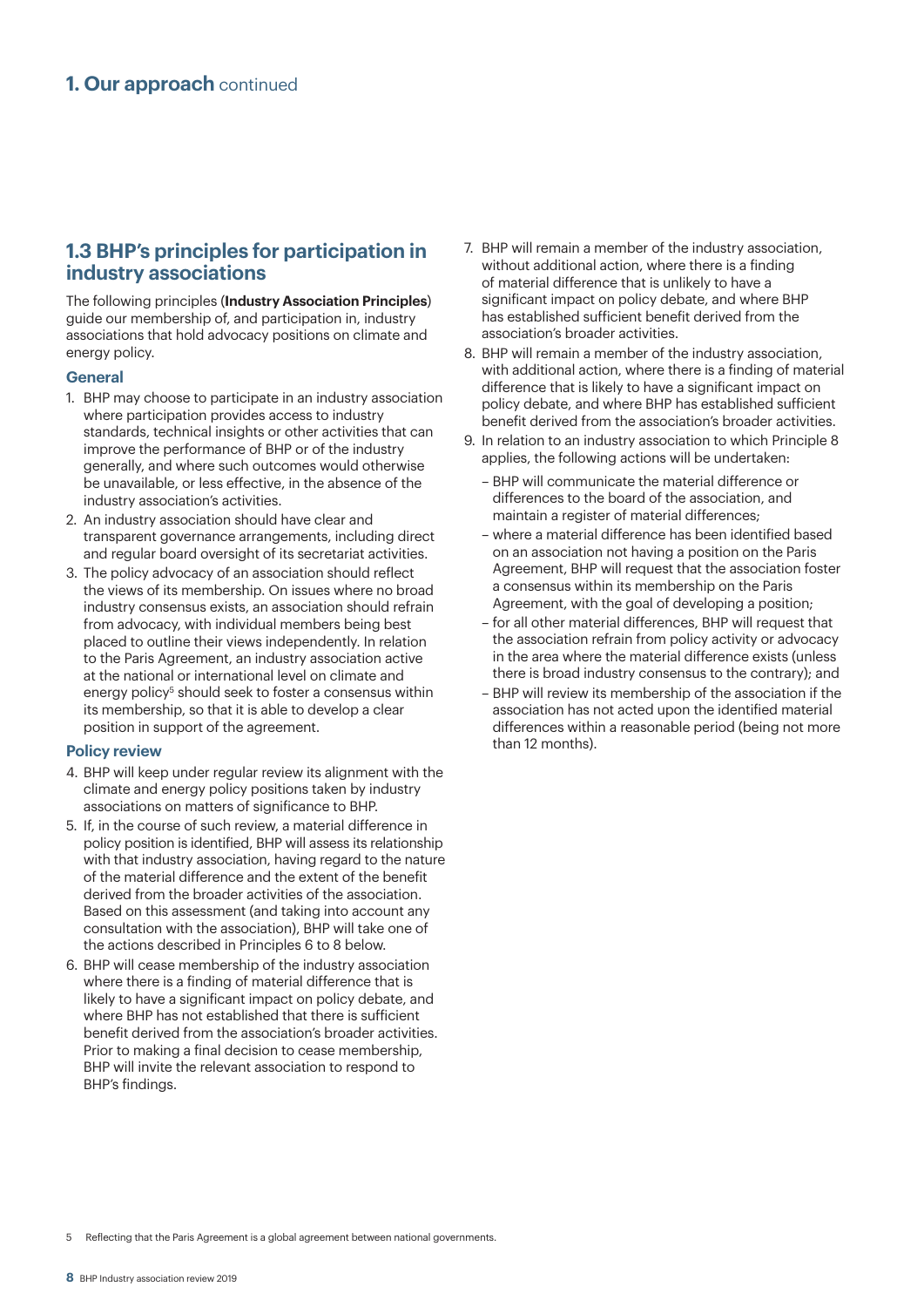# **2. Scope and methodology**

#### **2.1 Scope**

#### **In-scope industry associations**

The 2019 industry association review focused on 29 industry associations, plus Coal21 (see **Appendix B**).

The in-scope industry associations were defined as those that hold an active position on climate and energy policy. They were identified based on a review of BHP's register of industry association memberships.

#### **In-scope climate and energy policies**

The 2019 industry association review focused on 10 climate and energy policies (see **Appendix A**).

The in-scope policies were defined as those that are of key importance to BHP's position strategy and/or public advocacy. A climate and energy policy was identified as being of key importance if it satisfied at least one of the following criteria:

- The policy appears in BHP's published climate change position statement;
- The policy is a core part of BHP's climate change strategy; or
- The policy is one in respect of which BHP undertakes significant advocacy or external engagement.

The key change between the 2017 industry association review and the 2019 industry association review is that we merged two similar policy areas (Paris Agreement and Restricting Global Warming to 2°C) into a single policy area (Paris Agreement), and added a new policy area relating to the issue of scope 3 emissions (i.e. Addressing GHG Emissions Beyond our Operations).

#### **Review period**

The 2019 industry association review covers statements made by the in-scope associations from 1 January 2018 to 15 November 2019.

#### **2.2 Methodology**

#### **Identifying and acting on material differences**

The core purpose of the 2019 industry association review is to identify material differences between the positions held by BHP and the in-scope associations and on in-scope policies, and to act on identified differences in accordance with our Industry Association Principles. We utilised a four-step approach to achieve this purpose.

First, we engaged an external provider (KPMG) to collect publicly available information on the positions of the in-scope industry associations in relation to the in-scope policies, and to analyse those positions relative to those held by BHP. KPMG gathered primary and secondary data from a range of sources, including association websites, government review processes, news articles and social media sites.

Second, we assessed the materiality of potential departures identified by KPMG. This assessment was conducted on a case-by-case basis and guided by the following factors:

- The clarity and consistency of the association's position; and
- The reasonableness of claiming that a material difference exists, having regard to relevant policy context, and the nature and extent of BHP's position and that of the association.

Third, for those industry associations that were identified as having a material difference on climate and energy policy, we assessed the benefit that BHP receives from the broader activities of these associations. This assessment focused on five key areas:

- **Health and Safety:** operational safety, occupational health and related activities;
- **Environment:** land use and biodiversity, and water;
- **Community:** sustainable development, community engagement, Indigenous peoples and human rights;
- **Workforce:** inclusion and diversity, and workforce training; and
- **Economics:** policy development in relation to trade and investment, productivity and growth, and economic reform.

Lastly, for those industry associations that were identified as having a material difference on climate and energy policy, we made a determination on our future relationship with these associations (having regard to our Industry Association Principles).

#### **The importance of the Paris Agreement**

One of our guiding Industry Association Principles is that the policy advocacy of an industry association should reflect the views of its membership. On issues where no broad industry consensus exists, we believe associations should refrain from advocacy.

As a consequence, we generally do not view the absence of an association position on a climate and energy policy as representing, by itself, sufficient evidence that a material difference exists (given such 'silence' could reflect a lack of consensus amongst the association's membership).

The only exception relates to the Paris Agreement. Recognising the centrality of the Paris Agreement to the global effort by national governments to address climate change, we consider the absence of a position from an association active in energy and climate policy on the Paris Agreement to provide a basis for a finding of material difference. This standard applies to industry associations active at the international or national level, given responsibility for achieving the goals of the Paris Agreement lies with national governments.

Where we find a material difference based on the absence of an association position on the Paris Agreement, we will encourage these associations to foster a consensus within their memberships on the policy area, with the goal of developing a clear position in support of the Agreement.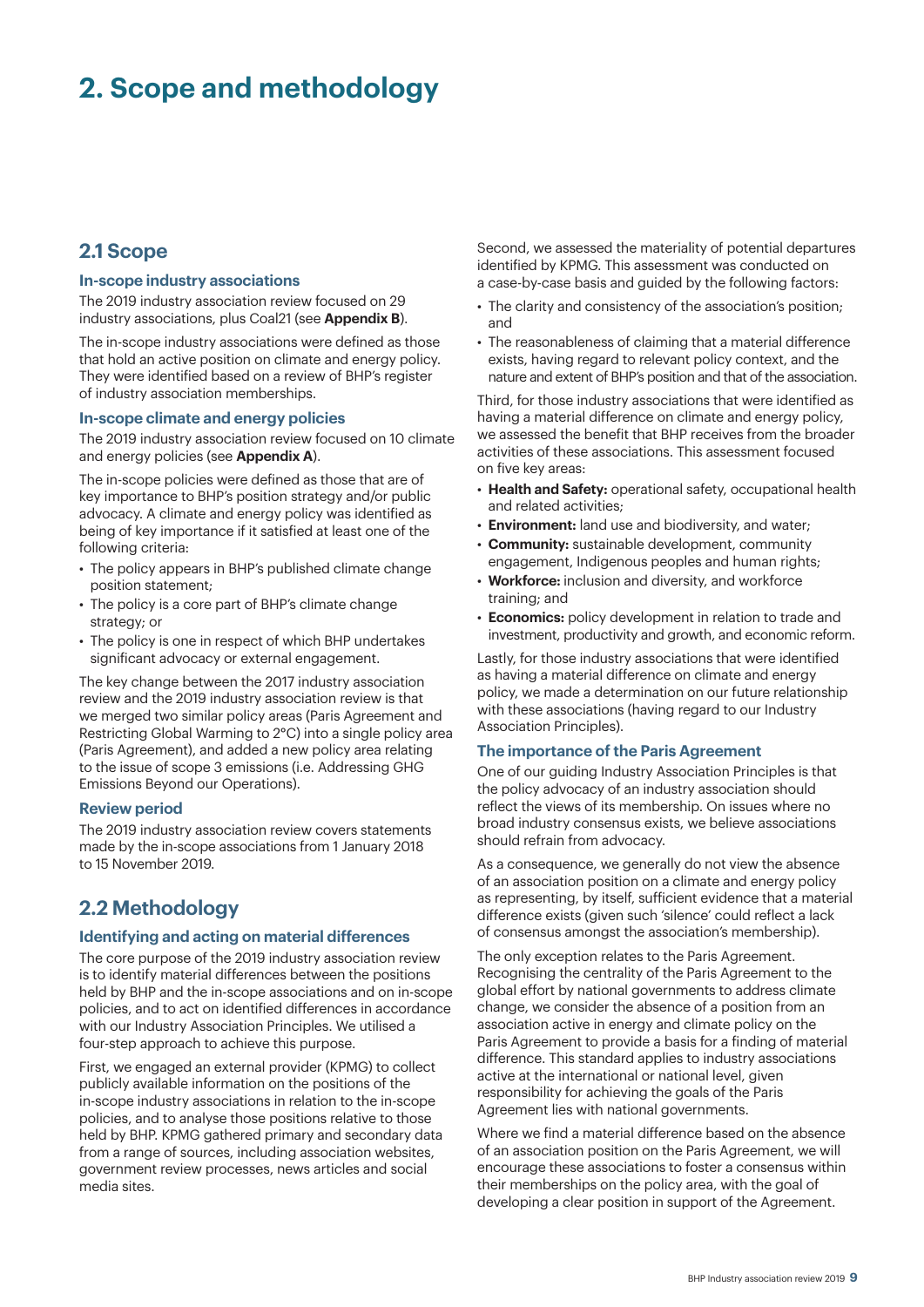#### **Assessing overall alignment**

In addition to identifying potential material differences, the 2019 industry association review aims to provide a broader view of the extent to which the in-scope associations are aligned with BHP on climate and energy policy. We utilised a three-step approach to conduct this assessment of overall alignment.

First, we identified the in-scope policies that are relevant to each association. In doing so, we had regard to: (1) the nature of the associations (e.g. whether they have a more specialised purpose, like the Carbon Market Institute or ResponsibleSteel, or are intended to represent their memberships in a more comprehensive manner, like the International Council on Mining and Metals or the Business Council of Australia); and (2) the scope of the associations (e.g. whether they have an international, national or regional focus). The intent of this step was to recognise the diversity of focus of the in-scope associations, and the different range of policy areas in which they are active.

Second, we categorised the positions of the in-scope associations on their relevant policies – in terms of whether the associations: (1) have a position that is broadly consistent with the position held by BHP; (2) have a position that is materially different to the position held by BHP; or (3) do not have an articulated position.

Lastly, we made a determination on the extent of overall alignment for each association – in terms of whether the associations were: (1) Aligned; (2) Mostly Aligned; (3) Partly Aligned; or (4) Misaligned. A key consideration was whether the associations had at least one materially different position. If they did, they could only be categorised as either Partly Aligned or Misaligned, depending on the number of broadly consistent positions the associations had relative to their number of materially different positions. If the associations did not have any materially different positions, they could be categorised as Aligned, Mostly Aligned or Partly Aligned, depending on the number of broadly consistent positions the associations had relative to their number of 'no positions'. The table below provides further detail on the criteria we used to categorise the associations.

| <b>Categories of overall</b><br>alignment | <b>Association had no materially</b><br>different positions                                                                                    | <b>Association had at least one</b><br>materially different position                                                       |
|-------------------------------------------|------------------------------------------------------------------------------------------------------------------------------------------------|----------------------------------------------------------------------------------------------------------------------------|
| Aligned                                   | The association has a broadly consistent<br>position on all of its relevant policies.                                                          | n/a                                                                                                                        |
| <b>Mostly Aligned</b>                     | The association has a broadly consistent<br>position on half or more of its relevant policies,<br>and no position on the remaining policies.   | n/a                                                                                                                        |
| Partly Aligned                            | The association has a broadly consistent<br>position on less than half of its relevant policies,<br>and no position on the remaining policies. | The association has more broadly consistent<br>positions on its relevant policies than materially<br>different positions.  |
| Misaligned                                | n/a                                                                                                                                            | The association has fewer broadly consistent<br>positions on its relevant policies than materially<br>different positions. |

#### **2.3 Limitations**

#### **Objectivity**

The views and conclusions expressed in this Report are those of BHP. No association covered by this review was consulted on BHP's approach or provided with BHP's assessment of material differences or proposed outcomes prior to finalisation of this Report. BHP has endeavoured (with the input of KPMG) to provide a balanced and fair summary of the policy and advocacy positions of each association included in the scope of this review, but recognises that the nature of a review of policy and advocacy positions in any area of public debate necessarily involves interpretation, judgement and opinion.

#### **Evidence-based review**

The review is based on publicly available information such as websites and social media sites. The review cannot, and therefore does not, encompass or take into account information which may have been disclosed 'behind closed doors'.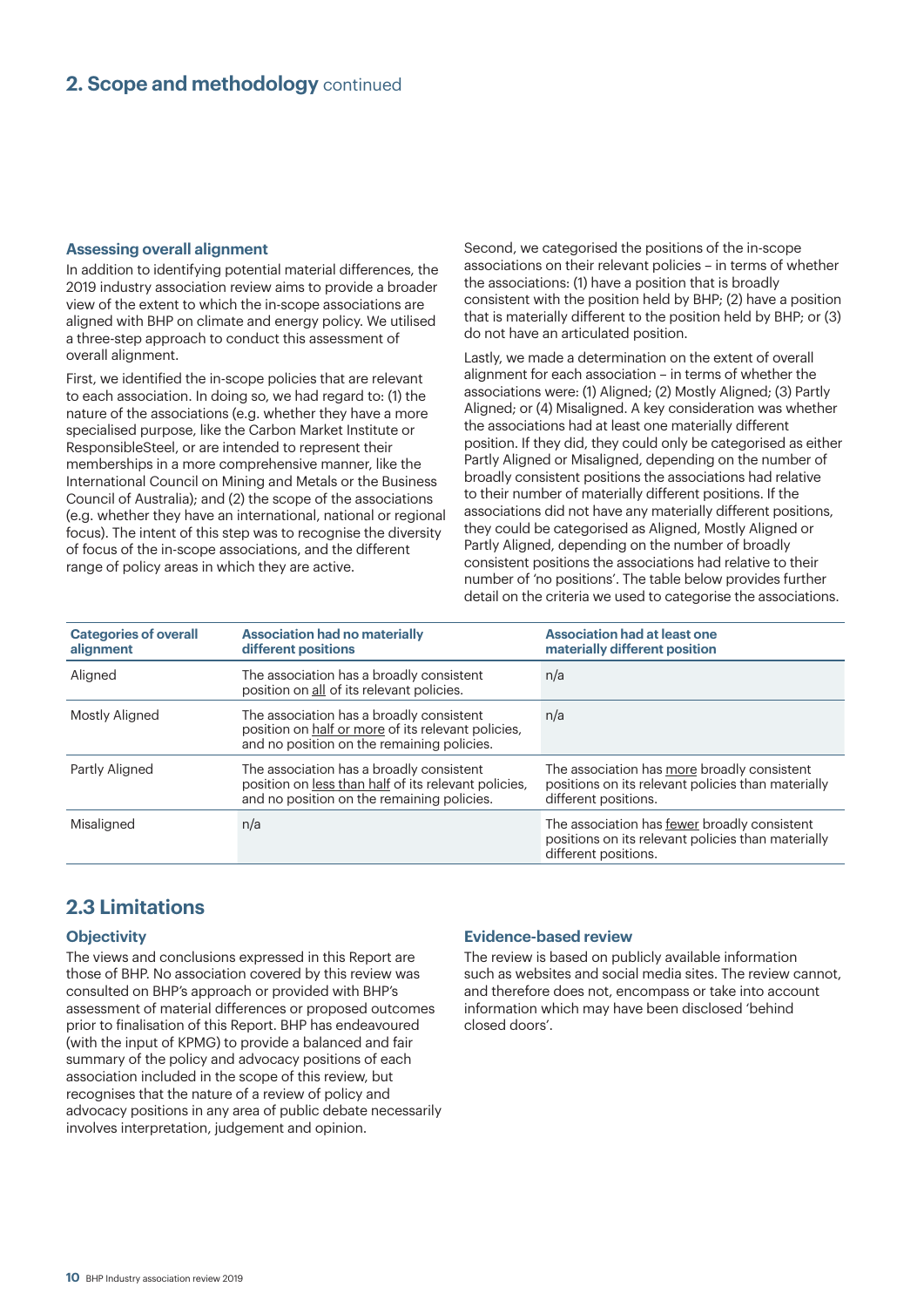# **3. Review findings**

#### **3.1 Material differences**

The review identified six material differences on climate and energy policy across four associations, as outlined below.

#### **American Petroleum Institute**

| <b>Policy</b>                         | <b>Association position</b>                                                                                                                                                                                                                                                                                                                                                                                                                            | <b>Our position</b>                                                                                                                                                                                                                                                                                    |
|---------------------------------------|--------------------------------------------------------------------------------------------------------------------------------------------------------------------------------------------------------------------------------------------------------------------------------------------------------------------------------------------------------------------------------------------------------------------------------------------------------|--------------------------------------------------------------------------------------------------------------------------------------------------------------------------------------------------------------------------------------------------------------------------------------------------------|
| <b>Emissions reduction</b><br>targets | The American Petroleum Institute (API) has<br>expressed support for the proposed decision<br>by the United States Environmental Protection<br>Agency to remove existing methane<br>requirements for the oil and gas industry <sup>6</sup> .<br>These requirements were initially introduced<br>by the Obama Administration, and form part<br>of the United States Nationally Determined<br>Contribution (NDC) under the Paris Agreement <sup>7</sup> . | We welcomed the Paris Agreement formalised<br>in December 2015 at the United Nations<br>Framework Convention on Climate Change<br><b>(UNFCCC)</b> 21 <sup>st</sup> Conference of Parties <b>(COP21)</b> .<br>We support efforts by government and industry<br>to set targets for emissions reductions. |
| <b>Paris Agreement</b>                | The API does not have an articulated position<br>on the Paris Agreement                                                                                                                                                                                                                                                                                                                                                                                | BHP supports the Paris Agreement as a<br>critical element of the global response<br>to climate change.                                                                                                                                                                                                 |

#### **Mining Association of Canada**

| <b>Policy</b>          | <b>Association position</b>                                                                               | <b>Our position</b>                                                                                    |
|------------------------|-----------------------------------------------------------------------------------------------------------|--------------------------------------------------------------------------------------------------------|
| <b>Paris Agreement</b> | The Mining Association of Canada (MAC)<br>does not have an articulated position on the<br>Paris Agreement | BHP supports the Paris Agreement as a<br>critical element of the global response<br>to climate change. |

#### **New South Wales Minerals Council**

| <b>Policy</b>                 | <b>Association position</b>                                                                                                                                                                                                                                                                                                                                                                                                                                                                                         | <b>Our position</b>                                                                                                                                                                                  |
|-------------------------------|---------------------------------------------------------------------------------------------------------------------------------------------------------------------------------------------------------------------------------------------------------------------------------------------------------------------------------------------------------------------------------------------------------------------------------------------------------------------------------------------------------------------|------------------------------------------------------------------------------------------------------------------------------------------------------------------------------------------------------|
| <b>Balancing the trilemma</b> | The formal policy position of the New South<br>Wales Minerals Council (NSWMC) is that<br>'policy measures must deliver reliable and<br>affordable energy at least cost while putting<br>Australia on a pathway to meeting its emissions<br>reduction targets <sup>'8</sup> .                                                                                                                                                                                                                                        | We believe climate policy and energy policy are<br>inextricably linked, and that energy reliability,<br>energy affordability and emissions reduction<br>should be considered on an integrated basis. |
|                               | In recent times, however, the NSWMC has used<br>language and arguments that suggest the<br>association believes emissions reduction should<br>be deprioritised relative to, or is incompatible<br>with, affordability and reliability. For instance,<br>over the past 12 months, the NSWMC has:                                                                                                                                                                                                                     |                                                                                                                                                                                                      |
|                               | • Called on State political parties to 'ensure<br>that NSW has reliable and affordable energy'<br>(without requiring a similar commitment<br>around emission reduction) <sup>9</sup> ;<br>• Criticised politicians for being 'obsessed with<br>setting emissions targets over delivering<br>affordability and reliability for families and<br>businesses <sup>'10</sup> ; and<br>• Argued that 'the more radical and ambitious<br>any energy policy seems, the more it's likely<br>to $cost^{\prime\prime\prime}$ . |                                                                                                                                                                                                      |

6 API (2019), 'API: Industry leadership combined with smart regulations will continue to drive methane emissions reductions', 29 August, available at: https://www.api. org/news-policy-and-issues/news/2019/08/28/nsps-revision-proposal-2019.

7 US Government (2015), USA First NDC Submission, available at: https://www4.unfccc.int/sites/ndcstaging/PublishedDocuments/United%20States%20of%20 America%20First/U.S.A.%20First%20NDC%20Submission.pdf.

8 NSWMC (2019), 'Climate Change, Energy and Emissions Policy', available at: http://www.nswmining.com.au/environment/climate-change,-energy-and-emissions.

9 NSWMC (2019), NSW Election Policy Priorities Manifesto, available at: http://www.nswmining.com.au/getattachment/aac9c188-ea82-4390-be0a-1d9c3b0584b0/ NSWMC-2019-NSW-State-Election-Policy-Manifesto.pdf.

10 NSWMC (2018), 'Net zero emissions target puts NSW economy and jobs at risk', 19 December, available at: http://www.nswmining.com.au/menu/media/news/2018/ december/net-zero-emissions-target-puts-nsw-economy-and-job.

11 NSWMC (2019), 'After Liddell shuts, will we be left in the dark?', Daily Telegraph, 14 May, p.13.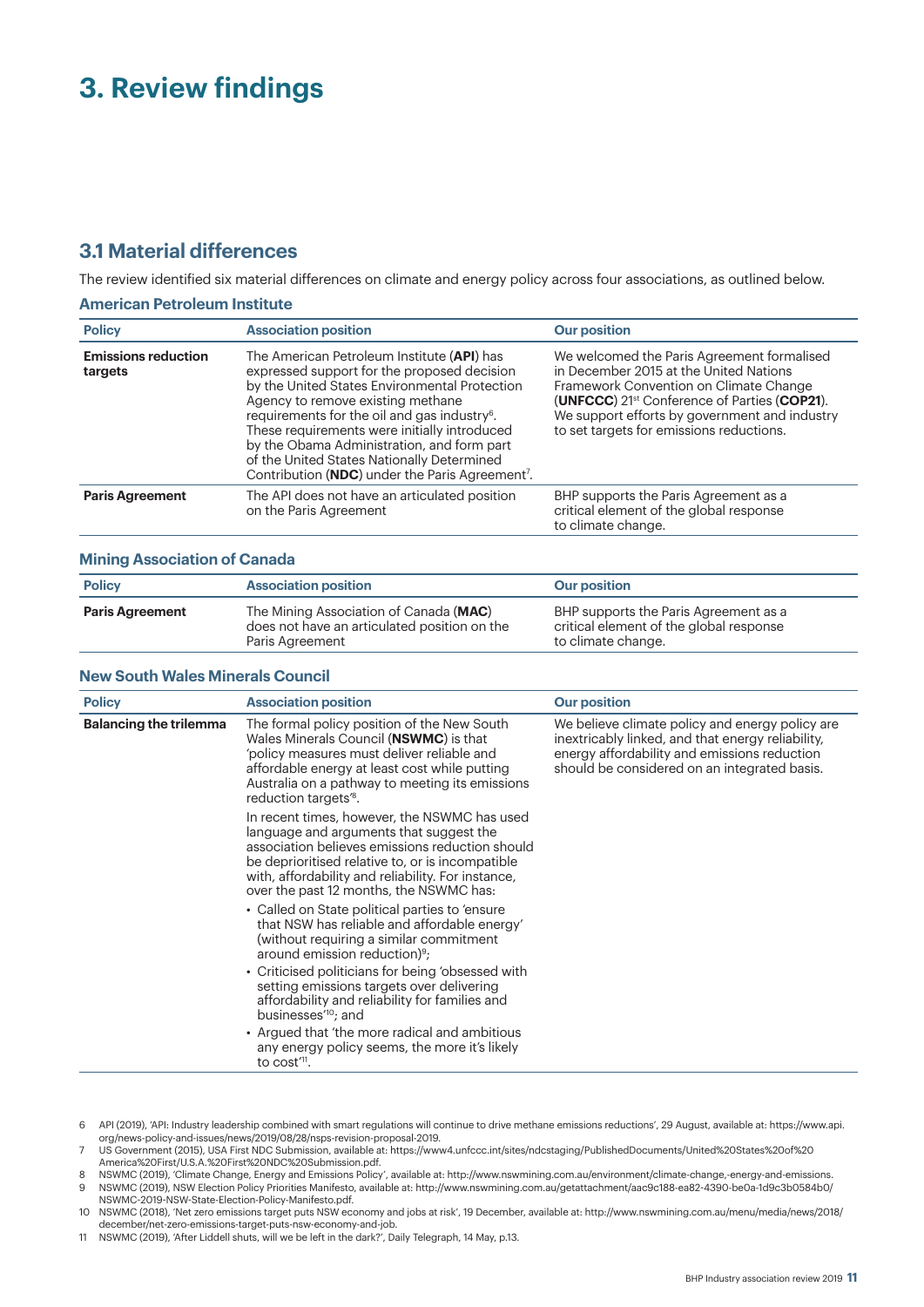#### **United States Chamber of Commerce**

The 2017 industry association review identified four material differences on climate and energy policy with the Chamber. These related to the Paris Agreement, Restricting Global Warming to 2°C, Emissions Reduction Targets, and Price on Carbon.

The Chamber published a new climate change statement in April 2019. As part of this statement, the Chamber: highlighted that inaction on climate change is not an option; called for a 'policy approach that acknowledges the costs of action and inaction and the competitiveness of the US economy'; and expressed support for the Paris Agreement, the UNFCCC and the need for international cooperation to address climate change<sup>12</sup>. Based on the

Chamber's new climate change statement, and our assessment of the association's advocacy since the statement was released, we believe the previously identified material differences relating to the Paris Agreement and Restricting Global Warming to 2°C have been addressed.

Since the 2017 industry association review, the Chamber has largely refrained from advocacy in relation to Emissions Reduction Targets and Price on Carbon. Such an outcome is aligned with our view that industry associations should refrain from advocacy on issues where no broad consensus exists. Nonetheless, given that the Chamber has not expressly changed its original position on Emissions Reductions Targets and Price on Carbon, we continue to identify both of these policy areas as representing a material difference (as outlined below).

| <b>Policy</b>                         | <b>Association position</b>                                                                                                                                                                                                                                                                                                                                            | <b>Our position</b>                                                                                                                                                                                                                                                                                                                                                                                                                     |
|---------------------------------------|------------------------------------------------------------------------------------------------------------------------------------------------------------------------------------------------------------------------------------------------------------------------------------------------------------------------------------------------------------------------|-----------------------------------------------------------------------------------------------------------------------------------------------------------------------------------------------------------------------------------------------------------------------------------------------------------------------------------------------------------------------------------------------------------------------------------------|
| <b>Emissions</b><br>reduction targets | The Chamber has claimed that the United States<br>NDC is unachievable (due to a lack of specificity<br>and congressional backing) and would impose<br>too high of a cost on American businesses<br>(particularly relative to their international<br>competitors) <sup>13</sup> .                                                                                       | We welcomed the Paris Agreement formalised<br>in December 2015 at COP21. We support efforts<br>by government and industry to set targets for<br>emissions reduction.                                                                                                                                                                                                                                                                    |
| Price on carbon                       | The Chamber has maintained that introducing a<br>price on carbon would impose significant costs<br>on the United States economy, and would be<br>unlikely to garner popular support from the<br>American people. Rather than carbon pricing,<br>the Chamber believes 'technology and<br>innovation offer the greatest potential to<br>reduce emissions <sup>14</sup> . | Emissions reductions are necessary if Australia<br>is to meet its Paris targets and to contribute<br>more broadly to the global effort to address<br>climate change. An effective global framework<br>to reduce emissions should use a portfolio of<br>complementary measures, including a price<br>signal on carbon, implemented in a way that<br>addresses competitiveness concerns and<br>achieves lowest cost emissions reductions. |

12 The Chamber (2019), 'Addressing climate change', available at: https://www.uschamber.com/addressing-climate-change.

- 13 United States Chamber of Commerce (2017), 'The high cost of filling in the Obama Administration's Paris pledge "gap"', 17 March, available at: https://www. uschamber.com/above-the-fold/the-high-cost-filling-the-obama-administration-s-paris-pledge-gap; United States Chamber of Commerce (2016), 'Statement on the Paris Climate Change Agreement to the U.S. House of Representatives Committee on Science, Space and Technology', 2 February, available at: https://science.house. gov/sites/republicans.science.house.gov/files/documents/HHRG-114-SY-WState-SEule-20160202.pdf; United States Chamber of Commerce (2015), 'Global climate proposal deserves serious scrutiny', 30 November, available at: https://www.uschamber.com/above-the-fold/global-climate-proposal-deserves-serious-scrutiny
- 14 United States Chamber of Commerce (2017), 'Climate change', 19 October, available at: https://www.uschamber.com/issue-brief/climate-change; United States Chamber of Commerce (2012), 'Industry lobbyists call for lighter oil, gas regulations', November, available at: https://www.globalenergyinstitute.org/industrylobbyists-call-lighter-oil-gas-regulations; Global Energy Institute, United States Chamber of Commerce (2017), The Costs of Achieving the Obama Administration's GHG Emissions Goals, January, available at: https://www.globalenergyinstitute.org/sites/default/files/EIA%20No%20CPP%20vs.%20IEHI%20Analysis%20 Formatted%20FINAL.pdf; United States Chamber of Commerce (2016), 'Statement on the Paris Climate Change Agreement to the U.S. House of Representatives Committee on Science, Space and Technology', 2 February, available at: https://science.house.gov/sites/republicans.science.house.gov/files/documents/HHRG-114- SY-WState-SEule-20160202.pdf; United States Chamber of Commerce (2012), 'Industry lobbyists call for lighter oil, gas regulations', November, available at: https:// www.globalenergyinstitute.org/industry-lobbyists-call-lighter-oil-gas-regulations.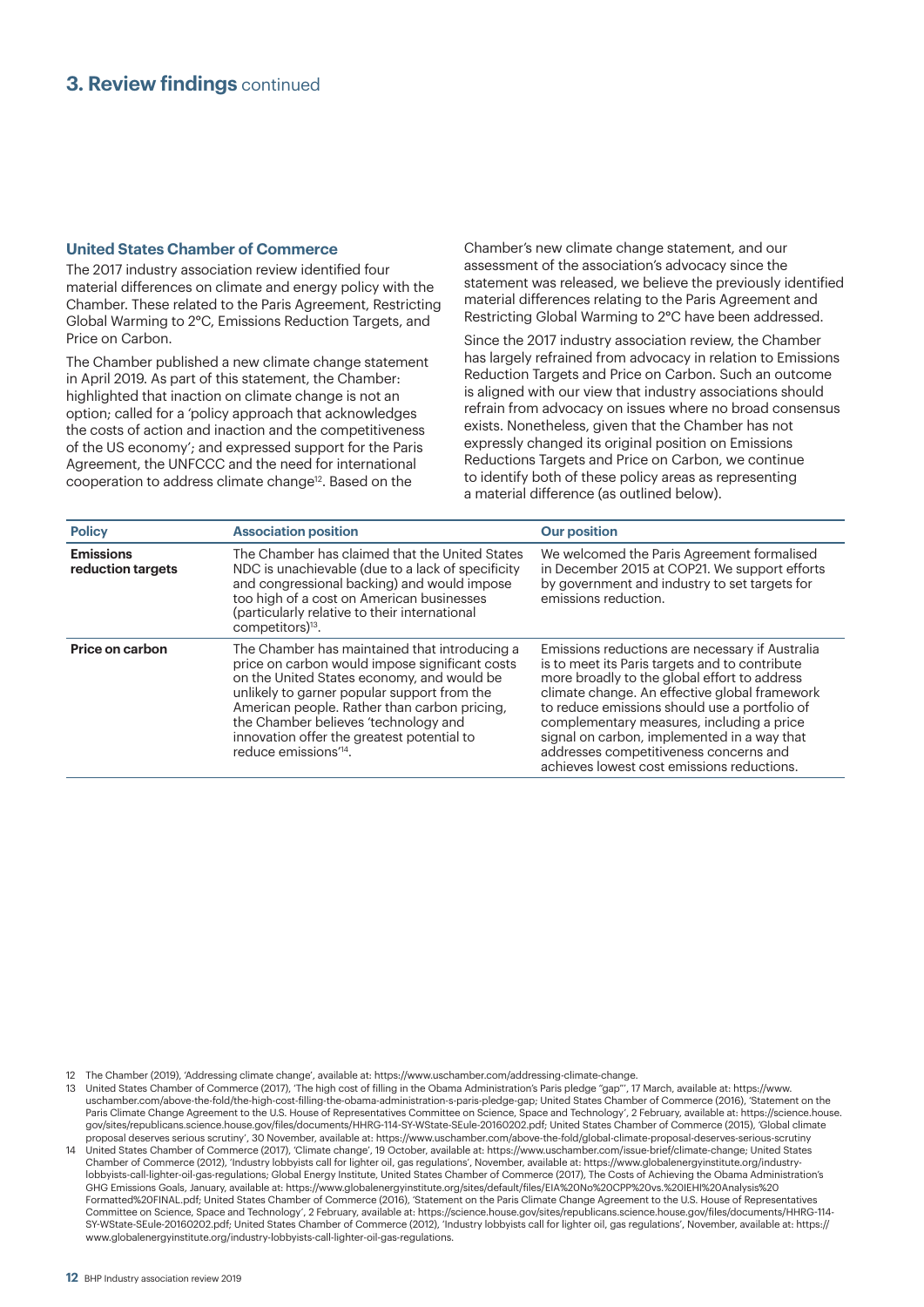#### **Other findings Coal21**

The primary objective of Coal21 is to undertake research and development, and demonstration projects, in relation to low-emissions technology options. It was established in 2006 (as Australian Coal Association Low Emissions Technology, or ACALET). Coal21 is supported by a voluntary levy on coal production and includes 26 investors from Australia's black coal producers. BHP has been a member of Coal21 since its inception.

In addition to its investment mandate, Coal21 has traditionally engaged in a range of communication and awareness activities. These activities have attracted interest from some stakeholders. Though Coal21 is primarily a research body rather than an industry association, we have assessed its position on the in-scope climate and energy policies using the same approach applied to the industry associations covered by this review.

Our assessment did not identify any material differences between Coal21's climate and energy policy positions and the core climate and energy policy positions held by BHP. Nonetheless, BHP believes that some of Coal21's broader communications activities have not been consistent with its core objectives.

In September 2019, the Board of Directors of Coal21 unanimously endorsed a change to its constitution to confirm its mandate on low-emissions research and development, and to ensure that any communications relate only to technical matters in service of its technical program of work. The constitutional amendment is consistent with Coal21's underlying objectives to undertake a technical program of work into low-emissions technology, and confirms that broader advocacy and communications activities are not within the scope of the company and will not form any part of the company's forward program of work.

BHP supported this constitutional change, and believes it will strengthen Coal21's overall research mandate.

Given the above, BHP has determined to remain a member of Coal21. We will nonetheless remain actively engaged with Coal21 to ensure its focus on low-emissions technology research and development is realised.

#### **Minerals Council of Australia**

The 2017 industry association review identified two material differences between BHP and the MCA on climate and energy policy. These related to Balancing the Energy Trilemma and Technology Neutral, Free Market Energy Mix.

Following constructive discussions with BHP and other members, the MCA released a new Energy and Climate Policy Position in March 2018<sup>15</sup>. This new position endorsed the Paris Agreement and addressed the material differences identified in the 2017 review. The 2019 industry association review did not identify any material differences between BHP and the MCA on climate and energy policy. We note the MCA has made comment on thermal coal during the review period. The review has not identified instances where the MCA has made comment that is materially inconsistent with BHP's policy positions on the need to reduce greenhouse gas emissions as part of the energy 'trilemma' and the MCA has not expressed a policy preference for thermal coal. We will continue to work with the MCA to ensure that, where it is undertaking advocacy, this remains consistent with its stated policy.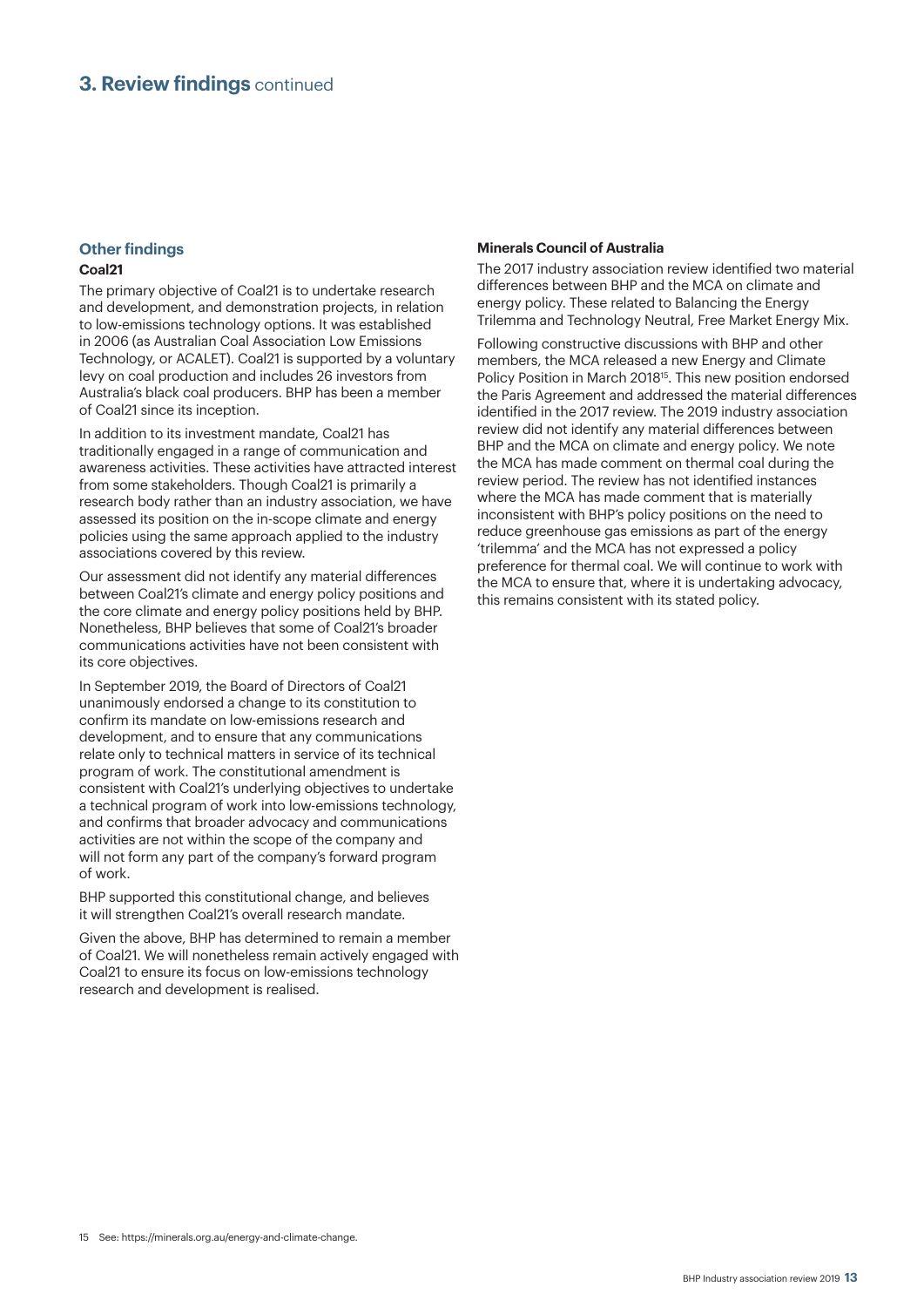#### **3.2 Broader activities**

For those associations where one or more material differences on climate and energy policy were identified, the broader activities of these associations were assessed across the following areas:

- **Health and Safety:** operational safety, occupational health and related activities;
- **Environment:** land use and biodiversity, and water;
- **Community:** sustainable development, community engagement, Indigenous peoples and human rights;
- **Workforce:** inclusion and diversity, and workforce training; and
- **Economics:** policy development in relation to trade and investment, productivity and growth, and economic reform.

The results of this assessment are summarised below, while the detailed findings of the assessment are outlined in **Appendix C.** 

#### **American Petroleum Institute**

The API is the primary oil and gas industry association in the United States, and is active in all five areas of importance to BHP.

Our overall assessment is that BHP receives a high level of benefit from the broader activities of the API. The API is a leader in terms of developing operational safety, environmental protection and equipment standards for the global oil and gas industry. These standards are utilised by BHP and are frequently referenced in government regulations. Beyond this, we benefit from the API's engagement on economic issues (particularly its expansive and frequent efforts on free trade), and programs designed to improve inclusion and diversity in the United States oil and gas industry.

**Appendix C** provides greater detail on the basis of this summary assessment.

#### **Mining Association of Canada**

The MAC is the national industry association for the Canadian mining industry, and is active in all five areas of importance to BHP.

Our overall assessment is that BHP receives a moderate-tohigh level of benefit from the broader activities of the MAC. The Towards Sustainable Mining system developed and maintained by the MAC is globally renowned for helping mining companies evaluate and manage their environmental and social responsibilities. In addition, the MAC is a leader in tailings management, and has developed a range of guidance to support mining companies around the world improve their performance in this area. The MAC is also effective in promoting the economic contribution of the Canadian mining industry, and engaging on economic issues of importance to the industry.

**Appendix C** provides greater detail on the basis of this summary assessment.

#### **New South Wales Minerals Council**

The NSWMC is a prominent industry body in New South Wales, and is active in all five areas of importance to BHP.

Our overall assessment is that BHP receives a moderate level of benefit from the broader activities of the NSWMC. On the one hand, the NSWMC is active in areas outside of climate and energy policy that are of value to BHP (particularly around the importance of health and safety, inclusion and diversity, and community engagement). We also benefit from the association's engagement on various regulatory matters, and its promotion of the industry's contribution to regional communities. However, we do not make significant use of the NSWMC to share best practice and improve our performance.

**Appendix C** provides greater detail on the basis of this summary assessment.

#### **United States Chamber of Commerce**

The Chamber is a high profile and longstanding industry association that plays a significant role in the United States business community. We have been a member of the Chamber since 2011.

Our overall assessment is that BHP continues to receive a moderate level of benefit from the broader activities of the Chamber. We derive benefits from the association's advocacy on economic issues, particularly its ongoing advocacy on the importance of free trade and the distortionary impacts of tariffs. We also derive some benefit from having access to issue experts at the Chamber, and the Chamber's information-sharing activities. However, while the Chamber is active across a number of areas of importance to BHP (particularly health and safety, environment, community and workforce), we use the Chamber less to improve our performance in these areas compared to other major industry associations.

**Appendix C** provides greater detail on the basis of this summary assessment.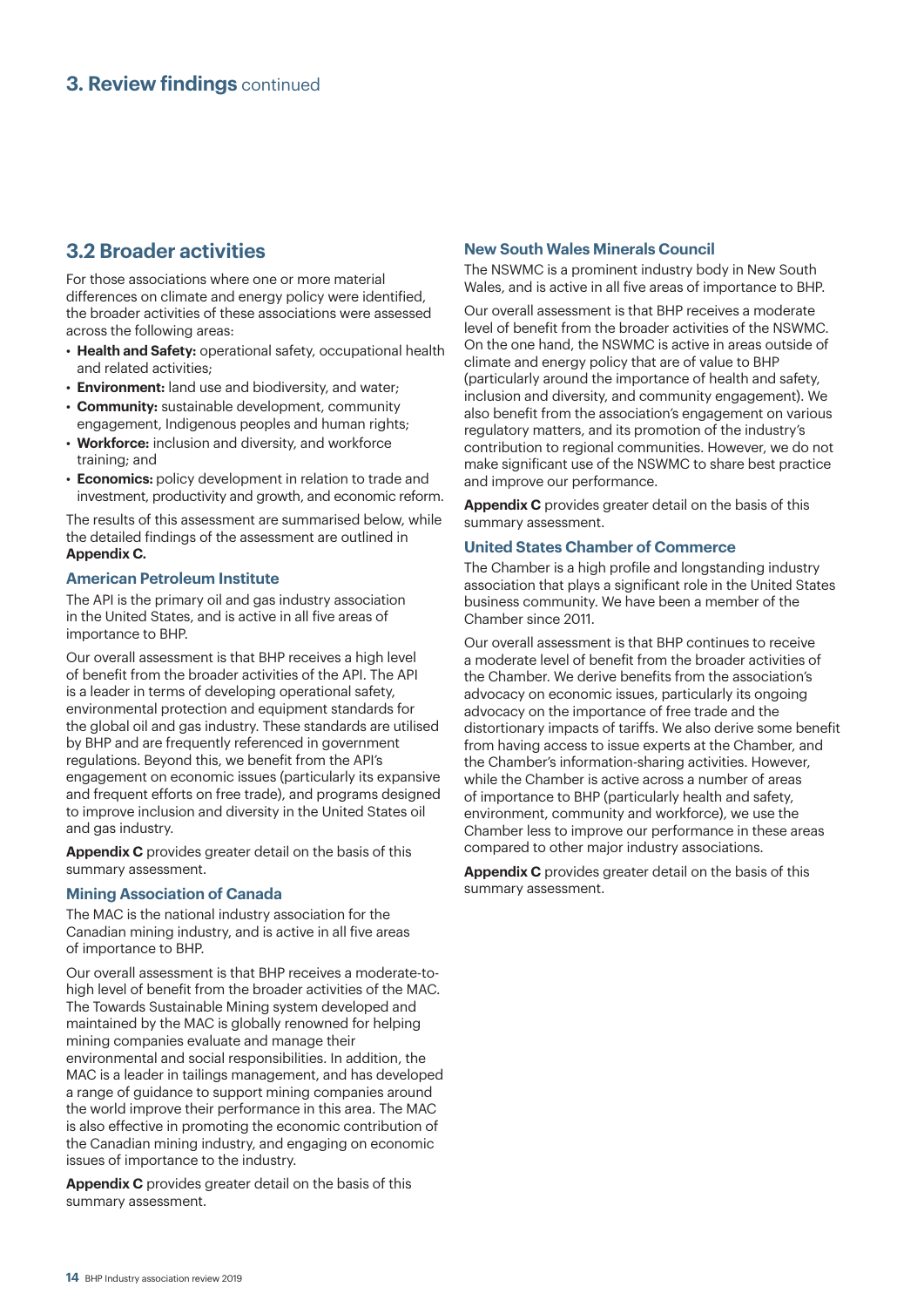#### **3.3 Overall alignment**

Section 3.1 focused on those instances where we identified a material difference between BHP and the in-scope industry associations on climate and energy policy. The purpose of this section is to take a broader view. It details our assessment of the overall alignment between BHP and the in-scope associations on climate and energy policy.

Based on the methodology outlined in section 2.2, 14 associations were found to be 'Aligned' with BHP, 12 associations were found to be 'Mostly Aligned' with BHP, and four associations were found to be 'Partly Aligned' with BHP. No association was found to be 'Misaligned' with BHP.

The tables below summarise the results of our assessment of overall alignment.

#### **Aligned industry associations**

| Australian Petroleum Production and Exploration Association                       | Canadian Chamber of Commerce                |
|-----------------------------------------------------------------------------------|---------------------------------------------|
| Center for Climate and Energy Solutions                                           | CEO Climate Dialogue                        |
| Climate Leadership Council                                                        | Carbon Market Institute                     |
| Consejo Minero                                                                    | Global Carbon Capture and Storage Institute |
| International Association of Oil & Gas Producers                                  | International Chamber of Commerce           |
| International Council on Mining and Metals                                        | International Emissions Trading Association |
| International Petroleum Industry Environmental<br><b>Conservation Association</b> | ResponsibleSteel                            |

#### **Mostly Aligned industry associations**

| <b>Association</b>                                     | <b>Rationale</b>                                                                                 |
|--------------------------------------------------------|--------------------------------------------------------------------------------------------------|
| Australian Industry Greenhouse Network                 | No position on Climate Science                                                                   |
| <b>Business Council of Australia</b>                   | No position on Climate Science                                                                   |
| <b>Business Council of Canada</b>                      | No position on Climate Science, Emissions Reduction Targets and<br>Balancing the Energy Trilemma |
| Chamber of Minerals and Energy of<br>Western Australia | No position on Climate Science, Balancing the Energy Trilemma,<br>and Price on Carbon            |
| Coal <sub>21</sub>                                     | No position on Price on Carbon                                                                   |
| Energy Chamber of Trinidad & Tobago                    | No position on Carbon Capture and Storage                                                        |
| International Copper Association                       | No position on Price on Carbon and Technology Neutral,<br>Free-Market Energy Mix                 |
| Minerals Council of Australia                          | No position on Price on Carbon                                                                   |
| Queensland Resources Council                           | No position on Price on Carbon                                                                   |
| Resource Industry Network                              | No position on Technology Neutral, Free-Market Energy Mix                                        |
| South Australian Chamber of Mines & Energy             | No position on Adaptation Infrastructure                                                         |
| World Nuclear Association                              | No position on Technology Neutral, Free-Market Energy Mix                                        |
|                                                        |                                                                                                  |

#### **Partly Aligned industry associations**

| <b>Association</b>                | <b>Rationale</b>                                                                                             |
|-----------------------------------|--------------------------------------------------------------------------------------------------------------|
| American Petroleum Institute      | No position on Adaptation Infrastructure, Climate Science and<br>Price on Carbon                             |
|                                   | Materially different positions on Emissions Reduction Targets and Paris<br>Agreement                         |
| Mining Association of Canada      | No position on Carbon Capture and Storage, Emissions Reduction<br>Targets, and Balancing the Energy Trilemma |
|                                   | Materially different positions on Paris Agreement                                                            |
| New South Wales Minerals Council  | No position on Price on Carbon                                                                               |
|                                   | Materially different positions on Balancing the Energy Trilemma                                              |
| United States Chamber of Commerce | Materially different positions on Emissions Reduction Targets and<br>Price on Carbon                         |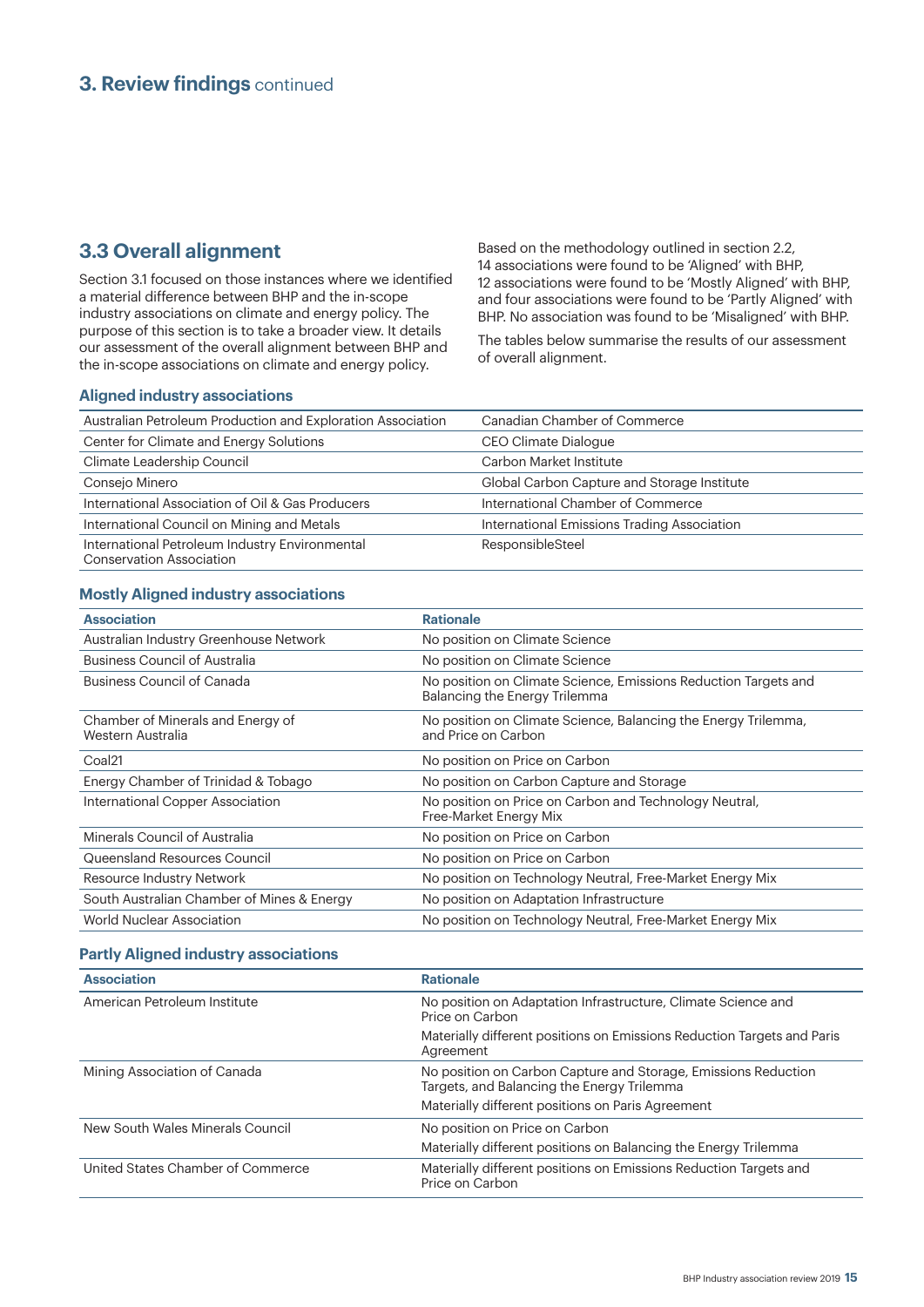# **4. Review outcomes**

This section outlines the determinations we have made in relation to our future relationships with the four associations identified as having materially different positions on climate policy compared to BHP, namely, API, MAC, NSWMC and the Chamber. These determinations were made consistent with the Industry Association Principles (see section 1.3).

#### **American Petroleum Institute**

The 2019 industry association review identified two material differences with the API (relating to Emissions Reduction Targets and the Paris Agreement). The review also found that BHP derives a high level of benefit from the broader activities of the API. Given this, BHP has determined to remain a member of the API, subject to the following actions:

- BHP will formally communicate the identified material difference to the board of the API;
- BHP will request that the API refrain from policy activity or advocacy in relation to Emissions Reduction Targets;
- BHP will encourage the API to foster a consensus within its membership in relation to the Paris Agreement, with the goal of developing a position on this policy area;
- BHP will maintain a register of material differences; and
- BHP will review its membership of the API if it has not refrained from advocacy in relation to Emissions Reduction Targets and fostered a consensus on the Paris Agreement within a reasonable period (no later than 31 August 2020).

#### **Mining Association of Canada**

The 2019 industry association review identified one material difference with the MAC (relating to the Paris Agreement). The review also found that BHP derives a moderate-to-high level of benefit from the broader activities of the MAC. Given this, BHP has determined to remain a member of the MAC, subject to the following actions:

- BHP will formally communicate the identified material difference to the board of the MAC;
- BHP will encourage the MAC to foster a consensus within its membership in relation to the Paris Agreement, with the goal of developing a position on this policy area;
- BHP will maintain a register of material differences; and
- BHP will review its membership of the MAC if it has not fostered a consensus on the Paris Agreement within a reasonable period (no later than 31 August 2020).

#### **New South Wales Minerals Council**

The 2019 industry association review identified one material difference with the NSWMC (relating to Balancing the Energy Trilemma). The review also found that BHP derives a moderate level of benefit from the broader activities of the NSWMC.

During the course of the review, the NSWMC published a new Climate Change, Energy and Emissions Policy statement<sup>16</sup>. This statement supports the Paris Agreement and the goal of holding an increase in the global average temperature to well below 2°C above pre-industrial levels. The statement also acknowledges the importance of integrated climate and energy policy.

In light of the positive nature of the new policy statement. and the broader benefits we receive from our membership, BHP has determined to remain a member of the NSWMC at this time. However, we will conduct a further review of our membership of the NSWMC no later than 30 April 2020. Over this period, BHP will request that the NSWMC refrain from advocating in a manner that is inconsistent with our position on Balancing the Energy Trilemma, and engage with the NSWMC and its broader membership to close the identified material difference. BHP will also expect that the NSWMC's support for Paris-aligned climate action, as articulated in its new Climate Change, Energy and Emissions Policy statement, will be clearly reflected in its policy positions.

Consistent with our Industry Association Principles, BHP will also:

- Formally communicate the identified material difference to the board of the NSWMC; and
- Maintain a register of material differences.

#### **United States Chamber of Commerce**

The 2017 industry association review identified four material differences with the Chamber (relating to Paris Agreement, Restricting Global Warming to 2°C, Emissions Reduction Targets, and Price on Carbon). The first two of these material differences have been addressed by the Chamber's new climate change statement. The Chamber has also refrained from advocacy in relation to Emissions Reduction Targets and Price on Carbon.

Given the positive movement made by the Chamber, and that we still believe we receive a moderate level of benefit from the broader activities of the Chamber, we have determined to remain a member of the association at the time, subject to a number of actions. These actions will include monitoring the Chamber's ongoing advocacy on climate and energy and engaging further with the Chamber to encourage a member consensus that would close the remaining material differences. We will review our membership of the Chamber within a reasonable period (no later than 31 August 2020).

<sup>16</sup> NSWMC (2019), 'Climate Change, Energy and Emissions Policy statement', available at: http://www.nswmining.com.au/environment/climate-change,-energy-andemissions.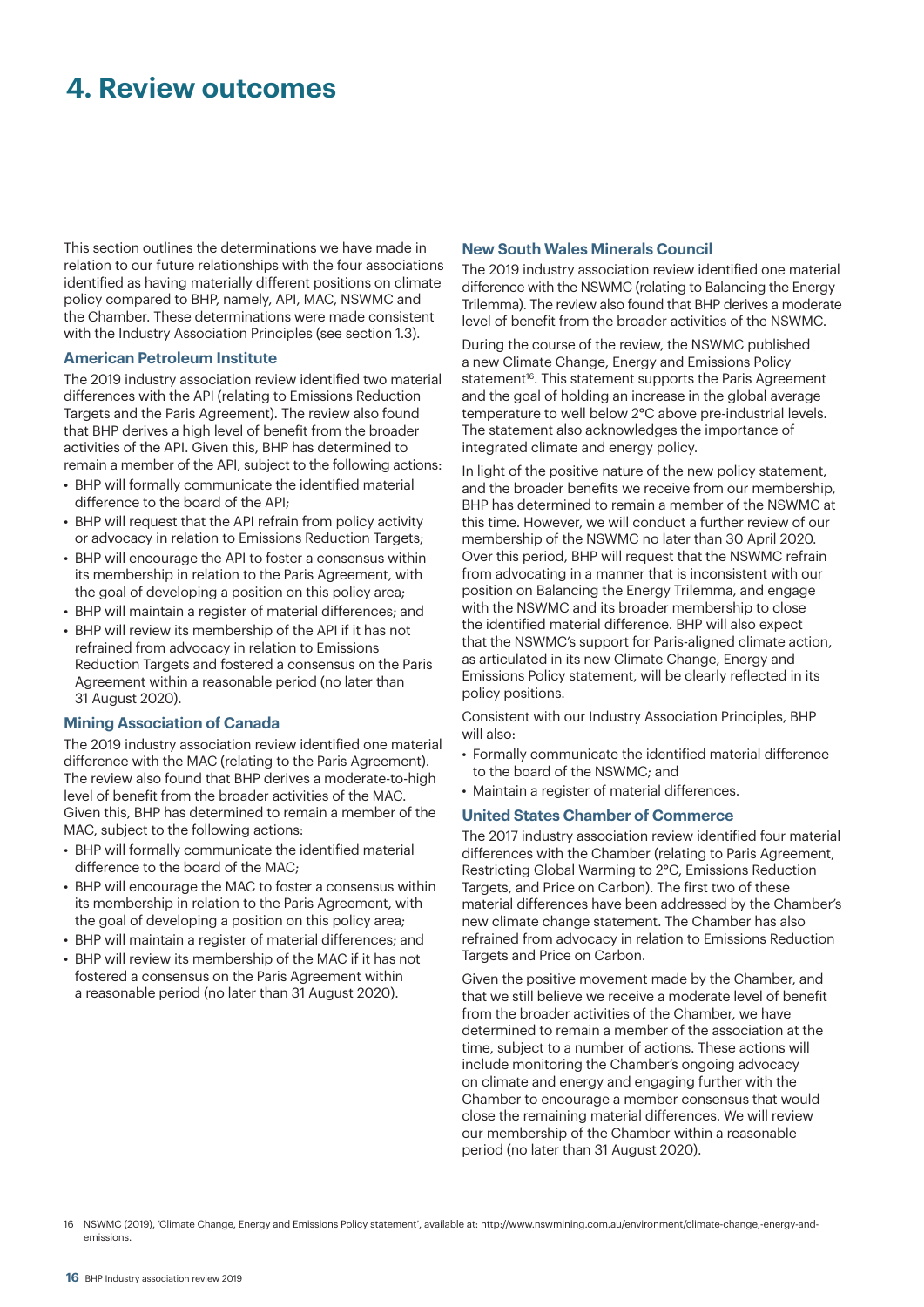# **Appendices**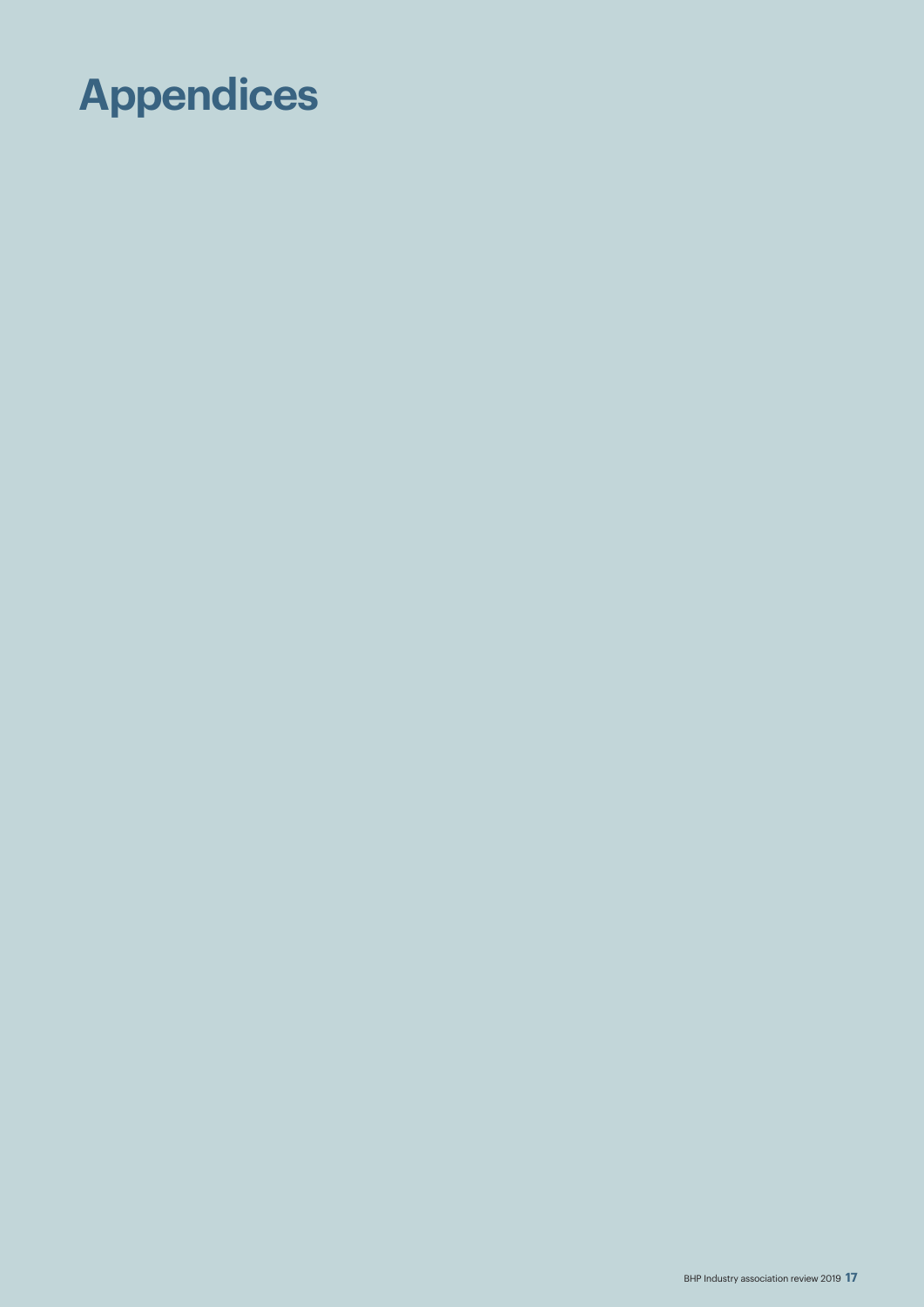# **Appendix A: BHP climate and energy policies**

| <b>Policy area</b>                                                        | <b>BHP's position</b>                                                                                                                                                                                                                                                                                                                                                                                                                                                                                                                                                                                              |
|---------------------------------------------------------------------------|--------------------------------------------------------------------------------------------------------------------------------------------------------------------------------------------------------------------------------------------------------------------------------------------------------------------------------------------------------------------------------------------------------------------------------------------------------------------------------------------------------------------------------------------------------------------------------------------------------------------|
|                                                                           |                                                                                                                                                                                                                                                                                                                                                                                                                                                                                                                                                                                                                    |
| <b>Adaptation</b><br><b>infrastructure</b>                                | We take a robust, risk-based approach to adapt to the physical impacts of climate change. We work<br>with globally recognised agencies to obtain regional analyses of climate change science to inform<br>resilience planning at an asset level and improve our understanding of the climate vulnerabilities that<br>our operations and host communities may face.                                                                                                                                                                                                                                                 |
|                                                                           | A policy framework to deliver a measured transition to a lower emissions economy should include a<br>complementary set of measures, including a price on carbon, support for low-emissions technology<br>and measures to build resilience.                                                                                                                                                                                                                                                                                                                                                                         |
| <b>Addressing</b><br>greenhouse gas<br>emissions beyond<br>our operations | We are committed to reducing our operational greenhouse gas emissions. However, emissions from<br>our value chain (Scope 3 emissions) are significantly higher than those from our own operations. We<br>recognise that we have a stewardship role in working with our customers, suppliers and other value<br>chain participants to seek to influence emissions reductions across the full life cycle of our products.                                                                                                                                                                                            |
|                                                                           | Our approach to addressing scope 3 emissions is evolving: we are improving our scope 3 accounting<br>process; developing appropriate metrics and targets that will enable us to track emissions<br>performance and manage our exposure to risk; and looking for opportunities to scale up our current<br>activities to influence emissions reductions across our value chain.                                                                                                                                                                                                                                      |
| <b>Balancing the</b><br>energy trilemma                                   | Climate policy and energy policy are inextricably linked. Recognising this connection, and ensuring that<br>the sometimes conflicting demands of energy reliability, energy affordability and emissions reduction are<br>appropriately balanced, is essential to minimising adverse impacts and maximising policy efficacy.                                                                                                                                                                                                                                                                                        |
| <b>Carbon capture</b><br>and storage                                      | To provide access to energy and limit climate change, the world must find ways to reduce emissions<br>from the production and use of fossil fuels, as well as increasing the share of alternative energy<br>sources. Carbon capture and storage (CCS) can play a pivotal role in reducing emissions from oil and<br>gas production, and from fossil fuels used in power generation and industrial processes.                                                                                                                                                                                                       |
|                                                                           | To enable the expansion of CCS development, policies must be embedded in long-term strategies<br>that recognise a range of abatement options will play a role in the future. In an ideal world, there<br>would be mechanisms, such as a carbon price as part of a suite of policy solutions, to help steer<br>commercial investment into low-emission technologies like CCS. In the nearer term, industry and<br>government must work together to develop pilot projects, demonstration plants and 'first of a kind'<br>commercial scale operations.                                                               |
| <b>Climate science</b>                                                    | We accept the IPCC assessment of climate change science, which has found that warming of the<br>climate is unequivocal, the human influence is clear and physical impacts are unavoidable.                                                                                                                                                                                                                                                                                                                                                                                                                         |
| <b>Emissions</b><br>reduction targets                                     | We welcomed the Paris Agreement formalised in December 2015 at COP21. We support government<br>efforts to achieve the goals of the Paris Agreement as set out in NDCs and the requirement to ratchet<br>up these efforts over time.                                                                                                                                                                                                                                                                                                                                                                                |
| Land use change<br>for sequestration                                      | Deforestation and land degradation are responsible for up to 20 per cent of GHG emissions and are<br>the largest sources of emissions in many developing countries. Forest resources also contribute<br>directly to the livelihoods of 90 per cent of the 1.2 billion people living in abject poverty. GHG<br>emissions will remain an inevitable part of BHP's business even with low-emissions technology<br>becoming more effective and commercially viable. As a result, identifying cost-effective and robust<br>offsets (carbon credits) is important to meeting future GHG emissions reduction commitments. |
|                                                                           | REDD+ is an international mechanism established under the UNFCCC that provides economic, social<br>and environmental incentives for developing countries to reduce GHG emissions from deforestation<br>and related activities through the creation of carbon credits. Supporting the REDD+ is a key element<br>of our climate change mitigation efforts.                                                                                                                                                                                                                                                           |
| <b>Paris Agreement</b>                                                    | BHP supports the Paris Agreement as a critical element of the global response to climate change.<br>BHP signed the 'CEO Statement on Business and Climate Change and the Paris Negotiations',<br>supporting the Australian government in securing an effective outcome from the Paris negotiations,<br>and became a signatory to the Paris Pledge for Action, pledging the Company's support to ensuring<br>that the level of ambition set by the agreement is met or exceeded.                                                                                                                                    |
|                                                                           | Drawing on the recent work of the IPCC, we acknowledge that the potential impacts and associated<br>risks of climate change are more significant under global warming of 2°C compared to 1.5°C.                                                                                                                                                                                                                                                                                                                                                                                                                    |
| Price on carbon                                                           | An effective global framework to reduce emissions should use a portfolio of complementary<br>measures, including a price signal on carbon, implemented in a way that addresses competitiveness<br>concerns and achieves lowest cost emissions reductions.                                                                                                                                                                                                                                                                                                                                                          |
|                                                                           | The ideal solution would be an international price that incentivises a market-based response. But<br>gaining alignment is challenging, and we recognise that countries have different strategic objectives<br>and priorities they must consider.                                                                                                                                                                                                                                                                                                                                                                   |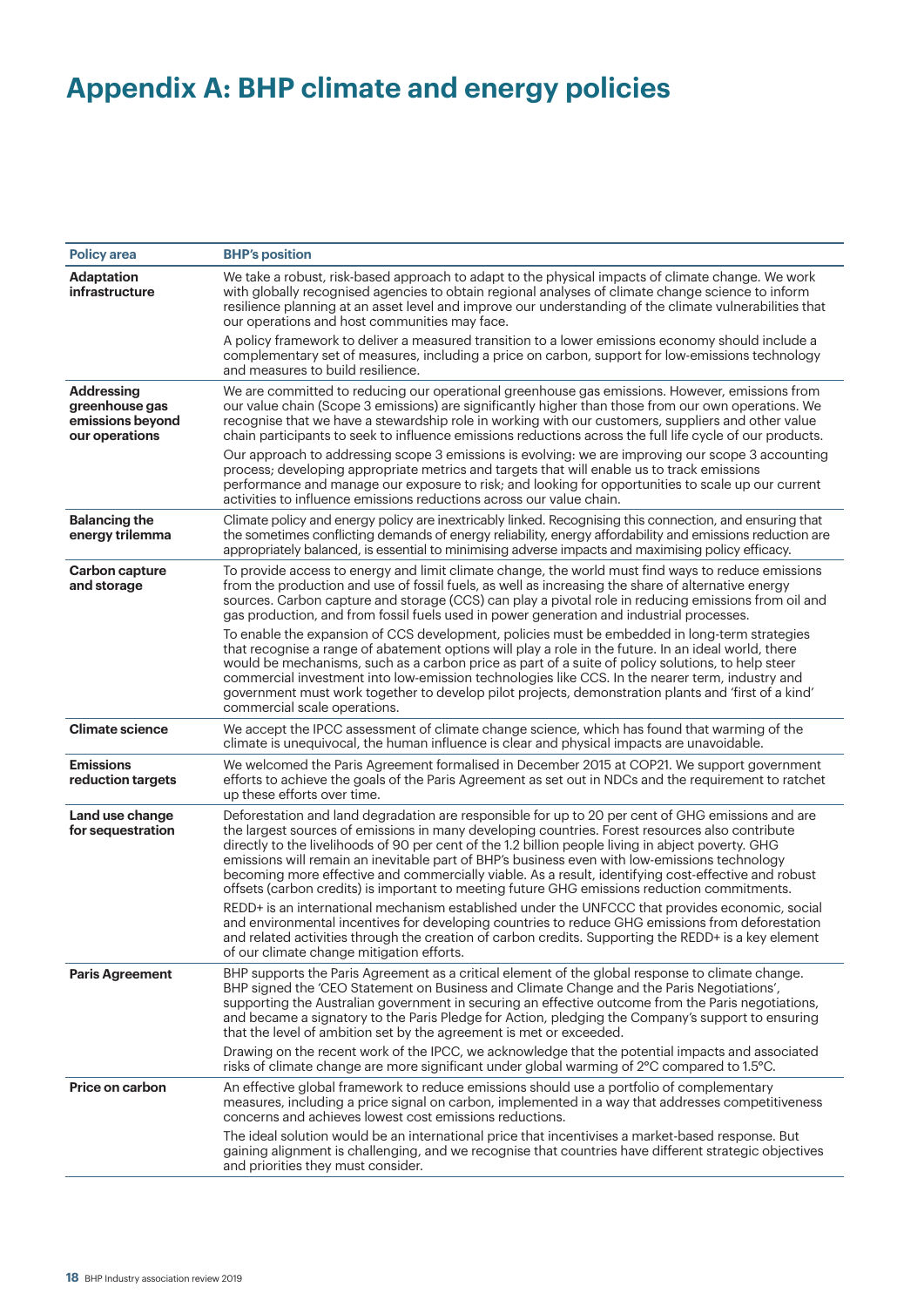| <b>Policy area</b>                                      | <b>BHP's position</b>                                                                                                                                                                                                                                                                                                                                                                                                                                                                                                                                                    |
|---------------------------------------------------------|--------------------------------------------------------------------------------------------------------------------------------------------------------------------------------------------------------------------------------------------------------------------------------------------------------------------------------------------------------------------------------------------------------------------------------------------------------------------------------------------------------------------------------------------------------------------------|
| <b>Technology</b><br>neutral, free<br>market energy mix | Energy markets need to be both fuel and technology neutral, and not artificially favour one type of<br>technology over another. Governments should instead focus on providing clear emissions reduction<br>goals and system stability requirements. It would then be up to industry to determine the most<br>effective and least cost means of achieving these goals. Such an approach would promote innovation<br>and avoid a scenario where less-efficient technologies are established and/or potentially more<br>efficient technologies are unnecessarily held back. |
|                                                         | BHP believes that societies and economies can be strengthened by policy and regulatory settings<br>that are risk-based and developed in an open, transparent manner. This is particularly important in<br>energy markets, where the cost impacts of poor market interventions are high; flow across much of<br>the economy; and can persist in the market long after being discontinued. Government intervention<br>in resources and energy markets should only be in response to a demonstrated market failure and<br>informed by cost-benefit analysis.                |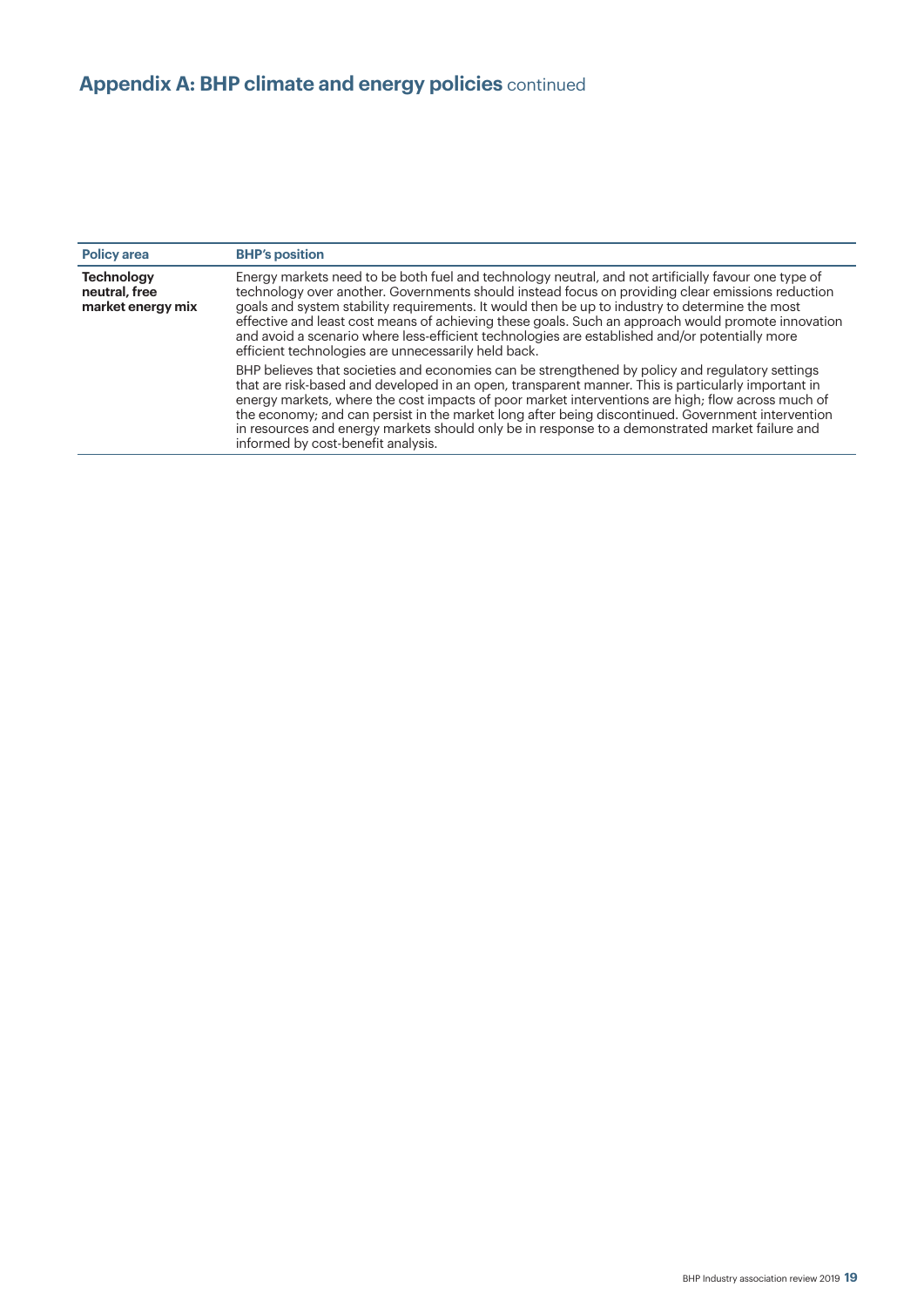# **Appendix B: Industry associations**

| <b>Name</b>                                                             | Geography            |
|-------------------------------------------------------------------------|----------------------|
| American Petroleum Institute                                            | <b>United States</b> |
| Australian Industry Greenhouse Network                                  | Australia            |
| Australian Petroleum Production and Exploration Association             | Australia            |
| <b>Business Council of Australia</b>                                    | Australia            |
| <b>Business Council of Canada</b>                                       | Canada               |
| Canadian Chamber of Commerce                                            | Canada               |
| Carbon Market Institute                                                 | Australia            |
| Center for Climate and Energy Solutions (C2ES)                          | <b>United States</b> |
| CEO Climate Dialogue                                                    | <b>United States</b> |
| Chamber of Minerals and Energy of Western Australia                     | Australia            |
| Climate Leadership Council                                              | <b>United States</b> |
| Coal <sub>21</sub>                                                      | Australia            |
| Consejo Minero                                                          | Chile                |
| Energy Chamber of Trinidad and Tobago                                   | Trinidad and Tobago  |
| Global Carbon Capture and Storage Institute                             | International        |
| International Association of Oil and Gas Producers                      | International        |
| International Emissions Trading Association                             | International        |
| International Chamber of Commerce                                       | International        |
| International Copper Association                                        | International        |
| International Council on Mining and Metals                              | International        |
| International Petroleum Industry Environmental Conservation Association | International        |
| Minerals Council of Australia                                           | Australia            |
| Mining Association of Canada                                            | Canada               |
| New South Wales Minerals Council                                        | Australia            |
| Queensland Resources Council                                            | Australia            |
| Resource Industry Network                                               | Australia            |
| ResponsibleSteel                                                        | International        |
| South Australian Chamber of Mines and Energy                            | Australia            |
| United States Chamber of Commerce                                       | <b>United States</b> |
| <b>World Nuclear Association</b>                                        | International        |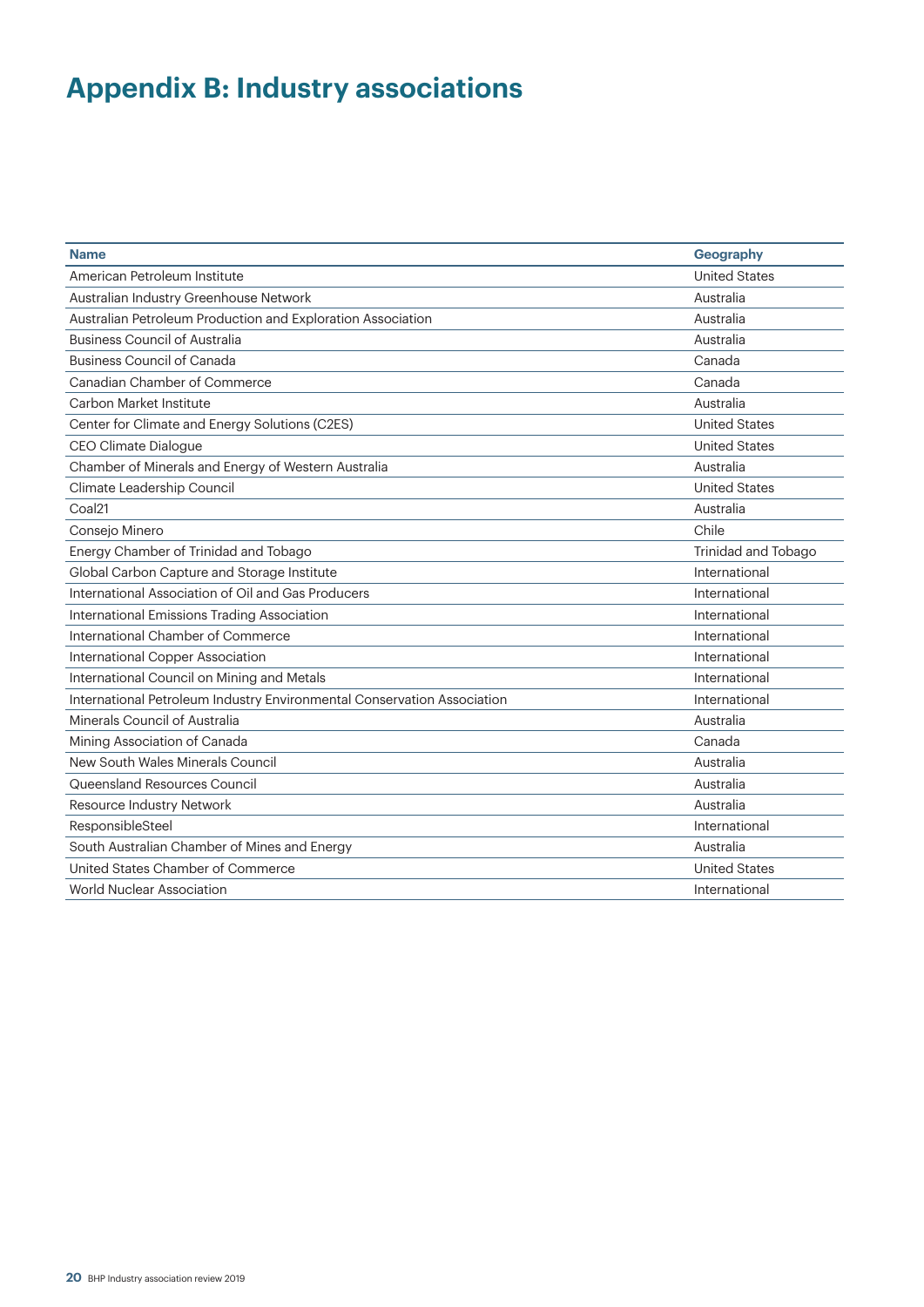### **Appendix C: Broader activities assessment**

#### **Industry associations with identified material differences**

The 2019 industry association review identified four industry associations that had one or more material differences on climate and energy policy with BHP. This section outlines the results of our assessment of the benefits that BHP receives from the broader activities of these associations.

#### **American Petroleum Institute**

| <b>Health and safety</b> | API shares our view that safety is a core value for the resources industry <sup>17</sup> .                                                                                                                                                                                                                                                                                                                                                                                                                      |
|--------------------------|-----------------------------------------------------------------------------------------------------------------------------------------------------------------------------------------------------------------------------------------------------------------------------------------------------------------------------------------------------------------------------------------------------------------------------------------------------------------------------------------------------------------|
|                          | API leads the development of operational safety, environmental protection and equipment standards<br>for the global oil and gas industry, with more than 700 standards currently in place <sup>18</sup> . These standards<br>are developed with member, industry and government participation and are frequently referenced<br>in government regulations. The standards program also includes a certification measure, the API<br>Monogram, to support quality management of industry suppliers <sup>19</sup> . |
|                          | Each year, API collects workplace safety data and provides it to association members to drive<br>continuously health and safety improvement across the industry <sup>20</sup> .                                                                                                                                                                                                                                                                                                                                 |
|                          | In 2019, API updated its Recommended Practice for 'Occupational Safety and Health for Oil and Gas<br>Well Drilling and Servicing Operations <sup>'21</sup> . This content informed the development of the 'API Rules to<br>Live By' outreach program <sup>22</sup> .                                                                                                                                                                                                                                            |
|                          | API's Health, Environment and Safety Committee brings together HSE leaders from across the<br>industry to identify health and safety issues, share best practices and improve industry performance.                                                                                                                                                                                                                                                                                                             |
|                          | API provides organisational support for the Center for Offshore Safety, which drives continuous<br>improvement in offshore safety and operational integrity <sup>23</sup> .                                                                                                                                                                                                                                                                                                                                     |
| <b>Environment</b>       | API leads the development of operational safety, environmental protection and equipment standards<br>for the global oil and gas industry, with more than 700 standards currently in place <sup>24</sup> . These standards<br>are developed with member, industry and government participation and are frequently referenced in<br>government regulations. The standards program also includes a certification measure, the API<br>Monogram, to support quality management of industry suppliers <sup>25</sup> . |
|                          | API has established environmental principles and programs for its members on topics focused on<br>water, air and energy efficiency, supporting continuous performance improvement across the industry <sup>26</sup> .                                                                                                                                                                                                                                                                                           |
|                          | API launched The Environmental Partnership to bring companies together to take action, learn and<br>collaborate on voluntary efforts to improve environmental performance, initially focusing on reducing<br>methane emissions <sup>27</sup> .                                                                                                                                                                                                                                                                  |
|                          | API collates and publishes information on environmental expenditures by the US oil and gas industry <sup>28</sup> .                                                                                                                                                                                                                                                                                                                                                                                             |
|                          | API coordinates multiple committees of subject matter experts to share information and engage with<br>policymakers on environmental issues and regulations.                                                                                                                                                                                                                                                                                                                                                     |
| <b>Community</b>         | API led efforts by member companies to develop Community Engagement Guidelines, outlining<br>best practices for stakeholder engagement to promote the safe and responsible development<br>of oil and gas <sup>29</sup> .                                                                                                                                                                                                                                                                                        |

- 17 API (2019), 'Safety and system integrity', available at: https://www.api.org/news-policy-and-issues/safety-and-system-integrity.
- 18 API (2019), 'Standards', available at: https://www.api.org/products-and-services/standards.
- 19 API (2019), 'API Monogram Program', available at: https://www.api.org/products-and-services/api-monogram-and-apiqr.
- 20 API (2018), 'Workplace Safety Report 2008-2017', available at: https://www.api.org/news-policy-and-issues/safety-and-system-integrity/workplace-safety-report.
- 21 API (2019), 'API Recommended Practice 54: Occupational Safety and Health for Oil and Gas Well Drilling and Servicing Operations', available at: https://www.api.org/-/ media/Files/Publications/RP-54\_e4.pdf.
- 22 API (2019), 'API Rules to Live By', available at: https://www.api.org/oil-and-natural-gas/health-and-safety/worker-and-worksite-safety-resources/worker-safetyrules-to-live-by.
- 23 API (2019), 'Center for Offshore Safety', available at: https://www.api.org/products-and-services/offshore-safety/
- 24 API (2019), 'Standards', available at: https://www.api.org/products-and-services/standards.
- 25 API (2019), 'API Monogram Program', available at: https://www.api.org/products-and-services/api-monogram-and-apiqr.
- 26 API (2019), 'Environment', available at: https://www.api.org/oil-and-natural-gas/environment.
- 27 The Environmental Partnership (2019), 'The Environmental Partnership', available at: https://theenvironmentalpartnership.org/. 28 API (2019), *Environmental Expenditures by the US Oil and Natural Gas Industry,* available at: https://www.api.org/~/media/Files/Publications/Environmental-
- Expenditures-2019.pdf. 29 API (2019), 'Community Engagement Guidelines', available at: https://www.api.org/oil-and-natural-gas/wells-to-consumer/exploration-and-production/hydraulicfracturing/community-engagement-guidelines.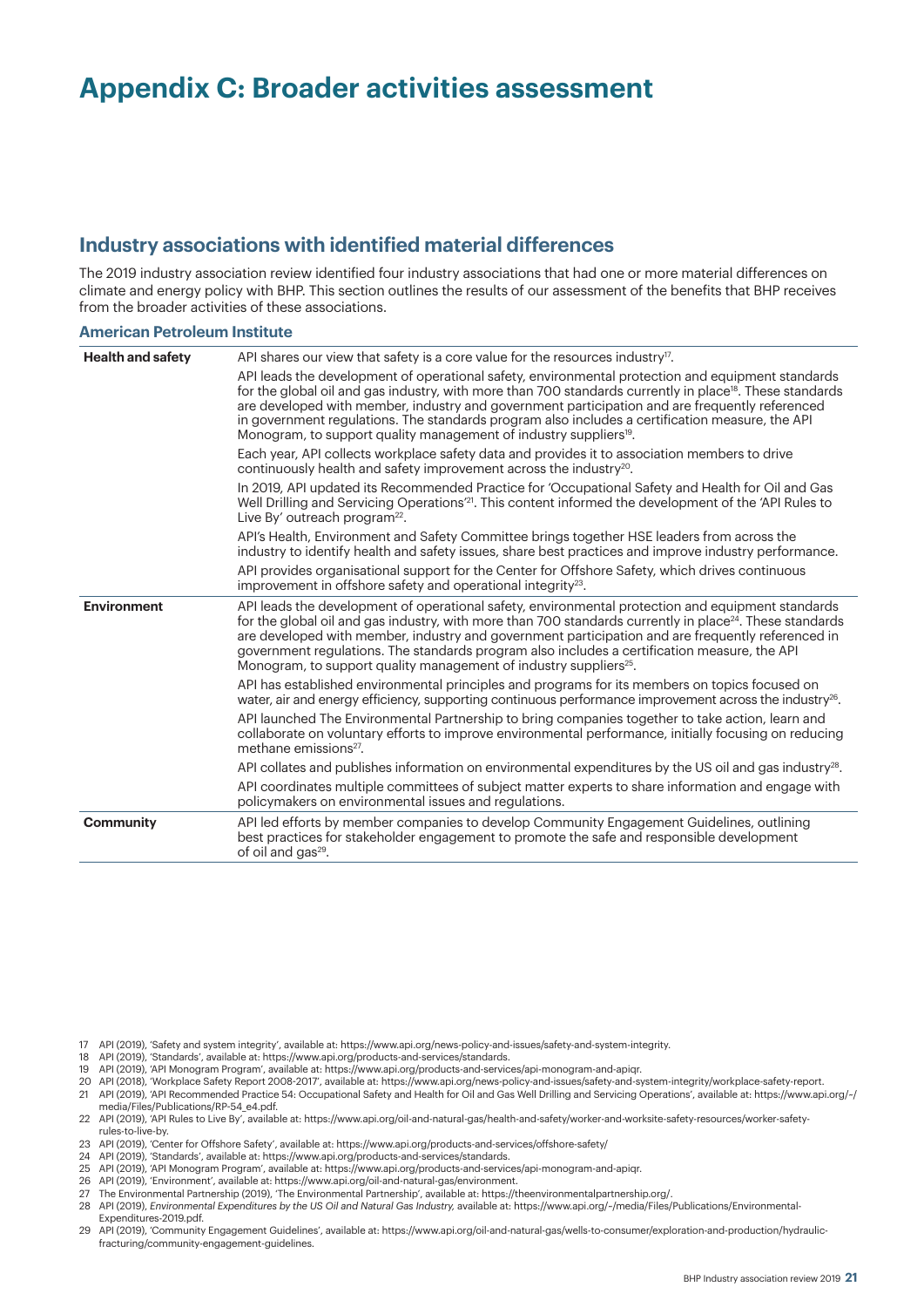#### **Appendix C: Broader activities assessment** continued

| Workforce        | API publishes research and statistics on, and administers programs designed to improve, the<br>participation of young people <sup>30</sup> , women and minorities <sup>31</sup> , and veterans in the oil and gas industry <sup>32</sup> .                                                                                                                                                                                                                                                                                            |
|------------------|---------------------------------------------------------------------------------------------------------------------------------------------------------------------------------------------------------------------------------------------------------------------------------------------------------------------------------------------------------------------------------------------------------------------------------------------------------------------------------------------------------------------------------------|
|                  | API, through its training program API-U, provides training on API standards and recommended<br>practices. API-U also offers professional development and executive education courses.                                                                                                                                                                                                                                                                                                                                                 |
| <b>Economics</b> | API promotes the economic performance and contribution of the oil and gas industry. For instance,<br>API has published a number of studies highlighting the economic impact of the oil and gas industry,<br>in terms of economic output, employment and taxes paid <sup>33</sup> .                                                                                                                                                                                                                                                    |
|                  | API develops a quarterly Industry Outlook and weekly and monthly statistical updates to support<br>efforts by policymakers, government and industry to understand oil and gas industry economic trends <sup>34</sup> .                                                                                                                                                                                                                                                                                                                |
|                  | API collects detailed information from its members on topics such as well completions, imports and<br>exports, drilling costs and inventories <sup>35</sup> .                                                                                                                                                                                                                                                                                                                                                                         |
|                  | API engages on a range of economic issues, including in relation to infrastructure investment <sup>36</sup> , tax<br>reform <sup>37</sup> and LNG exports <sup>38</sup> . Most notably, API is a strong advocate for free trade. It seeks to raise<br>awareness of the benefits of free trade <sup>39</sup> , maintains principles on free trade <sup>40</sup> , and works with others<br>to build support for free trade agreements (such as through the United States-Mexico-Canada<br>Agreement (USMCA) Coalition <sup>41</sup> ). |

- 30 API (2018), 'Millennials in the oil and gas and petrochemical industries,' available at: https://www.api.org/news-policy-and-issues/american-jobs/millennials-in-the-oiland-natural-gas-and-petrochemical-industries.
- 31 API (2015), 'Minority and female employment 2015-2035', available at: https://www.api.org/news-policy-and-issues/american-jobs/minority-and-femaleemployment-2015-2035.
- 32 API (2017), 'Veterans and energy', available at: https://www.api.org/news-policy-and-issues/american-jobs/veterans-and-energy.
- 33 For instance, see: API (2018), Oil & Natural Gas: Supporting the economy, creating jobs, driving America forward, available at: https://www.api.org/~/media/Files/Policy/ Taxes/DM2018-086\_API\_Fair\_Share\_OnePager\_FIN3.pdf; API (2017), *Impacts of the Natural Gas and Oil Industry on the US Economic in 2015, available at: https://www.* api.org/~/media/Files/Policy/Jobs/Oil-and-Gas-2015-Economic-Impacts-Final-Cover-07-17-2017.pdf.
- 34 API (2019), 'API's economic industry outlook', available at: https://www.api.org/products-and-services/statistics/apis-economic-industry-outlook.
- 35 IHS Markit (2019), 'API Petroleum Statistical Data', available at: https://global.ihs.com/api\_statistical\_data.cfm?rid=API1. 36 ICF (2017), *US Oil and Gas Infrastructure Investment through 2035,* prepared for API, available at: https://www.api.org/~/media/Files/Policy/Infrastructure/API-
- Infrastructure-Study-2017.pdf
- 37 API (2018), 'API tax principles' available at: https://www.api.org/~/media/Files/Policy/Taxes/tax-reform/Tax-Reform-Principles.pdf.
- 38 ICF (2017), *Impact of LNG Exports on the US Economy*, prepared for API, available at: https://www.api.org/~/media/Files/Policy/LNG-Exports/API-LNG-Update-Report-20171003.pdf.
- 39 API (2019), *Energy Benefits of USMCA,* available at: https://www.api.org/~/media/Files/Policy/Trade/Energy-Benefits-of-USMCA.pdf.
- 40 API (2017), 'API member companies' free trade principles', available at: https://www.api.org/~/media/Files/Policy/Trade/API-Free-Trade-Principles-18Mar2017.pdf.
- 41 USMCA Coalition (2019), 'About the USMCA Coalition', available at: https://www.usmcacoalition.org/about/.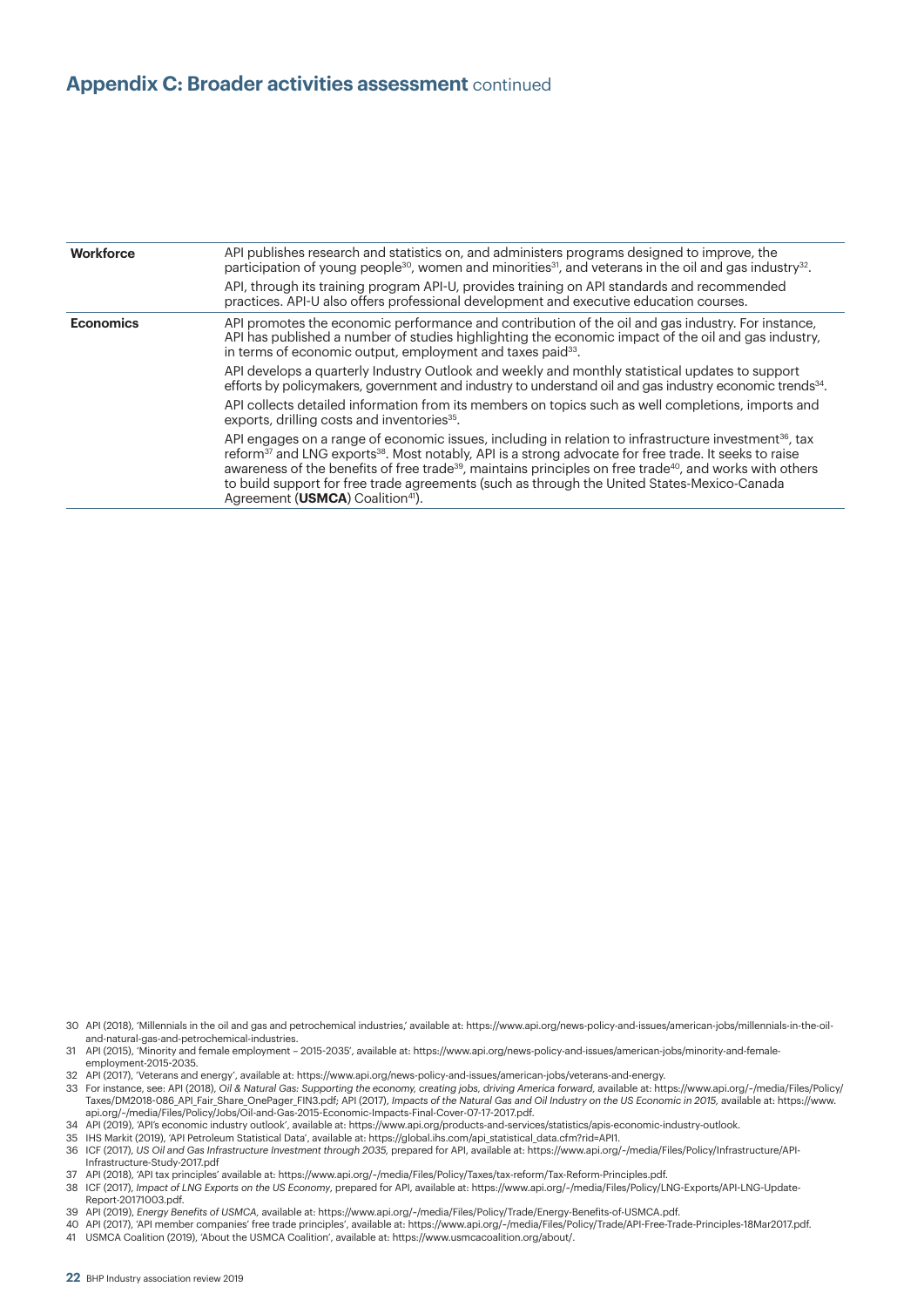#### **Mining Association of Canada**

| <b>Health and safety</b> | MAC developed, and continues to maintain, Towards Sustainable Mining $(TSM)^{42}$ . TSM helps mining<br>companies evaluate and manage their environmental and social responsibilities. It is a set of tools<br>and indicators to drive performance and ensure that key mining risks are managed responsibly at<br>participating mining and metallurgical facilities. TSM is underpinned by a set of Guiding Principles,<br>and focuses on eight operational areas (including safety and health).                                                                                                                                                               |
|--------------------------|----------------------------------------------------------------------------------------------------------------------------------------------------------------------------------------------------------------------------------------------------------------------------------------------------------------------------------------------------------------------------------------------------------------------------------------------------------------------------------------------------------------------------------------------------------------------------------------------------------------------------------------------------------------|
| <b>Environment</b>       | MAC developed, and continues to maintain, TSM <sup>43</sup> . TSM helps mining companies evaluate and<br>manage their environmental and social responsibilities. It is a set of tools and indicators to drive<br>performance and ensure that key mining risks are managed responsibly at participating mining and<br>metallurgical facilities. TSM is underpinned by a set of Guiding Principles, and focuses on eight<br>operational areas (including tailings management, biodiversity conservation management, mine<br>closure and water stewardship).<br>Beyond TSM, MAC is a leader in tailings management. It has developed a range of guidance material |
|                          | on tailings management which are used by the Canadian mining industry and mining companies<br>around the world <sup>44</sup> .                                                                                                                                                                                                                                                                                                                                                                                                                                                                                                                                 |
| <b>Community</b>         | MAC developed, and continues to maintain, TSM <sup>45</sup> . TSM helps mining companies evaluate and<br>manage their environmental and social responsibilities. It is a set of tools and indicators to drive<br>performance and ensure that key mining risks are managed responsibly at participating mining<br>and metallurgical facilities. TSM is underpinned by a set of Guiding Principles, and focuses on<br>eight operational areas (including aboriginal and community outreach, crisis management and<br>communications planning, and preventing child and forced labour).                                                                           |
|                          | MAC has also established the Community of Interest Advisory Panel <sup>46</sup> . This is an independent,<br>multi-stakeholder group and is intended to provide a mechanism for a two-way dialogue between<br>MAC and its communities of interest in Canada.                                                                                                                                                                                                                                                                                                                                                                                                   |
|                          | MAC has undertaken a number of initiatives to build strong relationships with First Nations, Inuit and<br>Métis communities across Canada. These include signing a Memorandum of Understanding with the<br>Assembly of First Nations to enhance economic development and business opportunities for First<br>Nations from the mining sector, and establishing an Aboriginal Affairs Committee as a means of<br>fostering continuous progress <sup>47</sup> .                                                                                                                                                                                                   |
| Workforce                | MAC helps address the workforce needs of the Canadian mining industry by advocating for skills<br>training and employment programming funding, promoting the employment record of the industry,<br>and supporting the inclusion and diversity initiatives of the industry <sup>48</sup> .                                                                                                                                                                                                                                                                                                                                                                      |
| <b>Economics</b>         | MAC promotes the economic performance and contribution of the Canadian mining industry.<br>For instance, MAC publishes an annual Facts and Figures, detailing the economic contribution<br>of the mining industry, and highlighting policy areas in need of reform <sup>49</sup> .                                                                                                                                                                                                                                                                                                                                                                             |
|                          | MAC engages on a range of economic issues, including in relation to infrastructure investment <sup>50</sup> ,<br>requilatory effectiveness <sup>51</sup> , international trade <sup>52</sup> , and the competitiveness of the Canadian<br>mining industry <sup>53</sup> .                                                                                                                                                                                                                                                                                                                                                                                      |

- 43 MAC (2019), 'Towards Sustainable Mining', available at: https://mining.ca/towards-sustainable-mining/.
- 44 MAC (2019), 'Guides & manuals', available at: https://mining.ca/resources/guides-manuals/.

- 46 MAC (2019), 'Community of Interest Advisory Panel', available at: https://mining.ca/towards-sustainable-mining/community-interest-advisory-panel/.
- 47 MAC (2019), 'Aboriginal affairs', available at: https://mining.ca/our-focus/aboriginal-affairs/.
- 48 MAC (2019), 'Human resources', available at: https://mining.ca/our-focus/economic-competitiveness/human-resources/.
- 49 MAC (2019), Facts & Figures 2018, available at: https://mining.ca/wp-content/uploads/2019/03/Facts-and-Figures-English-Web\_0.pdf.
- 50 MAC (2019), 'Infrastructure', available at: https://mining.ca/our-focus/economic-competitiveness/infrastructure/.

51 MAC (2019), 'Regulatory effectiveness', available at: https://mining.ca/our-focus/regulatory-effectiveness/.

52 MAC (2019), 'International trade', available at: https://mining.ca/our-focus/economic-competitiveness/international-trade/.

53 MAC (2019), 'Economic competitiveness', available at: https://mining.ca/our-focus/economic-competitiveness/.

<sup>42</sup> MAC (2019), 'Towards Sustainable Mining', available at: https://mining.ca/towards-sustainable-mining/.

<sup>45</sup> MAC (2019), 'Towards Sustainable Mining', available at: https://mining.ca/towards-sustainable-mining/.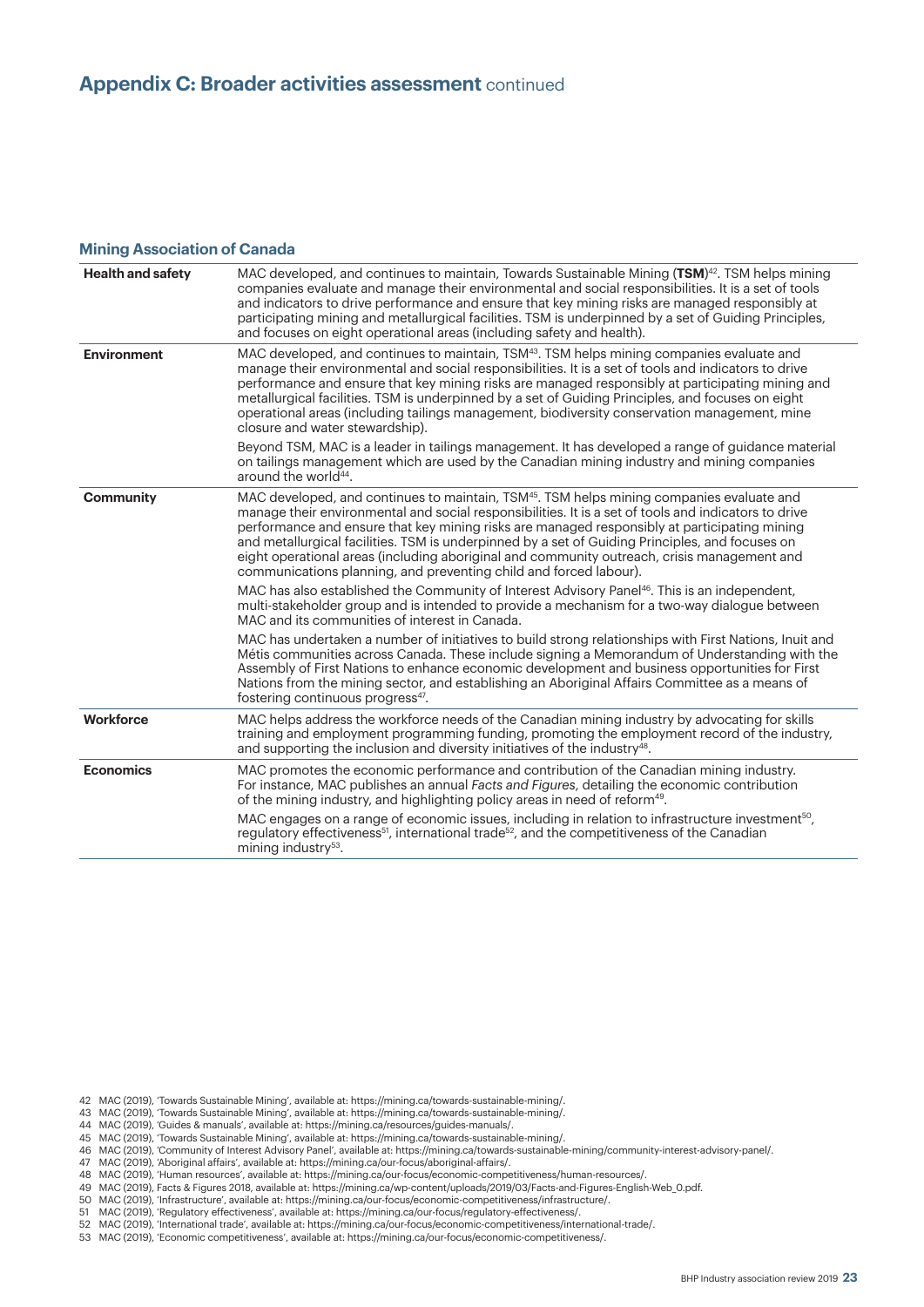#### **New South Wales Minerals Council**

| <b>Health and safety</b> | NSWMC recognises that safety is paramount to the NSW minerals industry, and actively promotes<br>the initiatives taken by the industry to improve its health and safety performance <sup>54</sup> .                                                                                                                                                                                                                                                                                                                                          |
|--------------------------|----------------------------------------------------------------------------------------------------------------------------------------------------------------------------------------------------------------------------------------------------------------------------------------------------------------------------------------------------------------------------------------------------------------------------------------------------------------------------------------------------------------------------------------------|
|                          | NSWMC has developed guidance aimed at improving the health and safety performance of the NSW<br>minerals industry (such as the Blueprint for Mental Health and Wellbeing <sup>55</sup> and the Blueprint for the<br>Management of Overweight and Obesity <sup>56</sup> ).                                                                                                                                                                                                                                                                    |
|                          | NSWMC represents the NSW minerals industry, and collaborates with unions and regulators, on the<br>NSW Mine Safety Advisory Council (MSAC) <sup>57</sup> . Established under the Work Health and Safety (Mines<br>and Petroleum Sites) Act 2013 (NSW), the MSAC provides advice to the Minister on policy matters<br>relating to work health and safety in mines.                                                                                                                                                                            |
|                          | NSWMC, along with the Construction, Forestry, Maritime, Mining and Energy Union, jointly-owns<br>Coal Services. Established under the Coal Industry Act (2001) (NSW), Coal Services 'provides an<br>integrated suite of services aimed at preventing injury and illness in the workplace. These include<br>occupational health and safety, workers compensation insurance and injury management, mines<br>rescue and training <sup>'58</sup> .                                                                                               |
| <b>Environment</b>       | NSWMC actively promotes the initiatives taken by the NSW minerals industry to improve its<br>environmental performance <sup>59</sup> .                                                                                                                                                                                                                                                                                                                                                                                                       |
|                          | NSWMC has developed a range of accessible information sources (including fact sheets <sup>60</sup> , websites <sup>61</sup><br>and videos <sup>62</sup> ) to provide stakeholders with a comprehensive picture of the environmental practices of<br>the NSW minerals industry and the regulatory environment in which the NSW minerals industry operates.                                                                                                                                                                                    |
|                          | NSWMC engages on environmental issues, such as improving mine site rehabilitation in NSW <sup>63</sup> ,<br>strengthening regulations relating to air quality in NSW <sup>64</sup> , and the Australian Government's review<br>of the National Pollutant Inventory <sup>65</sup> .                                                                                                                                                                                                                                                           |
|                          | NSWMC coordinates the Upper Hunting Mining Dialogue. The Dialogue brings together nine regional<br>mining companies (including BHP), community and business leaders, environmental groups,<br>residents, regulators and other industries. It is a collaborative effort that aims to address the local<br>community's priorities by understanding their concerns and then working together to develop and<br>implement solutions. Key focus areas of the Dialogue include water, land management, and<br>emissions and health <sup>66</sup> . |

- 54 NSWMC (2019), 'NSW Minerals Council Health, Safety, Environment and Community Conference 2019 award winners', available at: http://www.nswmining.com.au/ menu/media/news/2019/august/nsw-minerals-council-health,-safety,-environment-a.
- 55 NSWMC (2014), *Blueprint for Mental Health and Wellbeing,* available at: http://www.nswmining.com.au/NSWMining/media/NSW-Mining/Publications/NSW-Mining-Blueprint-for-Mental-Health-and-Wellbeing.pdf.
- 56 NSWMC (2016), *Blueprint for the Management of Overweight and Obesity,* available at: http://www.nswmining.com.au/NSWMining/media/NSW-Mining/Obesity-Blueprint.pdf.
- 57 NSWMC (2019), 'Mine Safety and Advisory Council', available at: https://resourcesandgeoscience.nsw.gov.au/miners-and-explorers/safety-and-health/about-us/ advisory-council.
- 58 NSWMC (2018), *Annual Report 2018,* available at: https://www.coalservices.com.au/wp-content/uploads/2018/12/Annual\_Report\_2018.pdf.

59 NSWMC (2019), 'NSW Minerals Council Health, Safety, Environment and Community Conference 2019 award winners', available at: http://www.nswmining.com.au/ menu/media/news/2019/august/nsw-minerals-council-health,-safety,-environment-a.

60 For example, see: NSWMC (2018), *Mine Rehabilitation,* available at: http://www.nswmining.com.au/getattachment/Environment/Rehabilitation-mine-closure/ NSW-Mining-Fact-Sheet\_Rehabilitation.pdf.

- 61 For example, see NSWMC (2019), 'Noise and blasting', available at: http://www.nswmining.com.au/environment/noise-blasting.
- 62 For example, see: NSWMC (2019), 'Land use facts for NSW', available at: https://landusefacts.com.au.

63 NSWMC (2018), *Improving Mine Rehabilitation Discussion Paper,* 16 February, available at: http://www.nswmining.com.au/NSWMining/media/NSW-Mining/180216- NSWMC-Submission-to-Improving-Mine-Rehabilitation-Discussion-Paper\_FINAL.pdf.

64 NSWMC (2017), *Clean Air for NSW Consultation Paper: NSW Minerals Council submission,* 20 January, available at: https://www.epa.nsw.gov.au/-/media/epa/

corporate-site/resources/air/submissions2017/minerals-council-nsw.pdf?la=en&hash=18C0B1FB623FD3A042C783C15706E0BF0A882F5A.

65 NSWMC (2018), *Review of the National Pollutant Inventory: NSW Minerals Council submission,* 10 August, available at: http://www.npi.gov.au/system/files/resources/ dcca72a5-be70-4d7a-b2cd-d1e59b6c07e3/files/nsw-minerals-council.pdf.

66 NSWMC (2019), 'About the Upper Hunter Mining Dialogue', available at: http://www.nswmining.com.au/dialogue/about.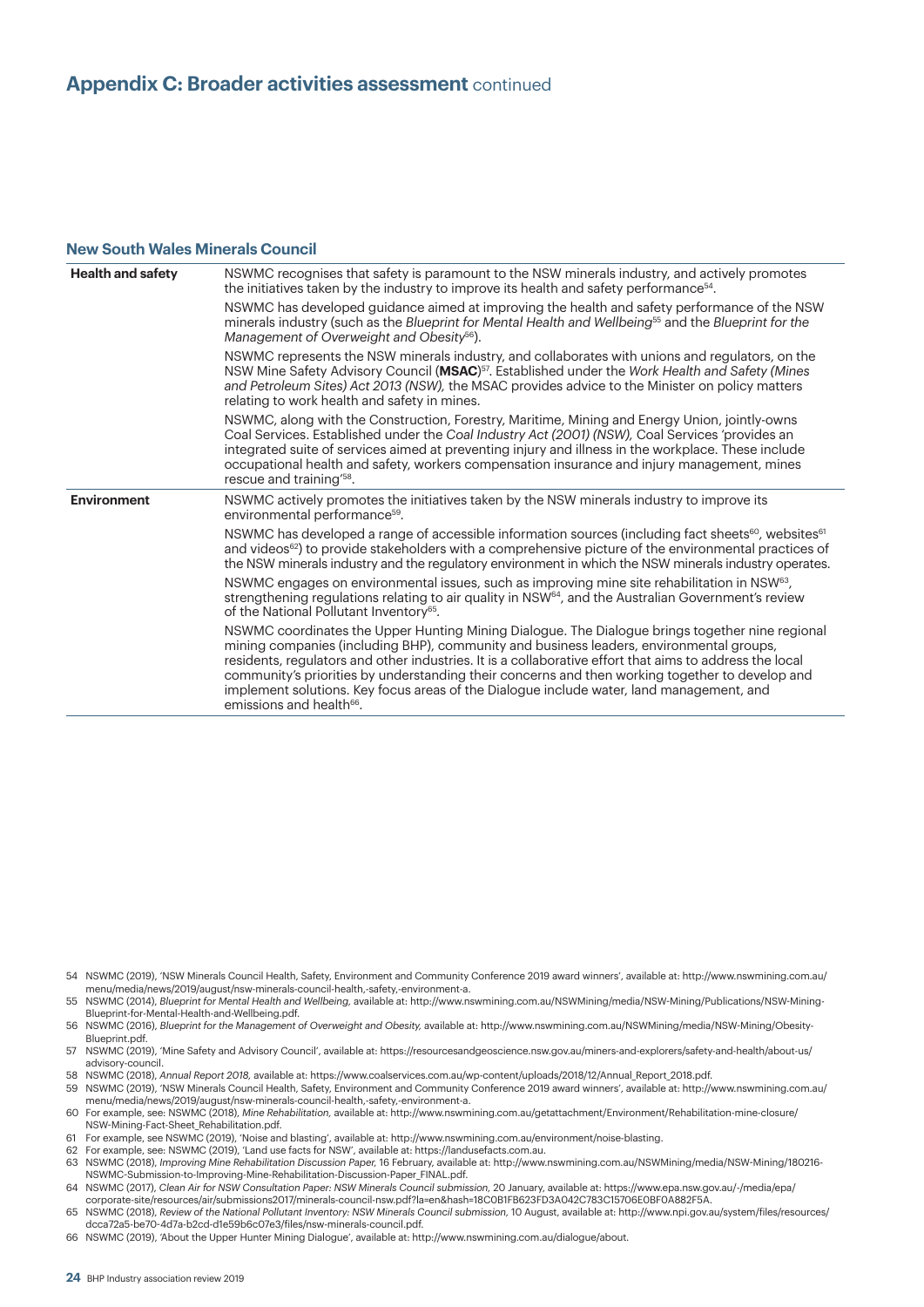| <b>Community</b> | NSWMC actively promotes the initiatives taken by the NSW minerals industry to improve its<br>community performance <sup>67</sup> .                                                                                                                                                                                                                                                                                                              |
|------------------|-------------------------------------------------------------------------------------------------------------------------------------------------------------------------------------------------------------------------------------------------------------------------------------------------------------------------------------------------------------------------------------------------------------------------------------------------|
|                  | NSWMC has developed a range of accessible information sources (including fact sheets <sup>68</sup> and<br>websites <sup>69</sup> ) to provide stakeholders with a comprehensive picture of the community practices of the<br>NSW minerals industry and the regulatory environment in which the NSW minerals industry operates.                                                                                                                  |
|                  | NSWMC has developed guidance aimed at improving the community performance of the NSW<br>minerals industry (such as the NSW Minerals Industry Due Diligence Code of Practice for the<br>Protection of Aboriginal Objects <sup>70</sup> ).                                                                                                                                                                                                        |
|                  | NSWMC coordinates the Upper Hunting Mining Dialogue. The Dialogue brings together nine regional<br>mining companies (including BHP), community and business leaders, environmental groups,<br>residents, regulators and other industries. It is a collaborative effort that aims to address the local<br>community's priorities by understanding their concerns and then working together to develop and<br>implement solutions <sup>71</sup> . |
| Workforce        | NSWMC has helped develop guidance aimed at strengthening career pathways into the minerals<br>industry (such as the Learning Best Practice Guides available for candidates, employers and registered<br>training organisations <sup>72</sup> ). NSWMC has also helped develop 'free educational resources and teacher<br>professional development to assist the teaching and learning of minerals and energy' in schools <sup>73</sup> .        |
|                  | NSWMC raises awareness of inclusion and diversity in the NSW minerals industry (through its NSW<br>Women in Mining Awards and NSW Women in Mining Network programs <sup>74</sup> ).                                                                                                                                                                                                                                                             |
|                  | NSWMC engages on workforce issues, such as the introduction of a maintenance of competence<br>scheme for practicing certificates in NSW <sup>75</sup> and the Australian Government's expert review of<br>Australia's vocational education and training system <sup>76</sup> .                                                                                                                                                                  |
| <b>Economics</b> | NSWMC raises awareness of the economic performance and contribution of the NSW minerals<br>industry. It does so through its annual NSW Mining Industry Expenditure Impact Survey <sup>77</sup> and<br>dedicated websites detailing the benefits of the minerals industry to regional NSW <sup>78</sup> .                                                                                                                                        |
|                  | NSWMC engages on economic issues, such as the need for an industry action plan for mining in<br>NSW <sup>79</sup> , industry concerns over ongoing delays in regulatory assessment processes in NSW <sup>80</sup> , and<br>how the minerals industry can support businesses in regional economies <sup>81</sup> .                                                                                                                               |

67 NSWMC (2019), 'NSW Minerals Council Health, Safety, Environment and Community Conference 2019 award winners', available at: http://www.nswmining.com.au/ menu/media/news/2019/august/nsw-minerals-council-health,-safety,-environment-a.

68 For example, see: NSWMC (2015), *Native Title Explained,* available at: http://www.nswmining.com.au/getattachment/menu/Media/Fact-sheets/Native-Title-New-Brand-Fact-Sheet-V1.pdf.

- 69 For example, see NSWMC (2019), 'Partnerships', available at: http://www.nswmining.com.au/community/partnerships.
- 70 NSWMC (2010), *NSW Minerals Industry Due Diligence Code of Practice for the Protection of Aboriginal Objects,* available at: http://www.nswmining.com.au/ NSWMining/media/NSW-Mining/Publications/NSWMC\_Due-Diligence-Code-of-Practice\_Sep2010\_FINAL.pdf.
- 71 NSWMC (2019), 'About the Upper Hunter Mining Dialogue', available at: http://www.nswmining.com.au/dialogue/about.
- 72 NSWMC (2019), 'Employment and careers', available at: http://www.nswmining.com.au/people/employment-careers.
- 73 NSWMC et al (2019), 'Oresome resources', available at: http://www.oresomeresources.com/.
- 74 NSWMC (2019), 'NSW women in mining', available at: http://www.nswmining.com.au/people/women-in-mining. 75 NSWMC (2016), *Maintenance of Competence Scheme for Practicing Certificates: NSW Minerals Council submission,* available at: https://www.
- resourcesandgeoscience.nsw.gov.au/\_\_data/assets/pdf\_file/0020/595001/NSW-Minerals-Council.pdf.
- 76 MCA (2019), 'Submission to the expert review of Australia's vocational education and training system', available at: https://minerals.org.au/news/submission-expertreview-australias-vocational-education-and-training-system.

77 NSWMC (2019), 'NSW Mining Industry Expenditure Impact survey 2017/18', available at: http://www.nswmining.com.au/industry/industry-expenditure-impactsurvey-2017-18.

- 78 NSWMC (2019), 'NSW mining: Good for Jobs. Good for NSW', available at: http://www.nswmining.com.au/industry/mining-good-for-jobs-good-for-nsw-(1).
- 79 NSWMC (2013), *Submission: Progressing the NSW Economic Development Framework,* October, available at: http://www.nswmining.com.au/NSWMining/media/ NSW-Mining/Publications/Submissions/131025\_NSWMC-Submission\_NSW-Economic-Development-Framework\_FINAL.pdf.
- 80 NSWMC (2019), 'NSW Minerals Council welcomes Productivity Commission review of resources regulation', available at: http://www.nswmining.com.au/menu/media/ news/2019/august/nsw-minerals-council-welcomes-productivity-commiss.
- 81 NSWMC (2018), *Submission: House of Representatives Standing Committee on Industry, Innovation, Science and Resources inquiry into 'How the mining sector can support businesses in regional economies',* available at: https://www.aph.gov.au/DocumentStore.ashx?id=9ab16a19-5120-46f1-8614-1c76a2273166&subId=661943.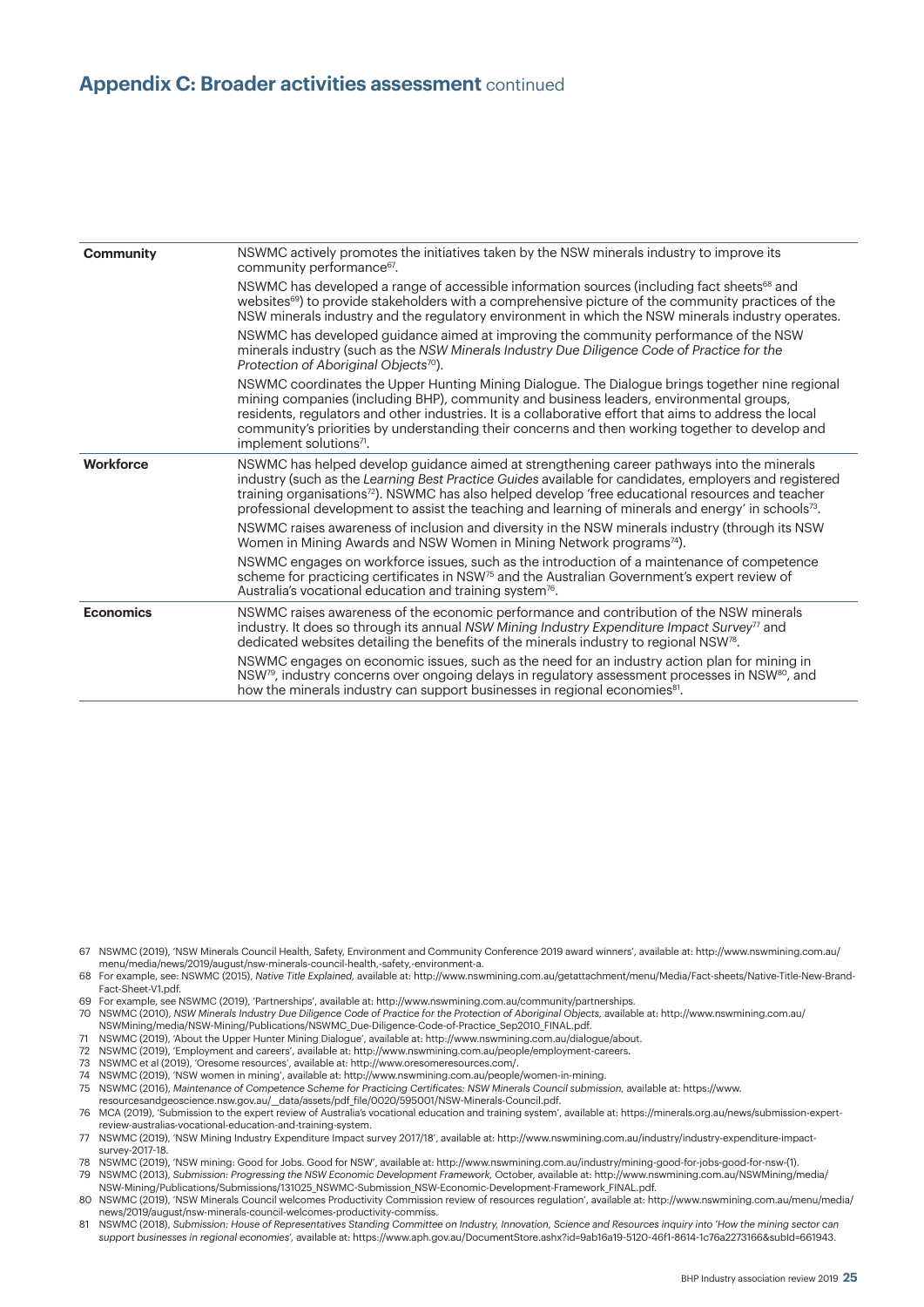#### **United States Chamber of Commerce**

| <b>Health and safety</b> | The 2017 industry association review highlighted the work that the Chamber had undertaken<br>in relation to workplace wellness. The Chamber has continued to focus on workplace wellness,<br>notably through its hosting of events that aim to emphasise innovations in workplace and<br>community wellness <sup>82</sup> .                                                                                                       |
|--------------------------|-----------------------------------------------------------------------------------------------------------------------------------------------------------------------------------------------------------------------------------------------------------------------------------------------------------------------------------------------------------------------------------------------------------------------------------|
|                          | The Chamber has also become increasingly active in relation to the opioid epidemic. It has created<br>Sharing Solutions, a project designed 'to highlight workforce resources and showcase innovative<br>solutions to the opioid crisis <sup>783</sup> . It has also hosted <sup>84</sup> and participated <sup>85</sup> in events aimed at improving<br>understanding on how communities and businesses can combat opioid abuse. |
| <b>Environment</b>       | The 2017 industry association review highlighted the activities of the Chamber aimed at improving<br>the environmental performance of American businesses, and the Chamber's engagement on<br>environmental policy issues.                                                                                                                                                                                                        |
|                          | The Chamber has continued to help the American business community improve its environmental<br>performance (primarily through the sharing of information and best practice <sup>86</sup> ) and engage on<br>environmental policy issues (e.g. relating to water infrastructure legislation <sup>87</sup> , chemical regulation <sup>88</sup> ,<br>and hazardous substances <sup>89</sup> ).                                       |
| <b>Community</b>         | The 2017 industry association review highlighted the activities of the Chamber aimed at improving<br>how American businesses engage with the communities in which they operate, and the Chamber's<br>Native American Enterprise Initiative.                                                                                                                                                                                       |
|                          | The Chamber has continued to focus on community engagement. For example, it has hosted a<br>Corporate Citizenship Conference (which centred on how businesses and communities can<br>collaborate more meaningfully) <sup>90</sup> , hosted a summit on sustainability and the circular economy <sup>91</sup> , and<br>shared information on the link between employee preparedness and community resilience <sup>92</sup> .       |

- 82 The Chamber (2019), 'Workplace wellness', available at: https://www.uschamber.com/issues/health-care/workplace-wellness/
- 83 The Chamber (2019), 'Sharing solutions', available at: https://sharingsolutions.us/about/.
- 84 The Chamber (2018), 'Combating the Opioid Crisis: From Communities to the Capital', available at: https://www.uschamber.com/event/combating-the-opioid-crisiscommunities-the-capital.
- 85 The Chamber (2018), 'Take Part in National Prescription Drug Take Back Day', available at: https://www.uschamber.com/series/above-the-fold/take-part-nationalprescription-drug-take-back-day-april-28.
- 86 The Chamber (2018), 'Business Community Leadership is Critical for a Healthy Environment', available at: https://www.uschamber.com/series/above-the-fold/ business-community-leadership-critical-healthy-environment.
- 87 The Chamber (2018), 'S. 3021, "America's Infrastructure Water Act of 2018"', available at: https://www.uschamber.com/letter/s-3021-americas-infrastructurewater-act-of-2018.
- 88 The Chamber (2018), 'Problem Formulation Documents and General Guiding Risk Evaluation Principles', available at: https://www.uschamber.com/comment/ problem-formulation-documents-and-general-guiding-risk-evaluation-principles.
- 89 The Chamber (2018), 'Comments on Proposed Action: Clean Water Act Hazardous Substances Spill Prevention', available at: https://www.uschamber.com/comment/ comments-proposed-action-clean-water-act-hazardous-substances-spill-prevention.
- 90 The Chamber (2018), '2018 Corporate Citizenship Conference', available at: https://www.uschamberfoundation.org/event/2018-corporate-citizenship-conference. 91 The Chamber (2019), 'Fifth Annual Sustainability and Circular Economy Summit', available at: https://www.uschamberfoundation.org/event/fifth-annual-sustainability-
- and-circular-economy-summit. 92 The Chamber (2018), 'Building Resilient Communities through Employee Preparedness', available at: https://www.uschamberfoundation.org/blog/post/buildingresilient-communities-through-employee-preparedness.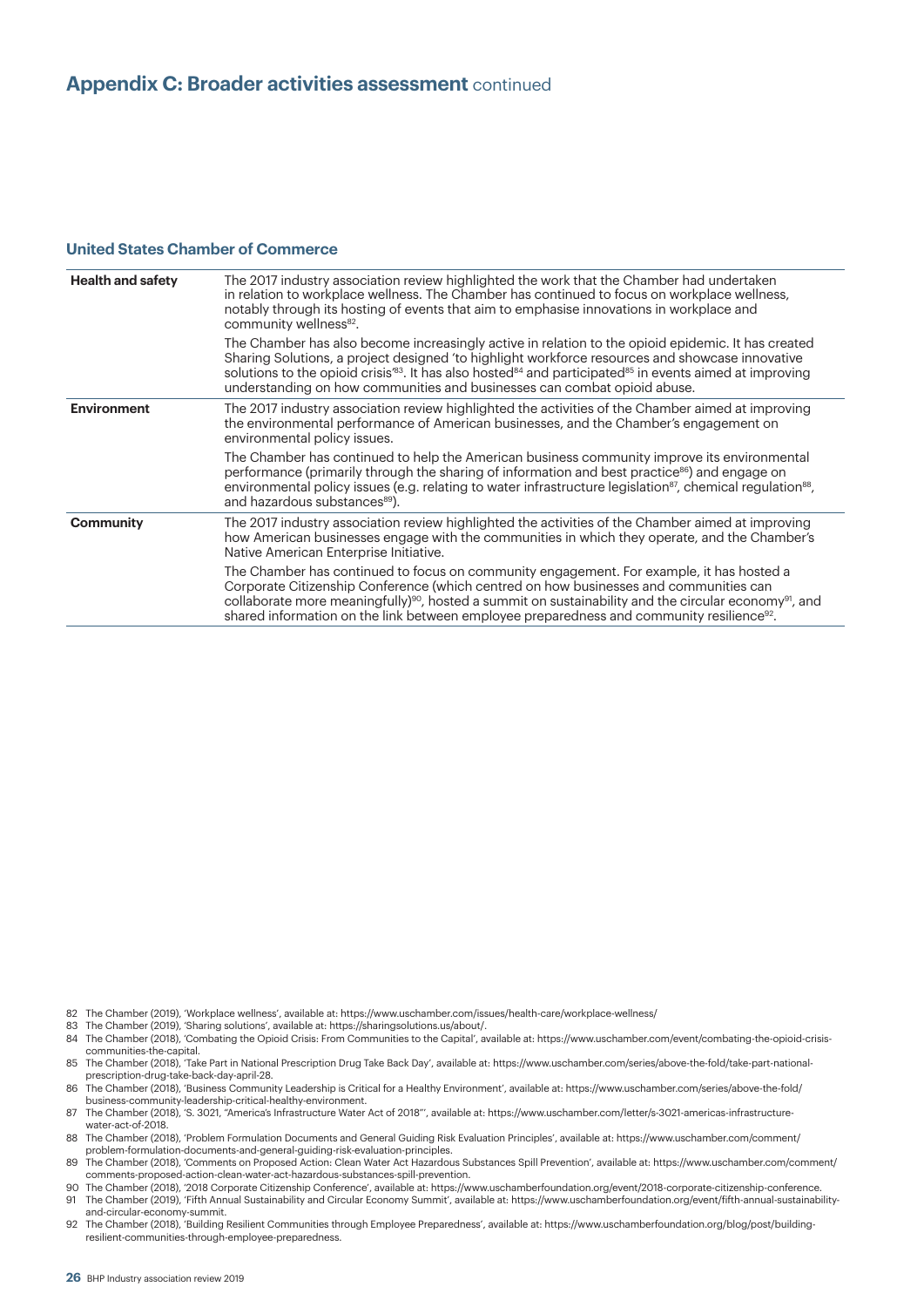#### **Appendix C: Broader activities assessment** continued

| <b>Workforce</b><br>on workforce policy issues.<br>on boosting female participation in STEM <sup>93</sup> and the growing importance of adapting to an older<br>workforce <sup>94</sup> ), and to engage on workforce policy issues, including retirement planning for small<br>businesses <sup>95</sup> , career and technical education programs <sup>96</sup> , and union organising <sup>97</sup> .<br>The Chamber has also begun to focus more on the growing skills needs of American businesses.<br>and hosted a major conference on how America can grow, recruit and align the talent it needs <sup>99</sup> .<br><b>Economics</b><br>issues, and the activities of its International Affairs Division (encompassing the 'AmChams').<br>regulatory reform <sup>100</sup> .<br>approval of the United States-Mexico-Canada Agreement <sup>101</sup> , and has sought to raise awareness |                                                                                                                                                                                                                               |
|-------------------------------------------------------------------------------------------------------------------------------------------------------------------------------------------------------------------------------------------------------------------------------------------------------------------------------------------------------------------------------------------------------------------------------------------------------------------------------------------------------------------------------------------------------------------------------------------------------------------------------------------------------------------------------------------------------------------------------------------------------------------------------------------------------------------------------------------------------------------------------------------------|-------------------------------------------------------------------------------------------------------------------------------------------------------------------------------------------------------------------------------|
|                                                                                                                                                                                                                                                                                                                                                                                                                                                                                                                                                                                                                                                                                                                                                                                                                                                                                                 | The 2017 industry association review highlighted the activities of the Chamber aimed at improving<br>the inclusion and diversity performance of American businesses, and the Chamber's engagement                             |
|                                                                                                                                                                                                                                                                                                                                                                                                                                                                                                                                                                                                                                                                                                                                                                                                                                                                                                 | The Chamber has continued to focus on inclusion and diversity issues (e.g. by sharing information                                                                                                                             |
|                                                                                                                                                                                                                                                                                                                                                                                                                                                                                                                                                                                                                                                                                                                                                                                                                                                                                                 | For instance, it recently published granular research on skills gaps across the American economy <sup>98</sup> ,                                                                                                              |
|                                                                                                                                                                                                                                                                                                                                                                                                                                                                                                                                                                                                                                                                                                                                                                                                                                                                                                 | The 2017 industry association review highlighted the Chamber's engagement on economic policy                                                                                                                                  |
|                                                                                                                                                                                                                                                                                                                                                                                                                                                                                                                                                                                                                                                                                                                                                                                                                                                                                                 | The Chamber has continued to engage on economic policy issues. It was a leading advocate for the<br>Tax Cuts and Jobs Act of 2017 (which passed in December 2017), and has been a leading advocate for                        |
| introduced by the Trump Administration.                                                                                                                                                                                                                                                                                                                                                                                                                                                                                                                                                                                                                                                                                                                                                                                                                                                         | The Chamber has also expanded its engagement on free trade. It has advocated for congressional<br>amongst lawmakers <sup>102</sup> and the general public <sup>103</sup> about the economic and personal costs of the tariffs |

- 93 The Chamber (2018), 'Confidence, diversity, and a foundation for change in the Dallas STEM pipeline', available at: https://www.uschamberfoundation.org/blog/post/ confidence-diversity-and-foundation-change-dallas-stem-pipeline .
- 94 The Chamber (2018), 'Looking at the aging workforce through a new lens', available at: https://www.uschamberfoundation.org/blog/post/looking-aging-workforcethrough-new-lens.
- 95 The Chamber (2018), 'H.R. 3359, "Retirement Enhancement and Savings Act of 2018"', available at: https://www.uschamber.com/letter/hr-3359-retirementenhancement-and-savings-act-of-2018.
- 96 The Chamber (2018), 'Key Vote Alert! "Strengthening Career and Technical Education for the 21st Century Act"', available at: https://www.uschamber.com/letter/ key-vote-alert-strengthening-career-and-technical-education-the-21st-century-act-0.
- 97 The Chamber (2018), 'Revised Employee Rights Act modernizes union organizing', available at: https://www.uschamber.com/article/revised-employee-rights-actmodernizes-union-organizing.
- 98 The Chamber (2018), 'Different Skills, Different Gaps: Measuring and closing the skills gap', available at: https://www.uschamberfoundation.org/reports/different-skillsdifferent-gaps-measuring-and-closing-skills-gap.
- 99 The Chamber (2018), 'Talent Forward 2018', available at: https://www.uschamberfoundation.org/talent-forward-2018.
- 100 The Chamber (2019), 'Regulatory reform', available at: https://www.uschamber.com/regulatory-reform.

101 The Chamber (2019), 'Business to congress: Approve USMCA', 12 August, available at: https://www.uschamber.com/series/above-the-fold/business-congress-approve-usmca. 102 The Chamber (2019), 'American Consumers Will Pay the Price for More Tariffs, Not China', 27 June, available at: https://www.uschamber.com/series/above-the-fold/

- american-consumers-will-pay-the-price-more-tariffs-not-china.
- 103 The Chamber (2019), 'Trade works. Tariffs Don't', available at: https://www.uschamber.com/tariffs.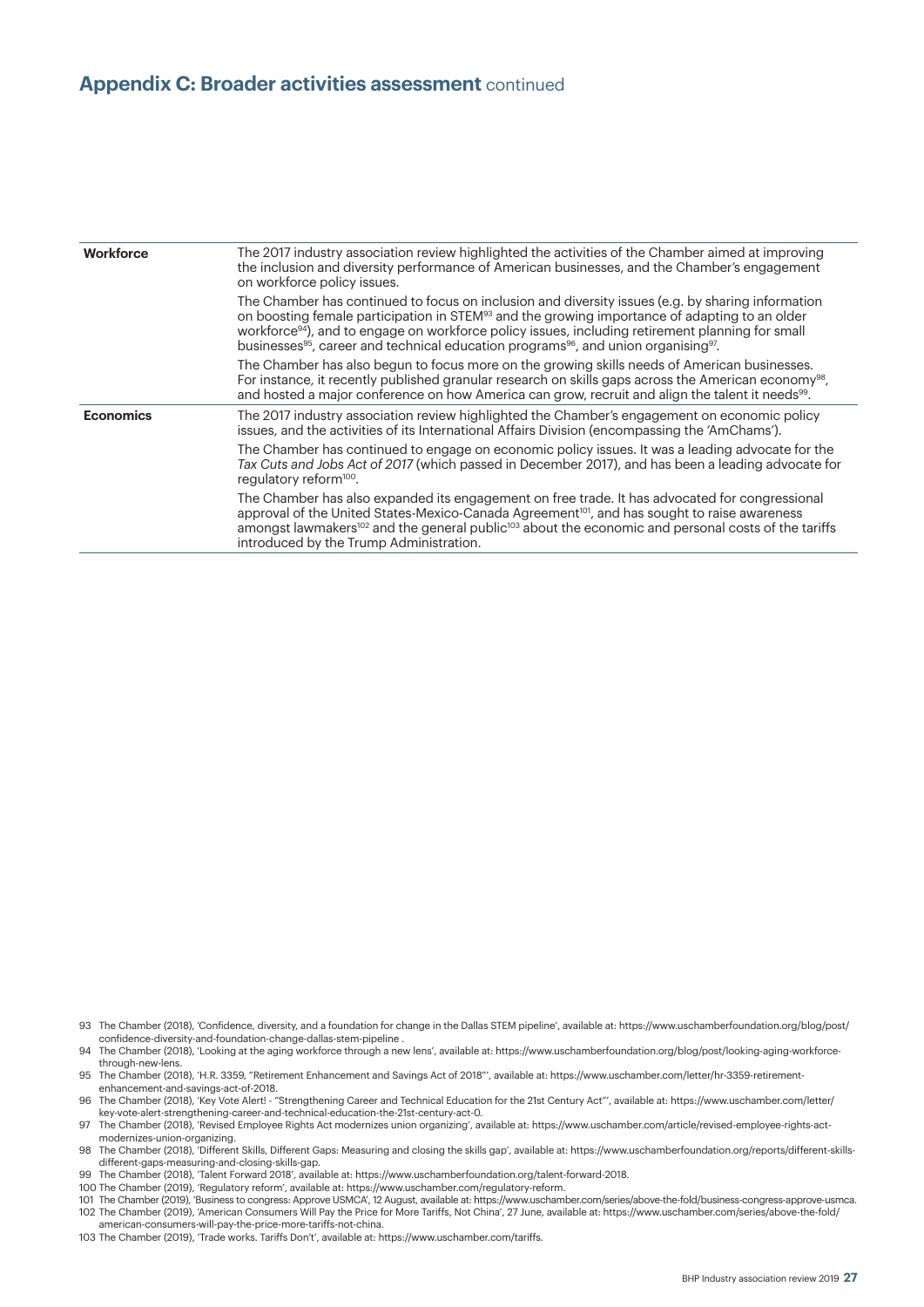#### **Minerals Council of Australia**

The 2019 industry association review did not identify any material differences between BHP and the MCA on climate and energy policy. Nonetheless, given the ongoing interest in the benefits that BHP receives from its membership of the MCA, we conducted a broader activities assessment for this association. The results of this assessment are outlined below.

| <b>Health and safety</b> | The MCA supports workplace health and safety as the number one value and commitment of the<br>Australian minerals industry. <sup>104</sup>                                                                                                                                                                                                                                                                                                                                                                                                                                                                                                                                                                                                                                                                                                                                                                                                                                                         |
|--------------------------|----------------------------------------------------------------------------------------------------------------------------------------------------------------------------------------------------------------------------------------------------------------------------------------------------------------------------------------------------------------------------------------------------------------------------------------------------------------------------------------------------------------------------------------------------------------------------------------------------------------------------------------------------------------------------------------------------------------------------------------------------------------------------------------------------------------------------------------------------------------------------------------------------------------------------------------------------------------------------------------------------|
|                          | The MCA administers a number of initiatives designed to improve the health and safety performance<br>of the minerals industry. It:                                                                                                                                                                                                                                                                                                                                                                                                                                                                                                                                                                                                                                                                                                                                                                                                                                                                 |
|                          | • Develops and maintains industry guidance (such as the Blueprint for Mental Health and Wellbeing <sup>105</sup><br>and the Management of Rockfall Risks in Underground Metalliferous Mines <sup>106</sup> );                                                                                                                                                                                                                                                                                                                                                                                                                                                                                                                                                                                                                                                                                                                                                                                      |
|                          | • Supports programs to raise awareness of health and safety issues (e.g. the MCA backed two 'Mates<br>in Mining' pilots 'to raise suicide awareness and avenues of assistance in the workforce'); and                                                                                                                                                                                                                                                                                                                                                                                                                                                                                                                                                                                                                                                                                                                                                                                              |
|                          | • Provides general leadership and strategies on achieving the industry's health and safety goals<br>through its Occupational Health and Safety Standing Committee.                                                                                                                                                                                                                                                                                                                                                                                                                                                                                                                                                                                                                                                                                                                                                                                                                                 |
|                          | The MCA engages with policymakers on the development of health and safety laws and regulations,<br>informing policy with direct industry experience and feedback. Issues on which the MCA has recently<br>engaged include the model work health and safety laws <sup>107</sup> and workplace exposure standards <sup>108</sup> .                                                                                                                                                                                                                                                                                                                                                                                                                                                                                                                                                                                                                                                                   |
| <b>Environment</b>       | The MCA administers a number of initiatives designed to improve the environmental performance<br>of the Australian minerals industry. It:                                                                                                                                                                                                                                                                                                                                                                                                                                                                                                                                                                                                                                                                                                                                                                                                                                                          |
|                          | • Develops and maintains industry guidance (such as the Enduring Value Framework, 'which drives<br>continuous improvement of the mineral industry's performance on the social, safety and<br>environmental aspects of its activities <sup>109</sup> , the Cumulative Environmental Impact Assessment Industry<br>Guide, which assists minerals companies 'in accounting for cumulative environmental impacts<br>within normal project approval processes in Australia <sup>110</sup> and the Water Accounting Framework, which<br>provides international best practice on how minerals companies should manage water resources <sup>111</sup> );<br>• Commissions and publishes research on environment-related issues (such as Sustainability in<br>Action: Australian mining and the United Nations Sustainable Development Goals, which is<br>Australia's first in-depth industry report on how the private sector is responding to the Sustainable<br>Development Goals <sup>'112</sup> ); and |
|                          | • Develops and maintains policy principles (such as those for biodiversity offsets <sup>113</sup> , water <sup>114</sup> and land<br>use <sup>115</sup> ) to quide the industry and its interactions with governments.                                                                                                                                                                                                                                                                                                                                                                                                                                                                                                                                                                                                                                                                                                                                                                             |
|                          | The MCA provides information to policymakers and the general public about mining industry<br>practices and activities to preserve and protect environmental resources, including mine<br>rehabilitation <sup>116</sup> land and water management <sup>117</sup> and protecting biodiversity <sup>118</sup> .                                                                                                                                                                                                                                                                                                                                                                                                                                                                                                                                                                                                                                                                                       |
|                          | The MCA engages with policymakers on the development of environmental laws and regulations,<br>informing policy with direct industry experience and feedback. Issues on which the MCA has recently<br>engaged include water use by the extractives industry <sup>119</sup> , national standards for environmental risk<br>management of industrial chemicals <sup>120</sup> , the National Pollutant Inventory <sup>121</sup> and the Minamata<br>Convention of mercury <sup>122</sup> .                                                                                                                                                                                                                                                                                                                                                                                                                                                                                                           |

104 MCA (2019), 'Safety and health', available at: https://minerals.org.au/safety-and-health.

105 MCA (2015), Blueprint for Mental Health and Wellbeing, available at: http://minerals.org.au/sites/default/files/MCA\_Mental\_Health\_Blueprint.pdf. 106 MCA (2003), Management of Rockfall Risks in Underground Metalliferous Mines, available at: http://minerals.org.au/sites/default/files/Management\_of\_rockfall\_risks\_in\_

underground\_metalliferous\_mines\_-\_a\_reference\_manual\_2003.pdf. 107 MCA (2019), Submission to the Safe Work Australia Consultation Regulation Impact Statement: Recommendations of the 2018 Review of the Model Work Health Safety Laws, available at: https://minerals.org.au/sites/default/files/MCA%20Submission%20-%20Safe%20Work%20Australia%20Consultation%20RIS%20 Recommendations%20of%20the%202018%20Model%20WHS%20Laws.pdf.

108 MCA (2019), Submission to the Workplace Exposure Standards for airborne contaminants WES Review, available at: http://minerals.org.au/sites/default/ files/190429%20MCA%20Submission%20to%20SWA%20Consultation%20WES%20Review%20-%20Release%201%20RCS%20and%20RCD.pdf.

109 MCA (2019), 'Enduring Value Framework', available at: http://minerals.org.au/enduring-value-framework.

110 MCA (2015), Cumulative Environmental Impact Assessment Industry Guide, July, available at: http://minerals.org.au/file\_upload/files/reports/Cumulative\_ Environmental Impact Assessment Industry Guide FINAL.pdf.

111 MCA (2014), *Water Accounting Framework for the Minerals Industry,* available at: http://minerals.org.au/sites/default/files/WAF\_UserGuide\_v1.3\_%28Jan\_2014%29.pdf. 112 MA (2018), 'Sustainable Development Goals', available at: https://minerals.org.au/sustainable-development-goals.

113 MCA (2014), Biodiversity Offsets Policy, available at: https://minerals.org.au/sites/default/files/Biodiversity%20Offsets%20Policy%202014.pdf.

114 MCA (2012), *Water Policy,* available at: http://minerals.org.au/sites/default/files/MCA%20Water%20Policy%202012.pdf.

115 MCA (2012), *Land Stewardship Policy,* available at: http://minerals.org.au/sites/default/files/MCA%20Land%20Stewardship%20Policy%202012.pdf.

116 MCA (2018), 'Mine Rehabilitation Brochure 2018', available at: https://minerals.org.au/sites/default/files/Mine%20rehabilitation\_Update%20AUG%202018\_FINAL.PDF. 117 MCA (2019), 'Land and water management – case studies', available at: https://minerals.org.au/sustainable-development.

118 MCA (2019), 'Protecting Native Fauna', available at: https://minerals.org.au/protecting-native-fauna.

119 MCA (2018), *Submission to the Senate Environment and Communications Reference Community Inquiry into Water Use by the Extractives Industry,* available at: https:// minerals.org.au/news/water-use-extractive-industry.

120 MCA (2017), *Submission on the Draft National Standard for Environmental Risk Management for Industrial Chemicals,* available at: https://minerals.org.au/sites/default/ files/Submission\_on\_the\_draft\_national\_standard\_for\_environmental\_risk\_management\_for\_industrial\_chemicals\_15\_Mar\_2017.pdf.

121 MCA (2018), *Submission to the Review of the National Pollutant Inventory,* available at: https://minerals.org.au/news/submission-review-national-pollutant-inventory.

122 MCA (2017), *Submission to the Regulation Impact Statement - Exposure Draft for the Ratification of the Minamata Convention,* available at: https://minerals.org.au/sites/ default/files/MCA\_submission\_on\_the\_regulation\_impact\_statement\_-\_exposure\_draft\_for\_the\_ratification\_of\_Minamata\_Convention\_17\_Mar\_2017.pdf.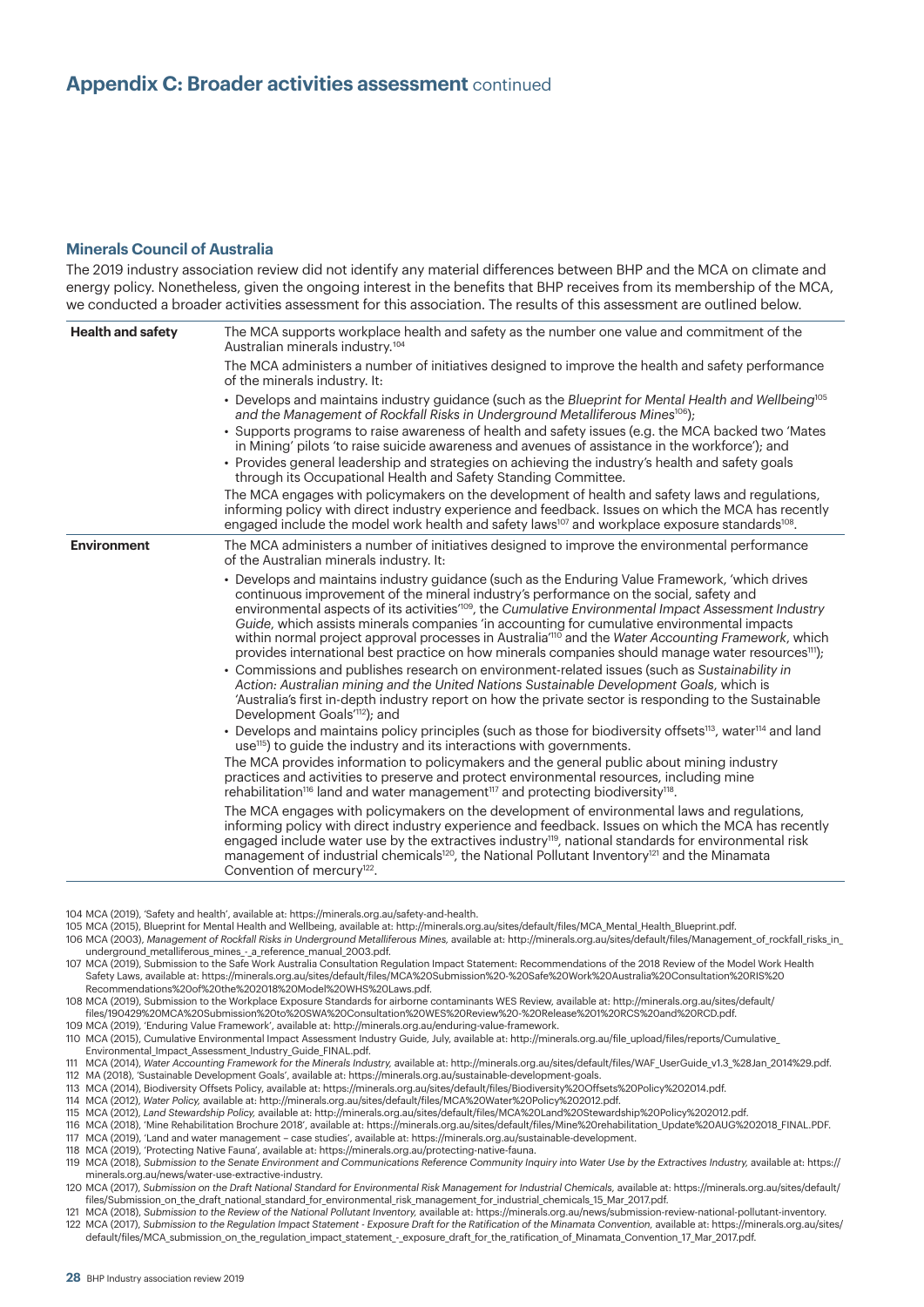#### **Appendix C: Broader activities assessment** continued

| <b>Community</b> | The MCA administers a number of initiatives designed to improve how Australian minerals companies<br>engage with the communities in which they operate. It:                                                                                                                                                                                                                                                                                                                                                                                                                                                                                                                                                                                                                                                                                                                                                                                                                                                                                                                                                                                                                                                                                                                                                     |
|------------------|-----------------------------------------------------------------------------------------------------------------------------------------------------------------------------------------------------------------------------------------------------------------------------------------------------------------------------------------------------------------------------------------------------------------------------------------------------------------------------------------------------------------------------------------------------------------------------------------------------------------------------------------------------------------------------------------------------------------------------------------------------------------------------------------------------------------------------------------------------------------------------------------------------------------------------------------------------------------------------------------------------------------------------------------------------------------------------------------------------------------------------------------------------------------------------------------------------------------------------------------------------------------------------------------------------------------|
|                  | • Develops and maintains industry guidance (such as the Enduring Value Framework, 'which<br>drives continuous improvement of the mineral industry's performance on the social, safety and<br>environmental aspects of its activities <sup>123</sup> , the Voluntary Community Investment Toolkit, which<br>aims to enhance how the minerals industry delivers regional development outcomes <sup>124</sup> , and The<br>Australian Minerals Industry and Human Rights, which provides guidance on how companies can<br>incorporate the United Nations Guiding Principles on Business and Human Rights <sup>125</sup> );<br>• Develops and maintains policy principles (such as the MCA's overarching principles of Indigenous<br>economic development <sup>126</sup> ) to guide the industry and its interactions with governments; and<br>• Commissions and publishes research on community-related issues (such as Sustainability in Action:<br>Australian mining and the United Nations Sustainable Development Goals, which is 'Australia's first<br>in-depth industry report on how the private sector is responding to the Sustainable Development<br>Goals <sup>127</sup> ; and Crafting the Future, a policy paper on Indigenous people and the future minerals<br>industry workforce <sup>128</sup> ). |
|                  | The MCA engages on such community-related policy issues as traditional owner participation in<br>northern Australia development <sup>129</sup> , how the mining sector can support businesses in regional<br>communities <sup>130</sup> , and modern slavery.                                                                                                                                                                                                                                                                                                                                                                                                                                                                                                                                                                                                                                                                                                                                                                                                                                                                                                                                                                                                                                                   |
| <b>Workforce</b> | The MCA commissioned a series of reports looking at the future of work in the Australian minerals<br>industry <sup>131</sup> , and the economic implications of technology and digital mining. These reports provide<br>the minerals industry with a comprehensive understanding of future skills and training needs, as well<br>as technology trends <sup>132</sup> .                                                                                                                                                                                                                                                                                                                                                                                                                                                                                                                                                                                                                                                                                                                                                                                                                                                                                                                                          |
|                  | The MCA established the Minerals Tertiary Education Council to ensure Australia's education sector<br>is able to train qualified personnel for the minerals industry <sup>133</sup> .                                                                                                                                                                                                                                                                                                                                                                                                                                                                                                                                                                                                                                                                                                                                                                                                                                                                                                                                                                                                                                                                                                                           |
|                  | The MCA raises awareness of the role played by the minerals industry in delivering employment<br>outcomes in regional Australia. It also raises awareness of inclusion and diversity in the minerals<br>industry (through its annual Women in Resources awards, and an executive scholarship program).                                                                                                                                                                                                                                                                                                                                                                                                                                                                                                                                                                                                                                                                                                                                                                                                                                                                                                                                                                                                          |
|                  | The MCA engages with policymakers on a range of workforce issues, including the national<br>vocational education and training system <sup>34</sup> , women in STEM $135$ , the Australian Qualifications<br>Framework <sup>136</sup> and workplace relations reform <sup>137</sup> .                                                                                                                                                                                                                                                                                                                                                                                                                                                                                                                                                                                                                                                                                                                                                                                                                                                                                                                                                                                                                            |

- 124 MCA (2014), *Voluntary Community Investment: A strategic approach that incorporates gender,* available at: http://minerals.org.au/sites/default/files/14%202152%20 %20Voluntary%20Community%20Investment%20Toolkit%20Aug%202014.pdf.
- 125 MCA (2010), *The Australian Minerals Industry and Human Rights,* available at: http://minerals.org.au/sites/default/files/Australian-Minerals-Industry-Human-Rights%20(2).pdf.
- 126 MCA (2016), *Indigenous Economic Development,* available at: https://minerals.org.au/sites/default/files/Indigenous%20Communique\_MCA\_FINAL.pdf.
- 127 MA (2018), 'Sustainable Development Goals', available at: https://minerals.org.au/sustainable-development-goals. 128 MCA (2017), *Crafting the Future: Minerals industry engagement with Indigenous Australia,* available at: https://minerals.org.au/sites/default/files/Minerals%20

industry%20engagement%20with%20Indigenous%20Australia\_October%202017\_FINAL.pdf. 129 MCA (2019), *Submission to the Joint Standing Committee on Northern Australia Inquiry into Opportunities and Challenges Associated with Traditional Owner* 

Participation in Northern Australia Development, available at: https://minerals.org.au/sites/default/files/MCA%20Submission%20-%20Traditional%20Owner%20 Northern%20Australia%20inquiry%20-%2018%20%20Mar%20..\_%20WEB.pdf.

130 MCA (2018), *Submission to the House of Representatives Standing Committee on Industry, Innovation, Science and Resources Inquiry into How the Mining Sector can Support Businesses in Regional Economies,* available at: https://minerals.org.au/news/submission-how-mining-sector-can-support-businesses-regional-economies. 131 EY (2019), *The Future of Work: The Changing Skills Landscape for Miners*, prepared for the MCA, available at: http://minerals.org.au/sites/default/files/190214%20

The%20Future%20of%20Work%20the%20Changing%20Skills%20Landscape%20for%20Miners.pdf.

132 EY (2019), *Future of Work: The economic implications of technology and digital mining,* prepared for the MCA, available at: http://minerals.org.au/sites/default/ files/190214%20The%20Future%20of%20Work%20The%20economic%20implications%20of%20technology%20and%20digital%20mining.pdf. 133 MCA (2019), 'Minerals Tertiary Education Council', available at: https://minerals.org.au/minerals-tertiary-education-council.

134 MCA (2019), 'Submission to the expert review of Australia's Vocational Education and Training System', available at: https://minerals.org.au/news/submission-expertreview-australias-vocational-education-and-training-system.

135 MCA (2019), *Women in Stem Decadal Plan,* available at: https://minerals.org.au/sites/default/files/Workplace\_relations\_The\_case\_for\_reform\_August\_2017.pdf. 136 MCA (2019), 'Submission to the review of the Australian qualifications framework', available at: https://minerals.org.au/news/submission-review-australian-

qualifications-framework. 137 MCA (2017), *Australia's Workplace Relations Framework: The case for reform,* available at: https://minerals.org.au/sites/default/files/Workplace\_relations\_The\_case\_for\_ reform\_August\_2017.pdf.

<sup>123</sup> MCA (2019), 'Enduring Value Framework', available at: http://minerals.org.au/enduring-value-framework.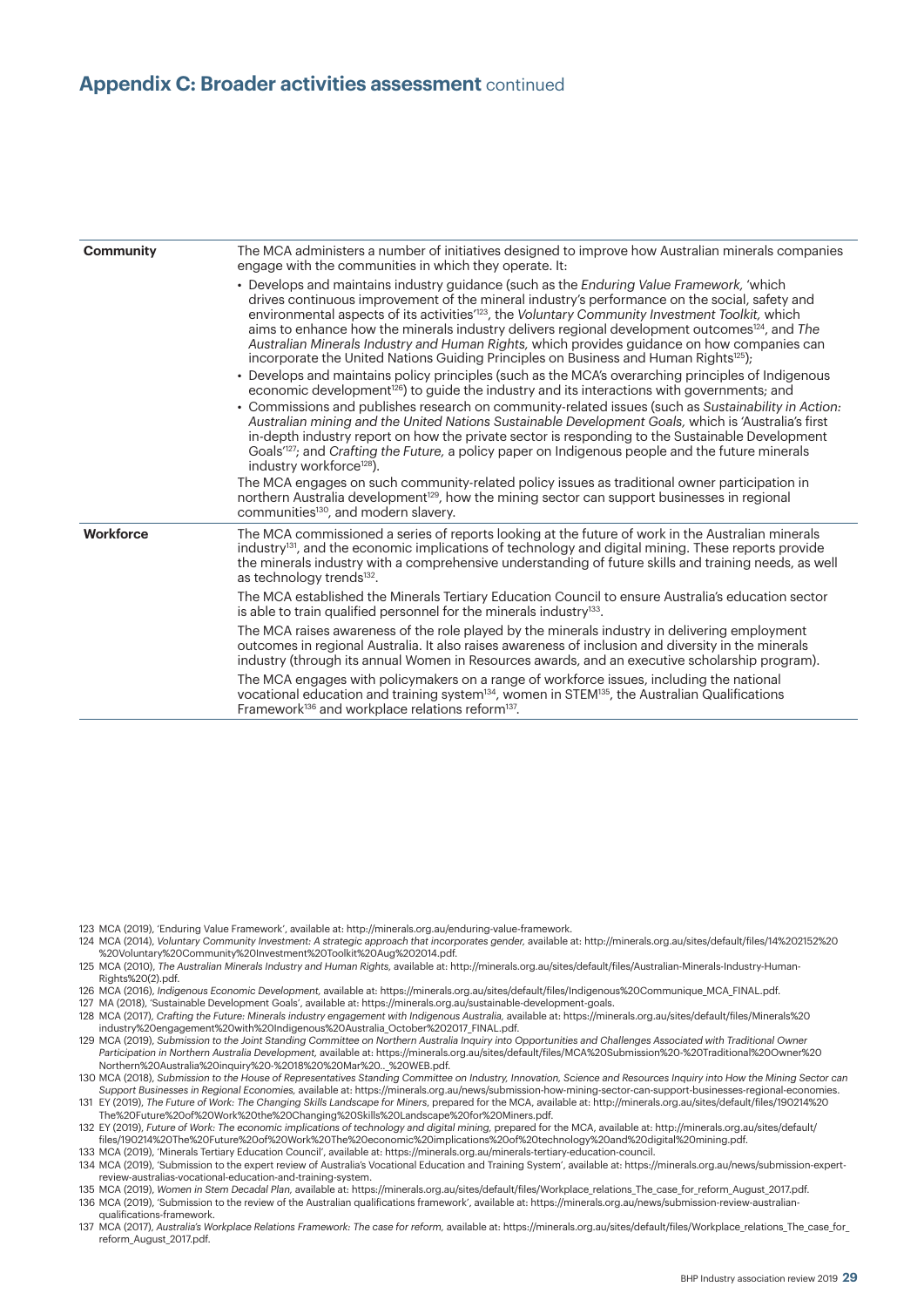#### **Appendix C: Broader activities assessment** continued

| <b>Economics</b> | The MCA has recently commissioned a series of policy papers that assess the tax competitiveness<br>of Australia relative to its international peers <sup>138</sup> . This research provides a robust evidence base for<br>the ongoing push for corporate tax reform in Australia.                                                                                                                          |
|------------------|------------------------------------------------------------------------------------------------------------------------------------------------------------------------------------------------------------------------------------------------------------------------------------------------------------------------------------------------------------------------------------------------------------|
|                  | The MCA raises awareness of the economic performance and contribution of the Australian minerals<br>industry. Most recently, the MCA released research outlining the taxes and royalties paid by the<br>Australian minerals industry <sup>139</sup> .                                                                                                                                                      |
|                  | The MCA engages with policymakers on a range of economics issues, including remote area tax<br>concessions and payments <sup>140</sup> , the proposed Pacific Alliance free trade agreement <sup>141</sup> , impediments<br>to business investment <sup>142</sup> , coastal shipping reforms <sup>143</sup> , diverted profits tax <sup>144</sup> , and horizontal<br>fiscal equalisation <sup>145</sup> . |
|                  |                                                                                                                                                                                                                                                                                                                                                                                                            |

<sup>138</sup> MCA (2019), *Corporate Tax Reform: Australia watches the train go by,* available at: http://minerals.org.au/sites/default/files/190318%20Australia%20watches%20the%20 train%20go%20by%20on%20corporate%20tax%20reform.pdf.

<sup>139</sup> Deloitte (2019), *Estimates of Royalties and Company Tax Accrued in 2017-18,* prepared for the MCA, available at: http://minerals.org.au/sites/default/files/DAE%20-%20 MCA%20-%202017-18%20Royalties%20and%20Co%20Tax%20Estimates%20Final%2026%20March%202019%20T....pdf.

<sup>140</sup> MCA (2019), *Submission to the Productivity Commission's Review of Remote Area Tax Concessions and Payments,* available at: https://minerals.org.au/news/ submission-productivity-commissions-review-remote-area-tax-concessions-and-payments.

<sup>141</sup> MCA (2018), Submission to Department of Foreign Affairs and Trade on proposed Pacific Alliance free trade agreement, available at: https://minerals.org.au/news/ submission-department-foreign-affairs-and-trade-proposed-pacific-alliance-free-trade-agreement.

<sup>142</sup> MCA (2018), *Submission to House of Representatives Standing Committee on Economics Inquiry into impediments to business investment,* available at: https:// minerals.org.au/news/mca-submission-house-representatives-standing-committee-economics-inquiry-impediments-business.

<sup>143</sup> MCA (2017), *Submission on coastal shipping reforms discussion paper,* available at: https://minerals.org.au/news/submission\_on\_coastal\_shipping\_reforms\_ discussion\_paper.

<sup>144</sup> MCA (2017), *Submission on diverted profits tax exposure draft legislation,* available at: http://minerals.org.au/news/submission\_on\_diverted\_profits\_tax\_exposure\_ draft\_legislation

<sup>145</sup> MCA 9017), *Submission to the Productivity Commission Inquiry on Horizontal Fiscal Equalisation in Australia,* available at: http://minerals.org.au/news/submissionproductivity-commission-inquiry-horizontal-fiscal-equalisation-australia.